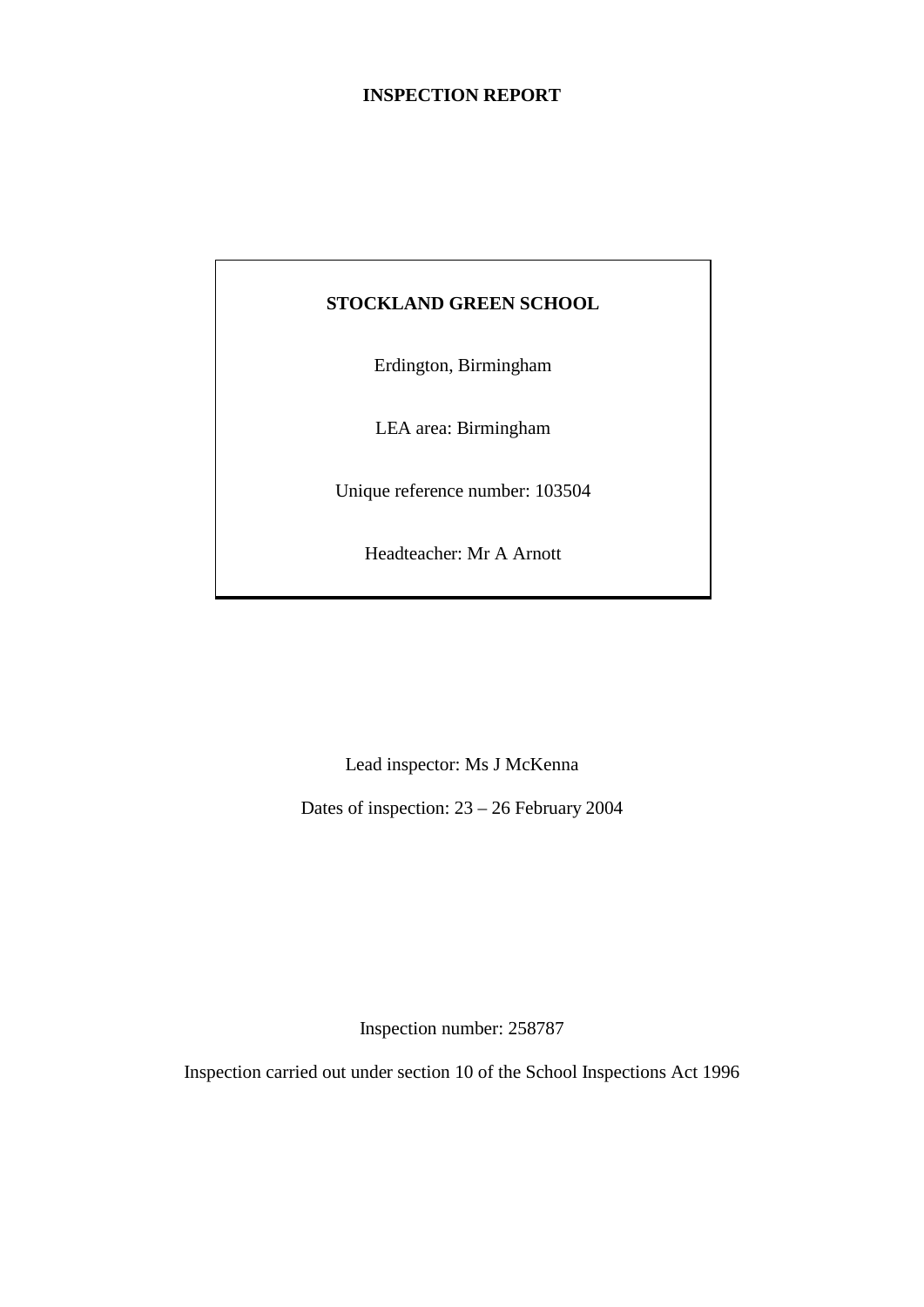#### © Crown copyright 2004

This report may be reproduced in whole or in part for non-commercial educational purposes, provided that all extracts quoted are reproduced verbatim without adaptation and on condition that the source and date thereof are stated.

Further copies of this report are obtainable from the school. Under the School Inspections Act 1996, the school must provide a copy of this report and/or its summary free of charge to certain categories of people. A charge not exceeding the full cost of reproduction may be made for any other copies supplied.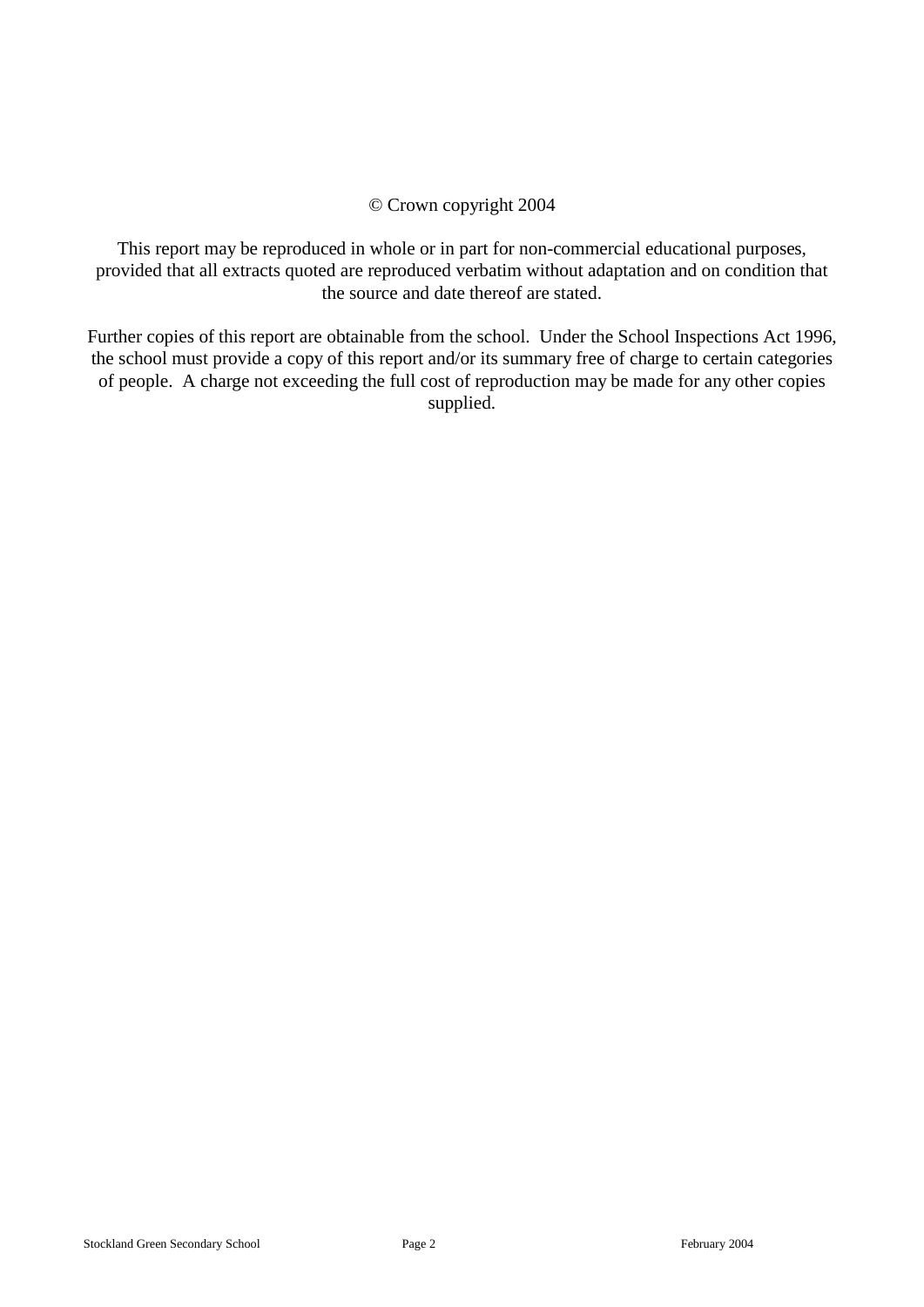## **INFORMATION ABOUT THE SCHOOL**

| Type of school:              | Comprehensive                         |
|------------------------------|---------------------------------------|
| School category:             | Community                             |
| Age range of pupils:         | $11 - 16$                             |
| Gender of pupils:            | Mixed                                 |
| Number on roll:              | 589                                   |
| School address:              | Slade Road<br>Erdington<br>Birmingham |
| Postcode:                    | <b>West Midlands</b><br><b>B237JH</b> |
| Telephone number:            | 0121 373 4807                         |
| Fax number:                  | 0121 373 0939                         |
| Appropriate authority:       | Governing body                        |
| Name of chair of governors:  | Mr B Shuttleworth                     |
| Date of previous inspection: | 12 January 1998                       |

## **CHARACTERISTICS OF THE SCHOOL**

Stockland Green School is a much smaller than average, mixed 11-16 secondary school in Birmingham. Just under six out of ten pupils are white. The remainder are from a range of minority ethnic groups, the largest group being of Pakistani heritage. Although some students speak English as an additional language, the most common languages being Urdu and Panjabi, none are at early stages of English acquisition. The proportion of pupils identified as having special educational needs from within the school's own catchment area is below average. The school has a Resource Base for pupils with statements for special educational needs. There are 32 pupils attending, half of which come from beyond the school's immediate catchment area. There are a further ten students with statements in the main school, and as a result, the proportion of pupils within the school with statements is well above average. Most pupils with special educational needs have moderate learning difficulties. The socio-economic circumstances of the local community are well below average, and the proportion of pupils entitled to free school meals is above average. Pupils' attainment on entry to the school is well below average.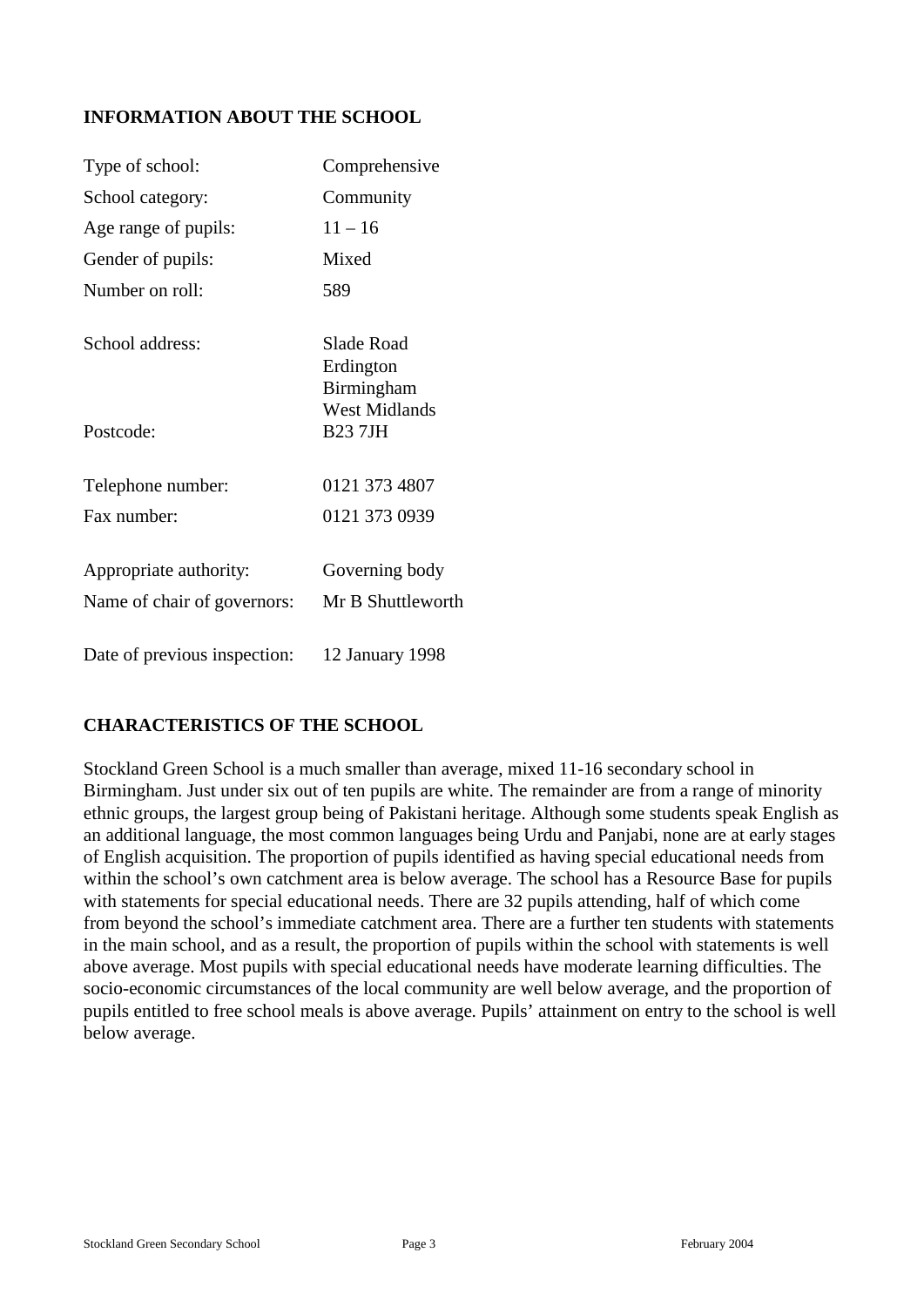# **INFORMATION ABOUT THE INSPECTION TEAM**

|       | Members of the inspection team |                | <b>Subject responsibilities</b>             |
|-------|--------------------------------|----------------|---------------------------------------------|
| 2485  | J McKenna                      | Lead inspector |                                             |
| 19366 | W Walker                       | Lay inspector  |                                             |
| 18676 | R Meakin                       | Team inspector | <b>Mathematics</b>                          |
| 19506 | G Leech                        | Team inspector | English                                     |
| 27984 | A Whitehall                    | Team inspector | Science                                     |
| 22524 | <b>S</b> Innes                 | Team inspector | Information and communication<br>technology |
|       |                                |                | Design technology                           |
| 31129 | J Pickering                    | Team inspector | Art and design                              |
| 31008 | P Rourke                       | Team inspector | Geography                                   |
|       |                                |                | Special educational needs                   |
| 4355  | F Earle                        | Team inspector | History                                     |
|       |                                |                | Religious education                         |
| 28178 | J Connor                       | Team inspector | Modern foreign languages                    |
| 20490 | P Wilson                       | Team inspector | Music                                       |
| 30198 | R Chick                        | Team inspector | Physical education                          |
|       |                                |                | English as an additional language           |
| 28882 | <b>B</b> Jones                 | Team inspector | <b>Special Educational Needs Unit</b>       |

The inspection contractor was:

Nord Anglia School Inspection Services Anglia House Clarendon Court Carrs Road Cheadle Stockport SK8 2LA

Any concerns or complaints about the inspection or the report should be made initially to the inspection contractor. The procedures are set out in the leaflet *'Complaining about Ofsted Inspections'*, which is available from Ofsted Publications Centre (telephone 07002 637833) or Ofsted's website (www.ofsted.gov.uk).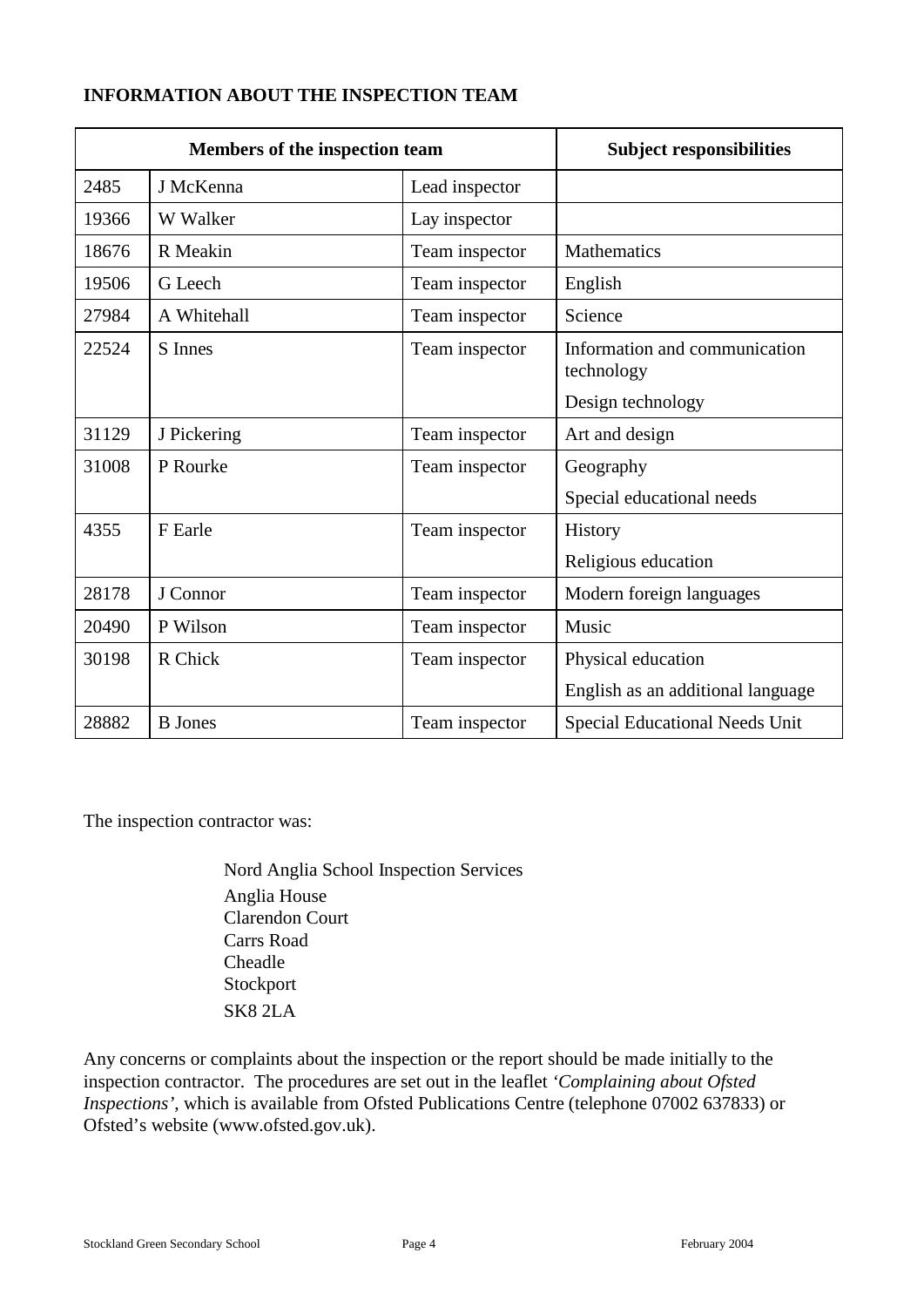## **REPORT CONTENTS**

|                                                                                       | Page |
|---------------------------------------------------------------------------------------|------|
| <b>PART A: SUMMARY OF THE REPORT</b>                                                  | 6    |
| <b>PART B: COMMENTARY ON THE MAIN INSPECTION FINDINGS</b>                             |      |
| <b>STANDARDS ACHIEVED BY PUPILS</b>                                                   | 8    |
| Standards achieved in areas of learning, subjects and courses                         |      |
| Pupils' attitudes, values and other personal qualities                                |      |
| <b>QUALITY OF EDUCATION PROVIDED BY THE SCHOOL</b>                                    | 12   |
| Teaching and learning<br>The curriculum                                               |      |
| Care, guidance and support                                                            |      |
| Partnership with parents, other schools and the community                             |      |
| <b>LEADERSHIP AND MANAGEMENT</b>                                                      | 18   |
| <b>RESOURCE BASE FOR PUPILS WITH SPECIAL EDUCATIONAL</b><br><b>NEEDS</b>              | 21   |
| PART C: THE QUALITY OF EDUCATION IN AREAS OF LEARNING,<br><b>SUBJECTS AND COURSES</b> | 23   |
| SUBJECTS [AND COURSES] IN KEY STAGES 3 AND 4                                          |      |
| PART D: SUMMARY OF THE MAIN INSPECTION JUDGEMENTS                                     | 41   |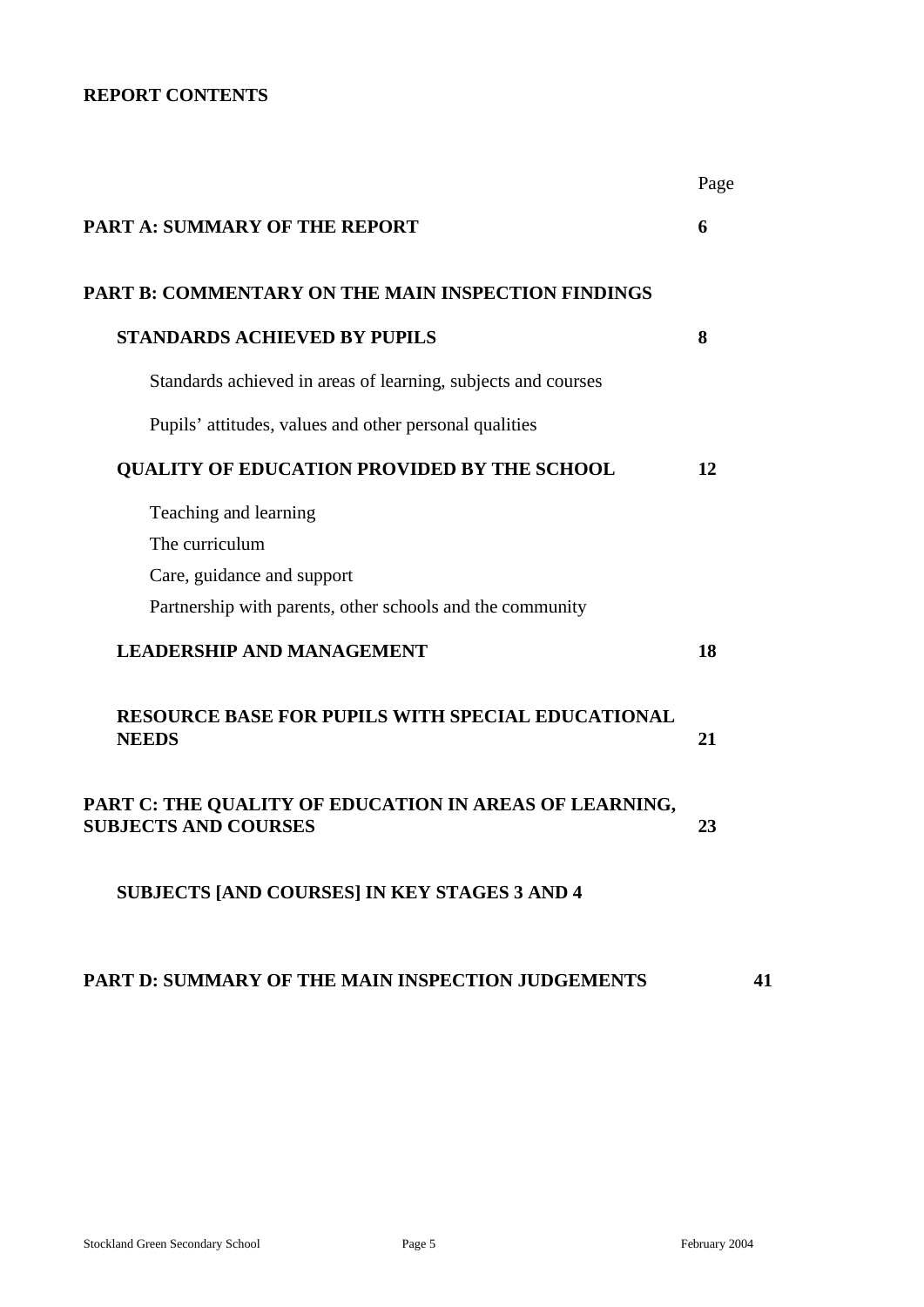# **PART A: SUMMARY OF THE REPORT**

# **OVERALL EVALUATION**

Stockland Green School provides a satisfactory quality of education. Following a period of difficulty, the curriculum provided for pupils, the quality of teaching they receive and the leadership and management of the school overall are now satisfactory. Standards are below the national average but are improving, and pupils are achieving satisfactorily overall. The good leadership of the headteacher is ensuring that the school is continuing to develop and improve. It provides satisfactory value for money.

The school's main strengths and weaknesses are:

- The good leadership of the headteacher has been instrumental in bringing about improvement within the school and the rising standards in GCSE examinations.
- Standards are below average, but pupils of all ages achieve well in history, geography, music, physical education and citizenship, and in mathematics, science and art in Years 7 to 9.
- The vocational and work-related courses in Years 10 and 11 are helping to meet pupils' broad range of interests and needs and are contributing to raising standards.
- Aspects of provision for information and communication technology (ICT), religious education, and modern foreign languages are unsatisfactory and do not meet statutory requirements.
- The assessment of pupils' work is inconsistent and information gained from it is not used well enough to track their progress or promote improvement.
- Relationships between different groups of pupils are very good and result in a high level of racial harmony.
- Although teaching is satisfactory overall, there is not enough good teaching.
- Some aspects of leadership and management are not strong enough throughout the school. In particular, systems for monitoring practice and judging its effectiveness are not rigorous enough to ensure consistency of practice.
- The school promotes pupils' personal development and cares for them well and provides good pastoral support.
- There is some under-identification of pupils with special educational needs.

Following the previous inspection in 1998, the school went into a period of decline and there were staffing difficulties which had a negative impact on the quality of leadership and management, the quality of teaching and the achievement of pupils. Since the appointment of a new headteacher in 2001, the situation has improved. Teaching, pupils' behaviour and attendance are all better and there have been improvements in a range of other areas, including staffing. Standards are beginning to rise. All of the key issues identified at the previous inspection have been tackled, although some still require further attention. Overall, there has been satisfactory improvement since the last inspection, and there is now good capacity for further improvement.

## **STANDARDS ACHIEVED**

Pupils enter the school with well below average attainment. Examination results have been well below the national average, but standards are rising, and by the end of Year 11 are now **below average** overall.

| Performance in GCSE/GNVQ examinations at the<br>end of Year 11, compared with: |      | similar schools |      |
|--------------------------------------------------------------------------------|------|-----------------|------|
|                                                                                | 2001 | 2002            | 2003 |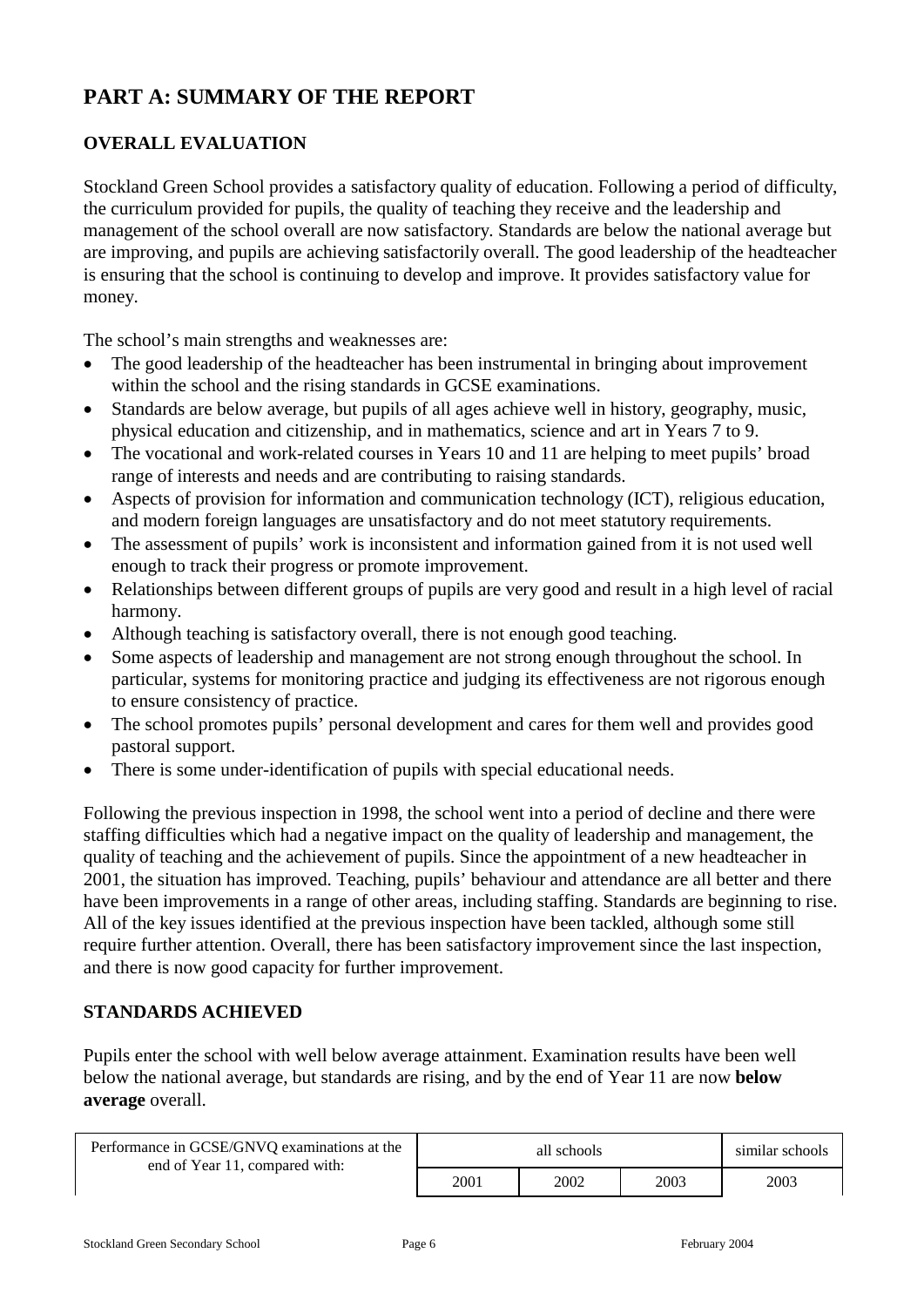*Key: A - well above average; B – above average; C – average; D – below average; E – well below average Similar schools are those whose pupils attained similarly at the end of Year 9.*

Pupils' achievement is **satisfactory** overall and is good in several subjects. Pupils' achievement is unsatisfactory in religious education in all year groups and in ICT in Years 7 to 9. The achievement of pupils identified as having special educational needs, those from minority ethnic groups and those who speak English as an additional language is satisfactory and is in line with that of other pupils. Pupils in the Resource Base achieve well.

Pupils' attitudes and behaviour are **good.** Relationships are **very good.** Their attendance, although improving, is **unsatisfactory.** The promotion of pupils' personal development, including their spiritual, moral, social and cultural development, is **good** overall.

# **QUALITY OF EDUCATION**

The quality of education provided by the school is **satisfactory**.

The quality of teaching is **satisfactory** overall. It is good in just over half of lessons, but there is not enough good teaching within the school. Positive features include teachers' subject knowledge, the quality of planning and good relationships. Pupils respond well to the supportive and productive climate found in most classrooms. General weaknesses include insufficient account being taken of pupils' different levels of prior attainment and specific needs and tasks not requiring their active involvement. Assessment is unsatisfactory, because, despite some good practice, it is too inconsistent and not enough use is made of the information gained.

Overall curriculum provision is **satisfactory** with significant strengths but some important weaknesses. Staffing and resources are **satisfactory** but aspects of accommodation are **unsatisfactory.** The care, welfare, health and safety of pupils are **good.** Pastoral support is **good.** Weaknesses in assessment result in **unsatisfactory** academic support and guidance for pupils. **Good**  procedures are in place to seek and respond to pupils' views. The school's partnership with parents and other schools and colleges is **satisfactory** and its links with the community are **good**.

# **LEADERSHIP AND MANAGEMENT**

The leadership of the headteacher is **good**. Leadership and management of other key staff are **satisfactory.** Governance is **satisfactory.** Financial management is **very good.**

# **PARENTS' AND PUPILS' VIEWS OF THE SCHOOL**

Parents are generally positive about the school, as shown by the fact that it is regularly oversubscribed, and most pupils are also positive about the school. Both parents and pupils have a small number of concerns but they recognise and value the improvements made in the recent past.

# **IMPROVEMENTS NEEDED**

The most important things the school should do to improve are:

- Improve provision for ICT, religious education and modern foreign languages.
- Increase the amount of good teaching.
- Improve the quality of leadership and management, particularly ensuring that monitoring and evaluation promotes consistency of practice.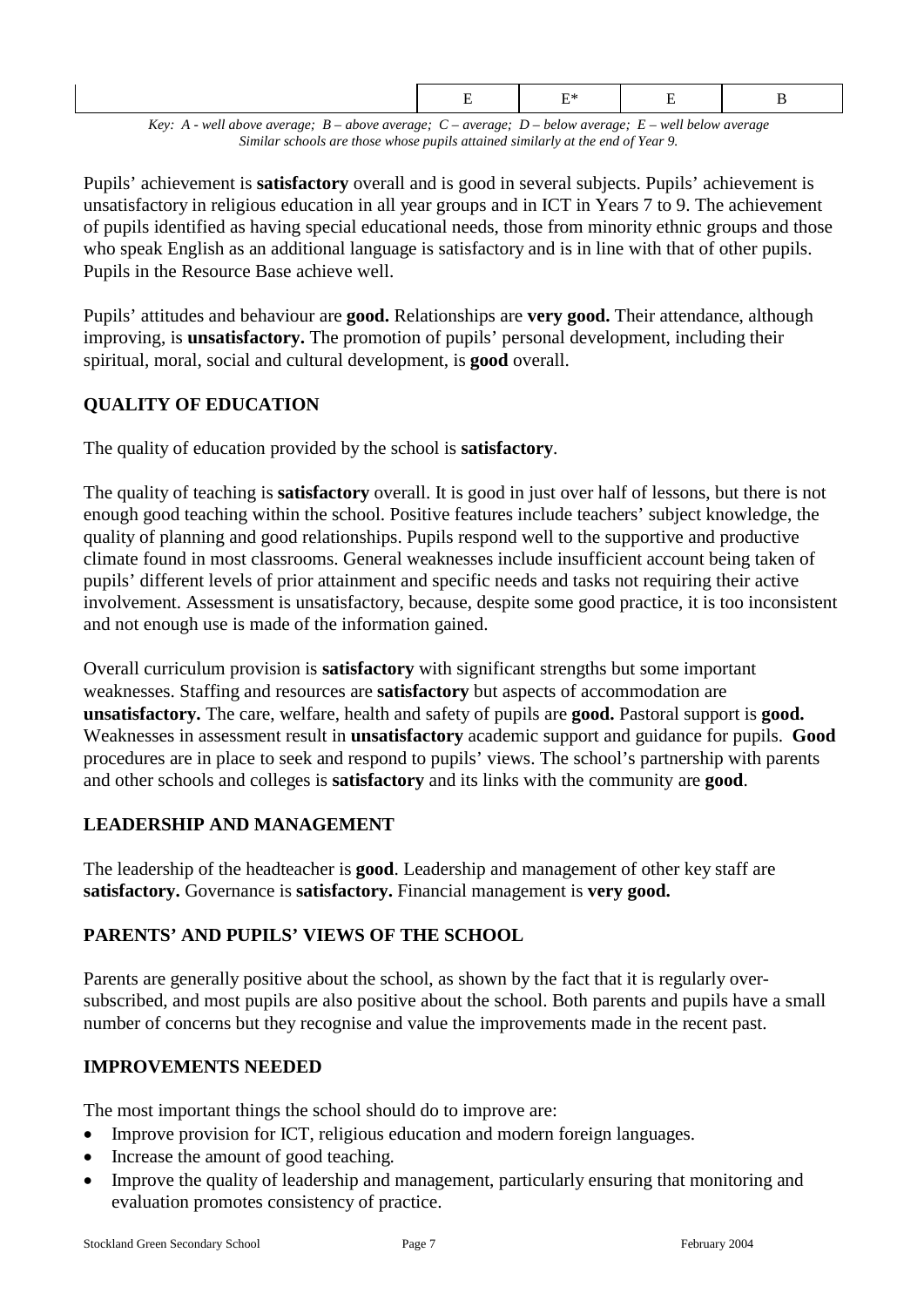- Improve the quality and consistency of the assessment of pupils' work, making sure that the information gained is used to track their progress and promote improvement.
- Improve the identification and assessment of all pupils with special educational needs and ensure that appropriate provision is made for them.

and, to meet statutory requirements:

 Attend to the curriculum weaknesses in ICT, religious education and modern foreign languages as noted above.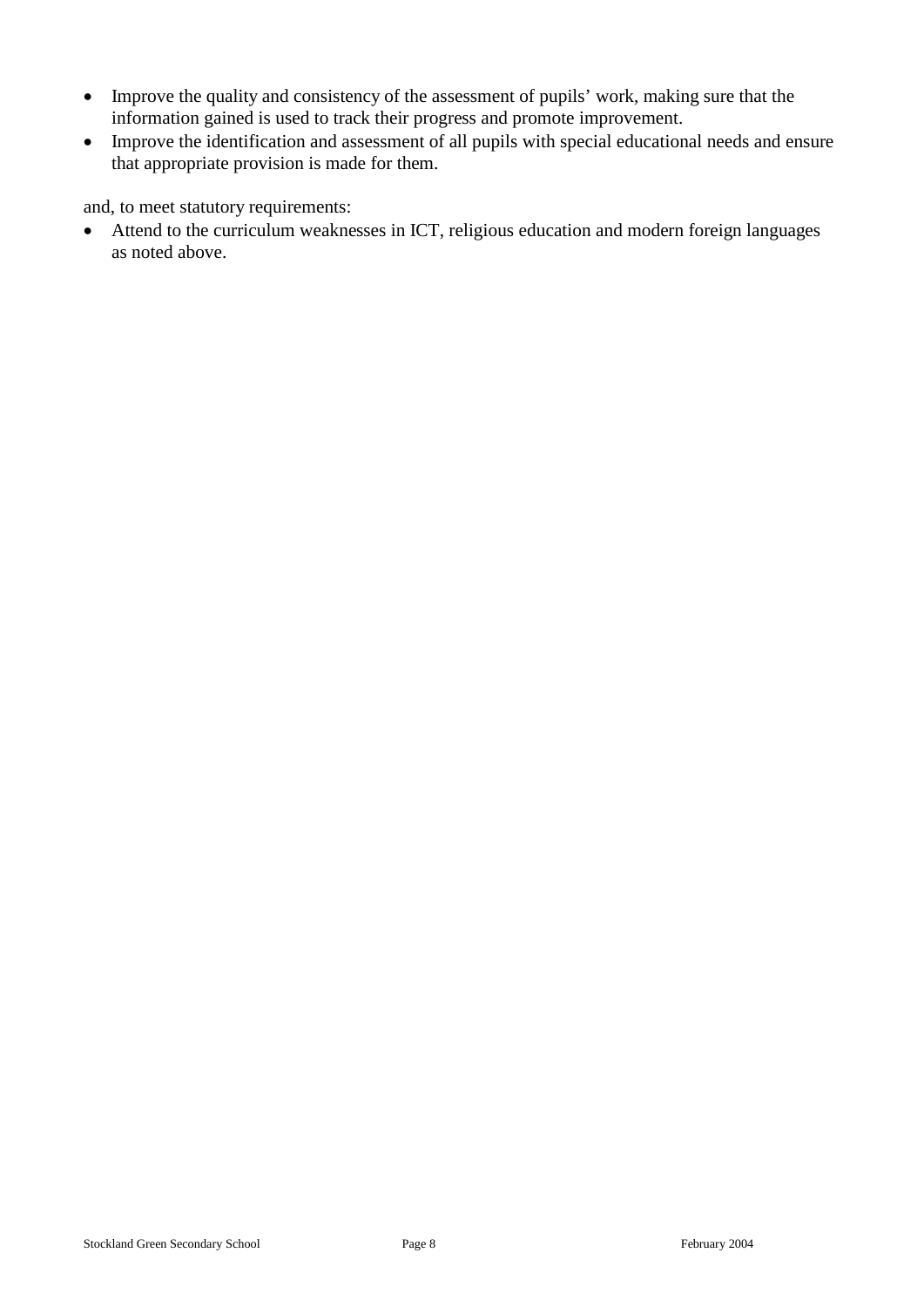# **PART B: COMMENTARY ON THE INSPECTION FINDINGS**

## **STANDARDS ACHIEVED BY PUPILS**

#### **Standards achieved in areas of learning, subjects and courses**

Students enter the school with well below average attainment. Standards are rising, and by the end of Year 11 are now **below average** overall. Pupils' achievement is satisfactory overall.

#### **Main strengths and weaknesses**

- Examination and test results have been well below the national average, but the standards attained by pupils are improving.
- Pupils' achievement is satisfactory overall, and is good in geography, history, music, citizenship, drama and physical education for pupils in all year groups, and in mathematics and science in Years 7 to 9.
- Pupils' achievement is unsatisfactory in religious education and in ICT in Years 7 to 9 due to weaknesses in provision.
- Pupils in the Resource Base achieve well due to good specialist teaching and support.

#### **Commentary**

1. Standards in the national tests at the end of Year 9 in 2003 were very low, in the bottom five percent of schools in the country, and this is despite an increase from 2002. Results in English and mathematics were very low, and results in science were well below average. These results are shown in the table below. In relation to similar schools, results were average in science, below average in mathematics and well below average in English. Standards seen during the inspection in these core subjects were higher than these results indicate and are now below average. This improvement is due to the positive impact of the more stable staffing situation in the subjects, and to a variety of improvements made to the curriculum in each of the subjects.

| Standards in:      | School results | National results |
|--------------------|----------------|------------------|
| English            | 26.7(28.7)     | 33.4 (33.3)      |
| <b>Mathematics</b> | 29.7(29.2)     | 35.4 (34.7)      |
| Science            | 28.7(27.6)     | 33.6(33.3)       |

|  |  | Standards in national tests at the end of Year 9 - average point scores in 2003 |  |
|--|--|---------------------------------------------------------------------------------|--|
|--|--|---------------------------------------------------------------------------------|--|

*There were 119 pupils in the year group. Figures in brackets are for the previous year*

2. Teacher assessments made at the end of Year 9 in 2003 in almost all other subjects were either below or well below the national average. Art and design was an exception where results were above the national average, although these were a little generous, and results in ICT were very low. Standards seen during the inspection are higher than those represented by these assessment results in many subjects. In ICT standards are well below average, but in almost all other subjects are now below average. Standards are above average in textiles because of very good teaching. The improvements have come about because the staffing situation in many of the subject areas has improved, and there have been improvements in curriculum planning and in teaching.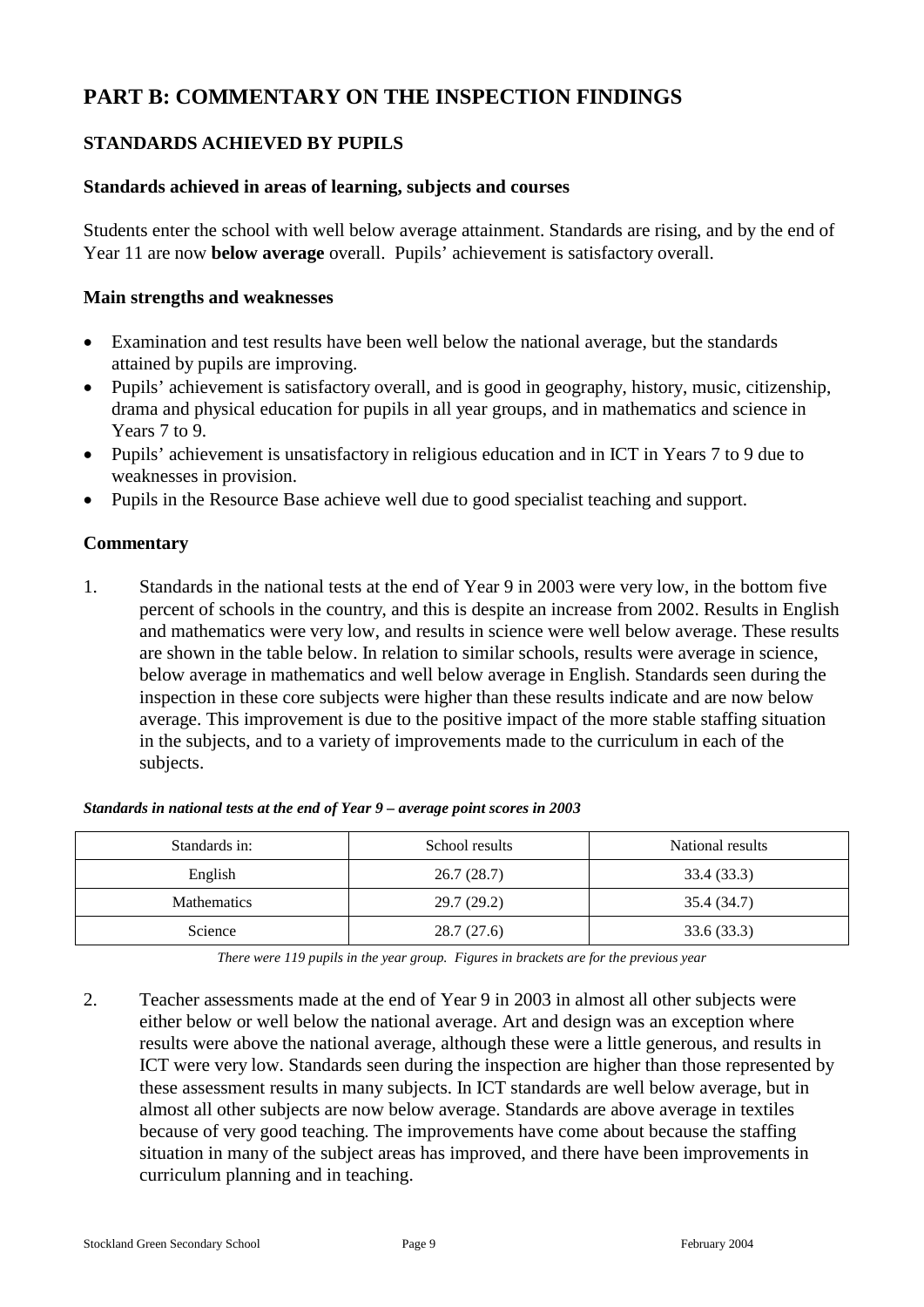3. GCSE result improved considerably from 2002 to 2003, although they are still well below the national average, as shown in the table below. The results are above those from similar schools overall, however, and the proportion gaining one or more GCSEs at A\*-G is well above the average of similar schools.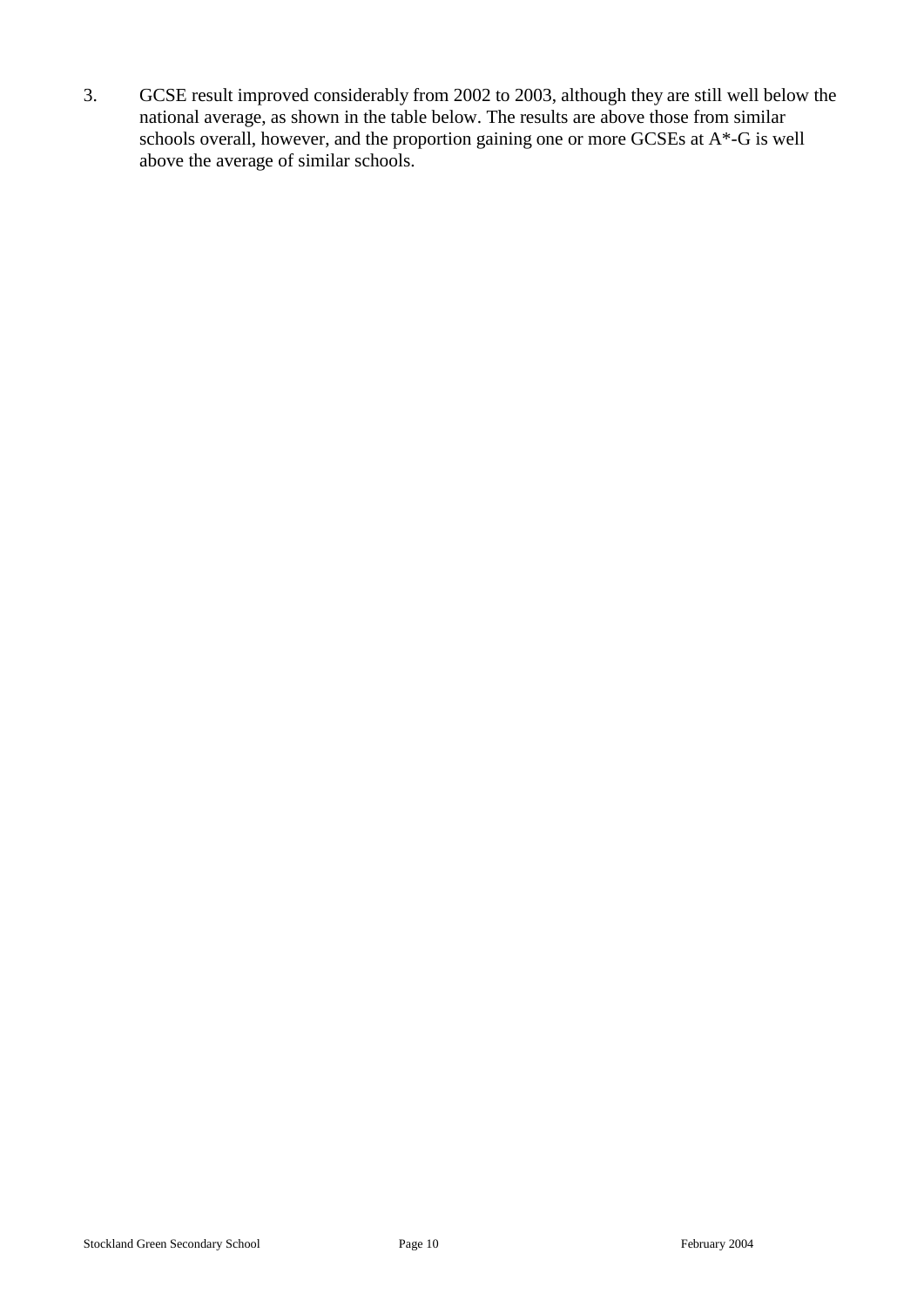|                                                          | School results | National results |
|----------------------------------------------------------|----------------|------------------|
| Percentage of pupils gaining $5$ or more $A^*$ -C grades | 26(14)         | 52 (50)          |
| Percentage of pupils gaining 5 or more A*-G grades       | 78 (67)        | 91 (91)          |
| Percentage of pupils gaining 1 or more $A^*$ -G grades   | 97 (97)        | 96 (96)          |
| Average point score per pupil (best eight subjects)      | 25.8(20)       | $34.7 \; (n/a)$  |

#### *Standards in GCSE/GNVQ examinations at the end of Year 11 in 2003*

*There were 115 pupils in the year group. The percentages include the equivalent GCSE grades obtained in GNVQ assessments. Figures in brackets are for the previous year.* 

- 4. GCSE results in virtually all subjects in 2003 were either below or well below the national average. The only exceptions were in art and design and religious education where the results were in line with the national average. Results were particularly low in English, mathematics and modern foreign languages, and in the ICT GNVQ course. All of these subjects have been particularly badly hit by staffing problems. Standards are now better in most subjects, although they remain below average in most. The improvements are a result of improved staffing, teaching and curriculum developments. In some cases they are recent and are not yet fully reflected in examination results. Standards are still well below average in English language, mathematics, science and modern foreign languages, although they are improving in these subjects too. They are below average in almost all other subjects. Standards are slightly less strong in art and design this year than last due mainly to some staffing changes, and in religious education due to some curriculum changes. Pupils following the newly introduced vocational course in manufacturing are reaching satisfactory standards as this course is better suited to their needs.
- 5. Pupils' achievement reflects the improvements that have taken place within the school and is now satisfactory overall across Years 7 to 11. It is good in geography, history, music, physical education and citizenship for pupils in all year groups, and in mathematics, science and art in Years 7 to 9. It was good in the lessons sampled in drama. It is unsatisfactory in religious education and in ICT for pupils in Years 7 to 9 because there are weaknesses in curriculum provision in these subjects which have a negative impact on pupils' achievement. It is satisfactory in all remaining subjects. The vocational and work based courses are motivating the pupils who participate in them and helping them to improve their achievement. Pupils' competence in literacy and numeracy in other subjects is below average, although it is sufficient to enable pupils to make satisfactory progress. The limited use of ICT in other subjects of the curriculum means that achievement in this aspect is unsatisfactory.
- 6. The achievement of pupils identified as having special educational needs is satisfactory and is in line with that of other pupils. There are some pupils who would benefit from specific support to tackle their learning needs who do not receive any currently and so they do not achieve as well as they might. However, the school is successful in ensuring that pupils leave with qualifications and in the last two years almost all pupils have attained at least one GCSE pass. Pupils in the Resource Base achieve well. The achievement of gifted and talented pupils is satisfactory overall and is being improved by the range of enrichment activities provided for them. In 2003 they achieved well in some GCSE subjects, most notably art and geography, achieving significant proportions of the highest grades, A\* and A. In most other subjects there are few of these grades, indicating some under-achievement. Pupils who speak English as an additional language also achieve satisfactorily. There is variation in the examination results of pupils from different minority ethnic groups, with some, such as Chinese, Vietnamese, and Pakistani pupils performing better than the school average, while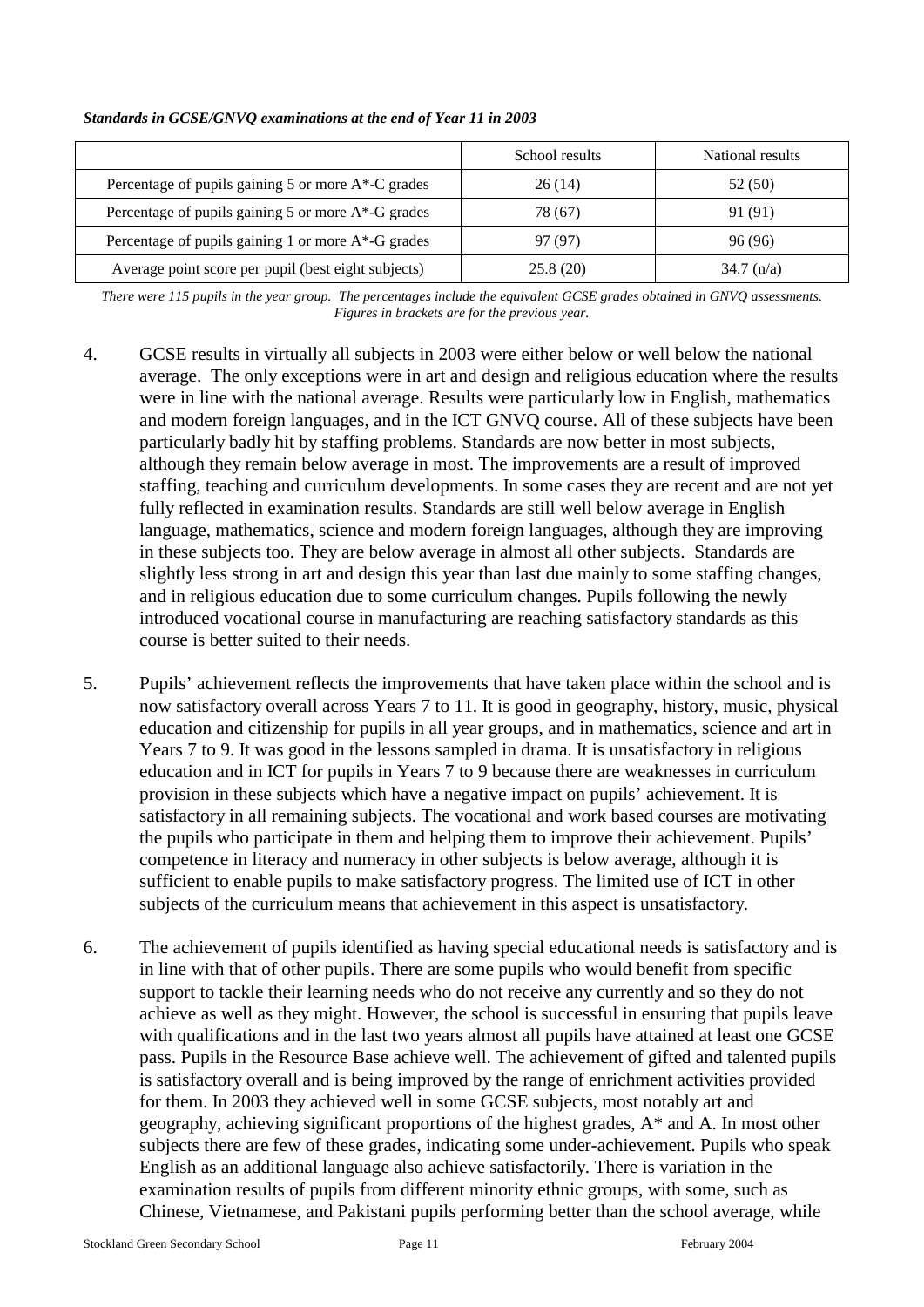other groups, including Bangladeshi and some of mixed heritage, perform less well. Some of these groups are very small, however, and in general, all are achieving satisfactorily and in line with their prior attainment. There is some fluctuation in the gender difference in examination results, with girls generally performing better than boys, and at GCSE in 2003 by a large margin. In lessons this difference is less evident, although on occasions girls achieve better because of greater application to their work. Boys perform less well in examinations than they do in lessons because they find it difficult to write at length in the examinations without teacher support. The unsatisfactory attendance of some pupils has a negative impact on their achievement.

7. The trend of improvement in test and examination results is in line with the national trend. Targets for attainment are challenging. Last year, few of the targets set were met, but the school is reluctant to set lower targets than those they wish to aim for. Standards are rising, and, although the recent improvements are not yet fully reflected in examination and test results, they give ground for optimism.

#### **Pupils' attitudes, values and other personal qualities**

Pupils' attitudes and behaviour are **good.** Relationships are **very good.** Their attendance, although improving, is **unsatisfactory.** The promotion of pupils' personal development, including their spiritual, moral, social and cultural development, is **good** overall.

#### **Main strengths and weaknesses:**

- Relationships between different groups of pupils are very good and result in a high level of racial harmony.
- The school sets high expectations for pupils' conduct and the great majority behave well in lessons and about the school, although a small number of pupils are sometimes disruptive.
- Pupils are keen to take responsibility and contribute to the smooth running of school life.
- The personal development of pupils is good.
- The rate of attendance is unsatisfactory.

- 8. Most pupils have a good attitude to school. They arrive punctually and settle quickly to work. They appreciate the calm and quiet environment that is found around the school and in most classrooms which enables them to concentrate on their learning. In the main they show courtesy and respect to their teachers, listen well and respond with enthusiasm to good teaching. Relationships overall are very good. Pupils mix readily both within their peer group and across age, gender and ethnicity groupings. This is an inclusive community, with a high level of racial harmony. Pupils collaborate well in lessons, although some lack confidence in their abilities and require the regular reassurance of their teachers. The attitudes and values of pupils with special educational needs are not markedly different from those of other pupils, although the behaviour of some is more challenging. Pupils from the Resource Base are well integrated into the life of the school and are equal and valued members of the school community.
- 9. The school makes very positive efforts to promote good and civilised behaviour, and these are effective most of the time. All pupils are aware that the school has high expectations of their behaviour. The majority appreciate the benefits of the reward system and recognise the fairness of the sanctions imposed for misbehaviour. Pupils' behaviour is good overall.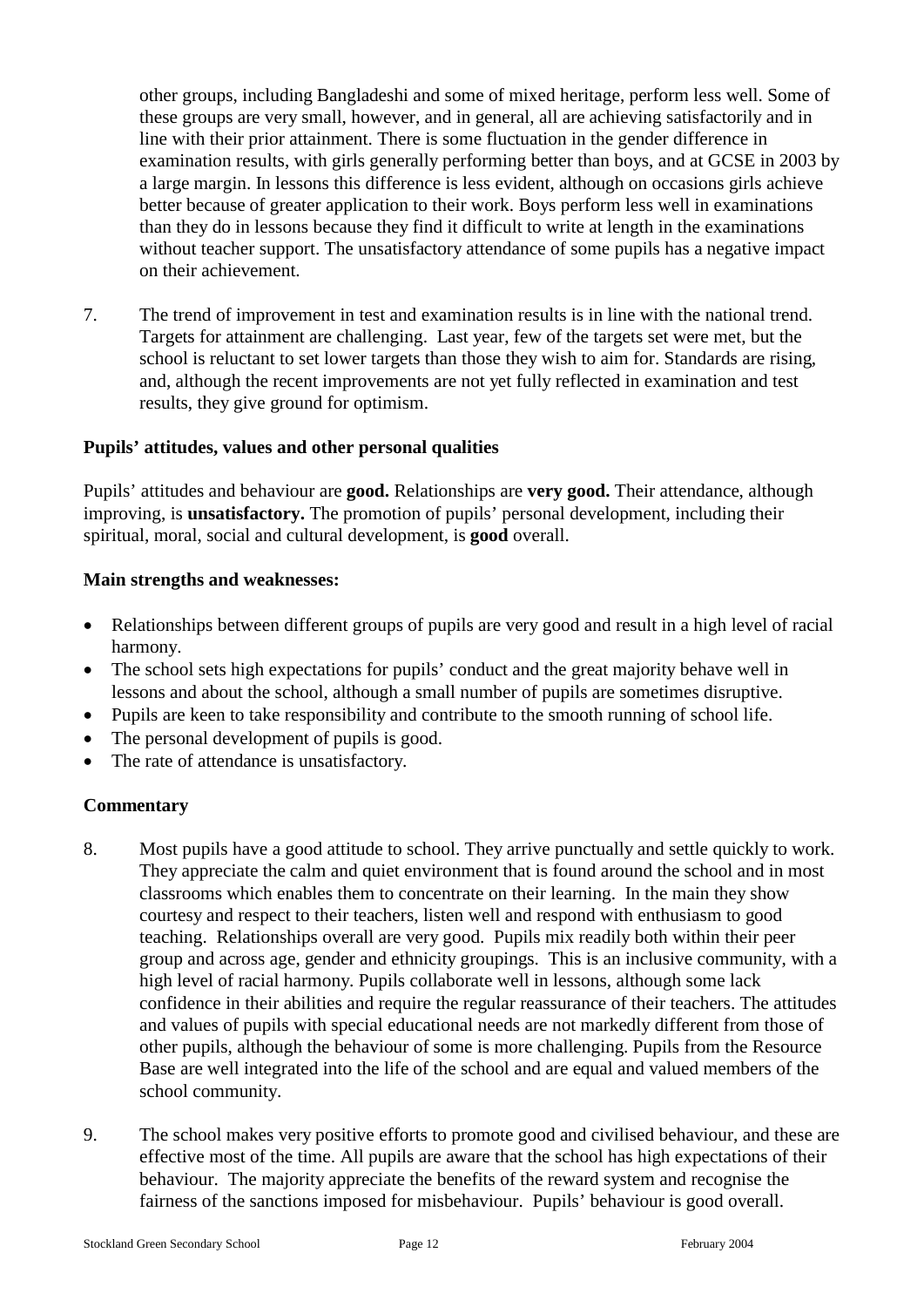However, there are some occasions when this is not the case. A significant minority of pupils express reservations about the disruptive behaviour of some of their peers. There are occasions when a few pupils, some of whom have identified behavioural difficulties, act in a way which is detrimental to the sense of order and well being which otherwise characterises the school. The level of exclusions, although falling, is high. This reflects the zero tolerance of any violent and aggressive behaviour. Both the staff and the senior pupils show much commitment in their endeavours to make their school a safer and pleasanter place in which to learn.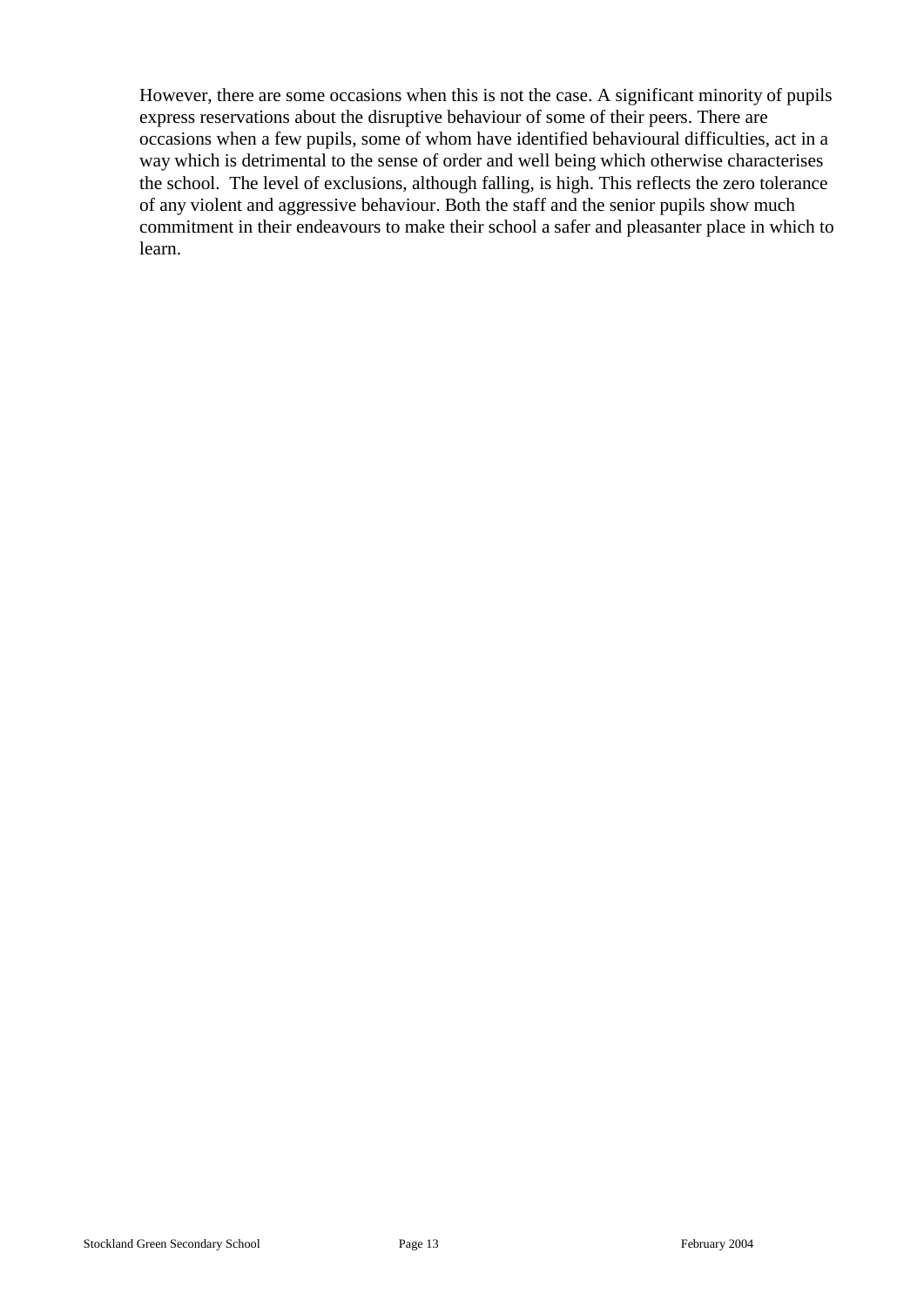#### *Ethnic background of pupils Exclusions in the last school year*

| Categories used in the Annual School Census         | No of pupils on<br>roll | Number of<br>fixed period<br>exclusions | Number of<br>permanent<br>exclusions |
|-----------------------------------------------------|-------------------------|-----------------------------------------|--------------------------------------|
| White - British                                     | 312                     | 51                                      | 1                                    |
| White – Irish                                       | 11                      | $\Omega$                                | $\Omega$                             |
| White - any other White background                  | 11                      | $\Omega$                                | $\Omega$                             |
| Mixed – White and Black Caribbean                   | 43                      | 21                                      | $\overline{2}$                       |
| Mixed – White and Black African                     | 6                       | $\Omega$                                | $\Omega$                             |
| Mixed – White and Asian                             | 6                       | 6                                       | $\Omega$                             |
| Mixed – any other mixed background                  | 9                       | $\Omega$                                | $\Omega$                             |
| Asian or Asian British – Indian                     | 23                      | $\Omega$                                | $\Omega$                             |
| Asian or Asian British – Pakistani                  | 78                      | 7                                       | $\Omega$                             |
| Asian or Asian British - Bangladeshi                | 11                      | $\mathfrak{D}$                          | $\Omega$                             |
| Asian or Asian British - any other Asian background | 7                       | $\Omega$                                | $\Omega$                             |
| Black or Black British – Caribbean                  | 49                      | 23                                      | 1                                    |
| Black or Black British – African                    | 3                       | $\Omega$                                | $\Omega$                             |
| Black or Black British – any other Black background | 13                      | $\mathfrak{D}$                          | $\Omega$                             |
| Chinese                                             | 4                       | $\Omega$                                | $\Omega$                             |
| Any other ethnic group                              | $\overline{2}$          | $\Omega$                                | $\Omega$                             |
| No ethnic group recorded                            | 1                       | 0                                       | $\Omega$                             |

*The table gives the number of exclusions, which may be different from the number of pupils excluded.*

10. The school has improved attendance markedly since the previous inspection although levels are not yet satisfactory and are below the national average. Unauthorised absence is above average. This is due in part to the practice of parents taking their children on holiday during term time. The headteacher is very conscious of the detrimental effect absence can have on the attainment and progress of pupils and he seeks parental support to improve both attendance and punctuality. Advantage is yet to be taken of the opportunities offered by the Key Stage 3 National Strategy for consultancy and training to help improve behaviour and attendance in secondary schools.

#### *Attendance in the latest complete reporting year (%)*

| Authorised absence |                          |  | Unauthorised absence |  |
|--------------------|--------------------------|--|----------------------|--|
| School data        | 8.4                      |  | School data          |  |
| National data      | $\overline{\phantom{0}}$ |  | National data        |  |

*The table gives the percentage of half days (sessions) missed through absence for the latest complete reporting year.*

11. The personal development of pupils is good. There are fruitful opportunities at every level for pupils to exercise responsibility in the daily routines of school life. These increase appropriately as pupils move up through the school. For example, younger pupils have tasks such as taking messages and assisting visitors. Older pupils assist younger ones with their work, provide support in the playground, and in due course exercise supervisory roles as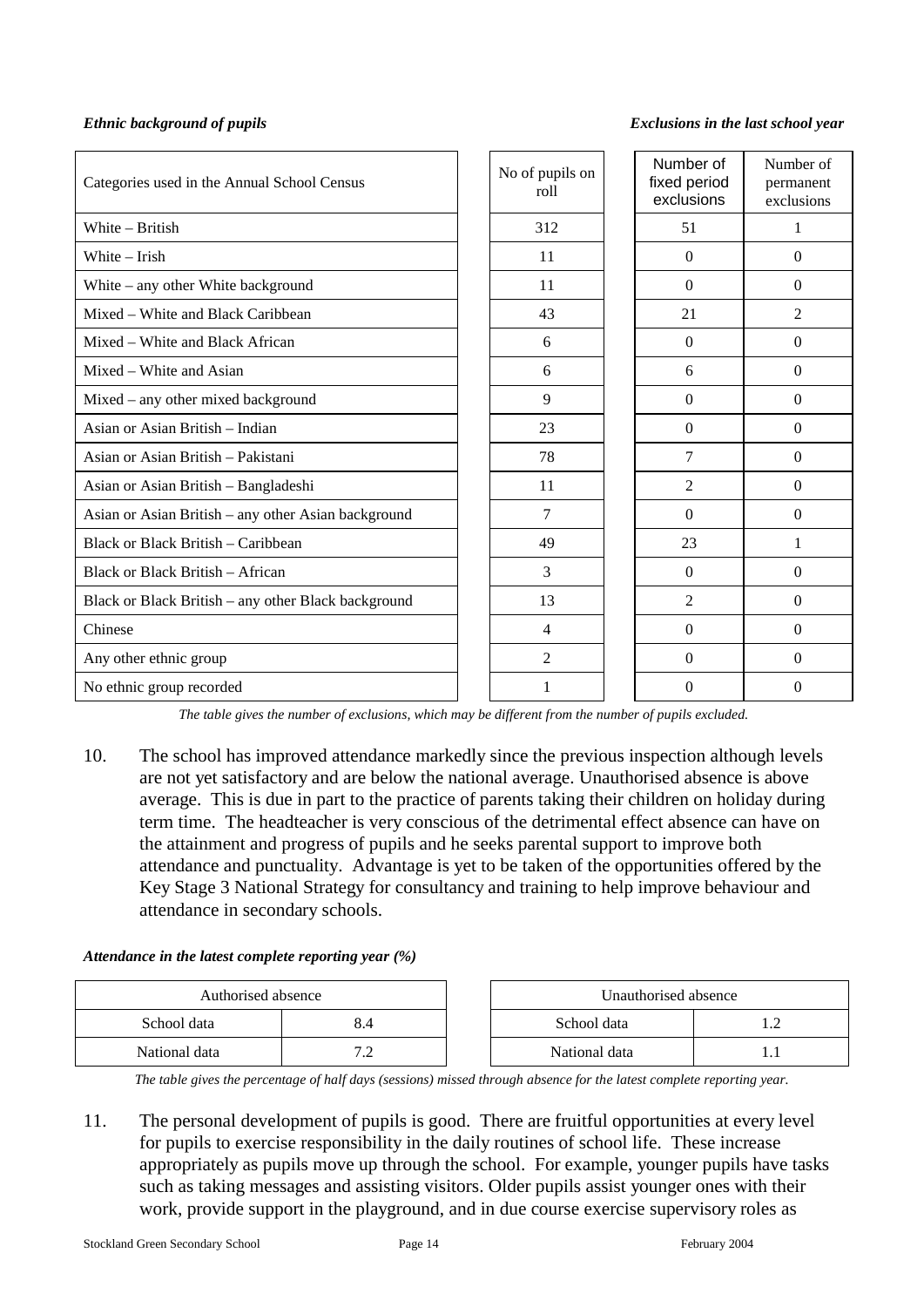prefects. It is a reflection of maturity and loyalty that such pupils are volunteers who make a commitment of their own free time to support the school in this way. Pupils develop a proper understanding of the responsibilities of community living, and, through the workings of their school council, they have a growing awareness of the democratic process. Benefiting from the good example of their teachers and the valuable support of their mentors and other members of the support staff, they are helped to reflect on the consequences of their own actions and become morally aware. The ethnic diversity of the school community contributes to a mature understanding of the variety of faiths and cultures which are found in society. A recent and thorough review of the provision for spiritual, moral, social and cultural education is indicative of a new commitment to this central aspect of pupils' development. Curriculum plans are still being developed in some subjects to promote best practice but the initiative is being strongly led and carefully monitored. The school complies with its statutory obligation to provide a daily act of collective worship. Sensitively conducted assemblies and the 'thought for the day' during morning registrations encourage pupils to think beyond the material world.

## **QUALITY OF EDUCATION PROVIDED BY THE SCHOOL**

The quality of education provided by the school is **satisfactory**. Teaching and learning are **satisfactory,** as is the curriculum provided. The care, welfare, health and safety of pupils are **good.** The monitoring of pupils' academic progress is **unsatisfactory. Good** procedures are in place to seek and respond to pupils' views. The school's partnership with parents and other schools and colleges are **satisfactory** and its links with the community are **good**.

#### **Teaching and learning**

The quality of teaching and learning is **satisfactory.** Assessment is unsatisfactory.

#### **Main strengths and weaknesses**

- There is some good and very good teaching, for example in geography, history, music and textiles. Overall, however, there is not enough good teaching.
- Some skilled teachers inspire pupils with their enthusiasm and creative tasks, and consequently they work with confidence and independence.
- Very good relationships between teachers and pupils result in a supportive climate and encourage pupils to contribute in lessons.
- Teachers generally have good subject knowledge and organise lessons well. In too many lessons, however, expectations are not high enough, and not enough account is taken of pupils' prior attainment, resulting in work that is insufficiently challenging.
- There is insufficient use of ICT in lessons and there is inconsistency in the quality and regularity of homework set which has a negative impact on pupils' learning.
- Despite some good assessment, practice is inconsistent and information is not used well enough to promote pupils' progress.

## **Commentary**

12. The quality of teaching is satisfactory overall. It is satisfactory or better in almost 19 out of 20 lessons. This is an improvement since the last inspection and particularly so from the period of decline that followed, when only just over 6 out of ten lessons were satisfactory. The improved teaching has come about mainly because of the more stable staffing situation, but also because of developments within the school to promote better practice, such as the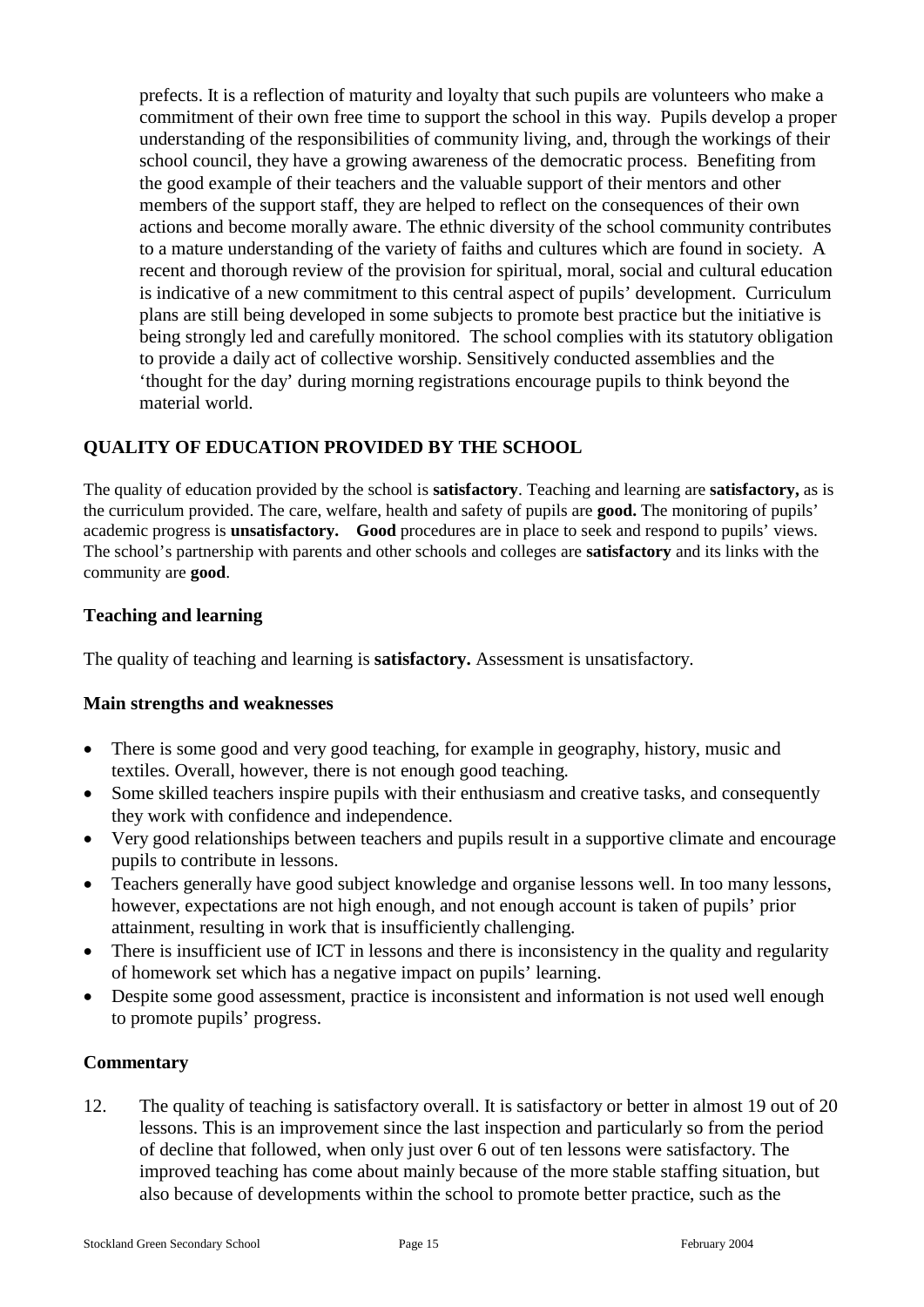common lesson planning format that has been adopted. Teaching is very good in music, and is good overall in science, geography, history and physical education. There are good lessons too in other subjects such as textiles, drama and in some specialist ICT lessons, and in other areas such as the specialist teaching of pupils in the Resource Base. However, overall, there is not enough good teaching within the school. Only just over half of lessons are good, as compared with the national figure of more than seven out of ten lessons. Improving the quality of teaching so that more of it is good is an important area for the school to tackle in its drive to raise standards.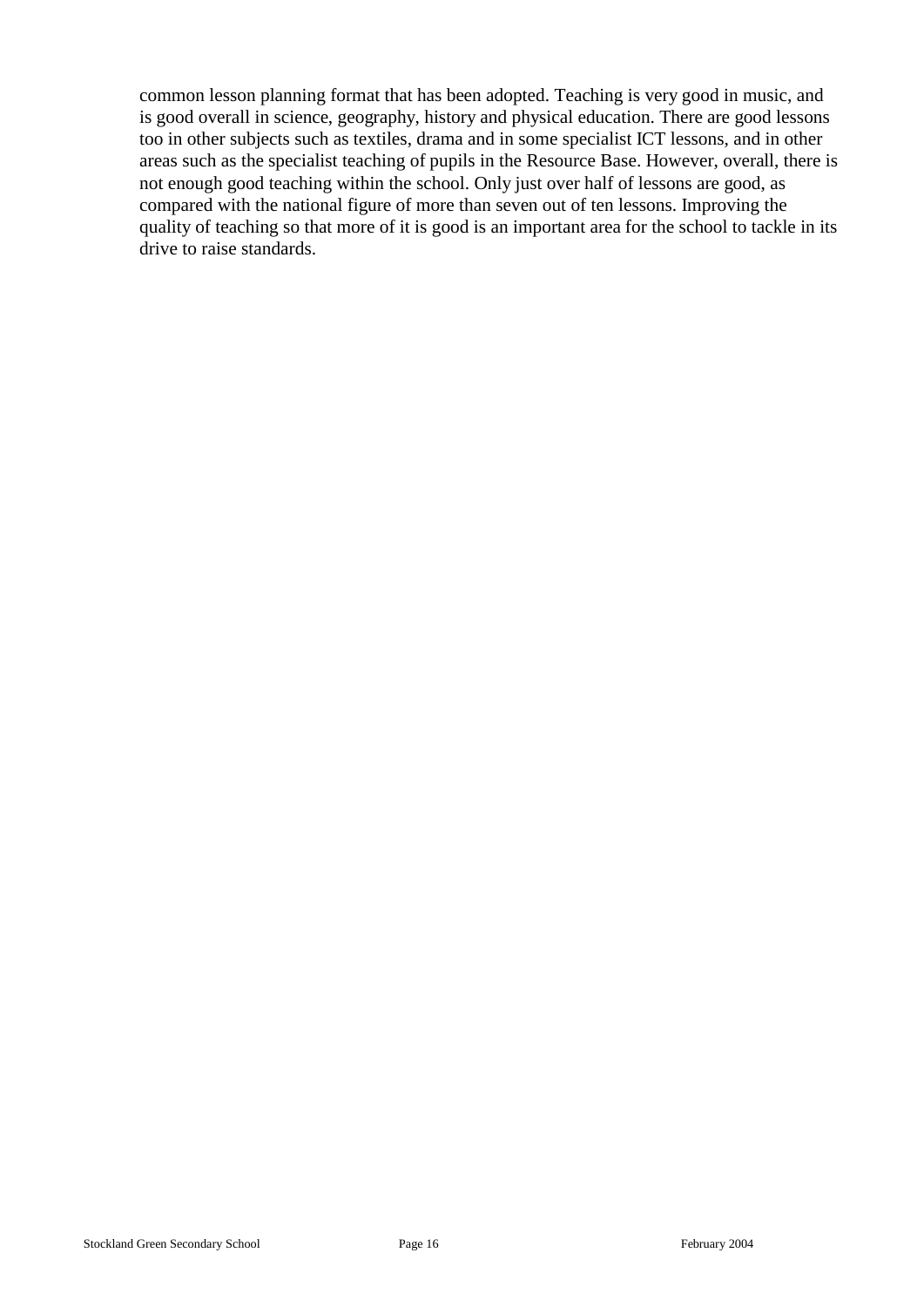#### *Summary of teaching observed during the inspection in 105 lessons*

| Excellent | Very good | Good     | Satisfactory | Unsatisfactory | Poor  | Very Poor |
|-----------|-----------|----------|--------------|----------------|-------|-----------|
| $0(0\%)$  | (16%)     | 40 (38%) | 42 (40%)     | 4 (4%)         | 2(2%) | $0(0\%)$  |

*The table gives the number of lessons observed in each of the seven categories used to make judgements about lessons; figures in brackets show percentages where 30 or more lessons are seen.*

- 13. There is a range of positive features to the teaching. Teachers have good knowledge of their subjects and of the curriculum and course requirements and so give pupils accurate and helpful information and explanations. Most lessons are well organised and the common lesson planning format is beneficial and encourages teachers to consider a good range of relevant factors in their preparation. The very good relationships that exist within the school help to establish a supportive and productive climate for learning in most classrooms, and encourage pupils to contribute in lessons. Pupils' behaviour is well managed in the main and ensures that pupils' focus is kept on learning. The most skilled and effective teachers inspire pupils with their enthusiasm for their subjects and their creative tasks and approaches. As a result, pupils actively engage in challenging tasks and display confidence and independence. In lessons such as these, where teachers' expectations are high and the tasks appropriately challenging, pupils make real intellectual and creative effort and achieve very well. However, in too many lessons, although the teaching is competent and ensures satisfactory learning, it does not result in pupils making as much progress as they are capable of. Teachers' expectations are not always high enough, and not enough account is taken of pupils' different levels of prior attainment, resulting in work that is insufficiently challenging. Tasks do not involve pupils actively enough and so there is too much passive learning. Pupils work hard and are keen to do well although a significant proportion of pupils lack confidence in their abilities and need regular reassurance from teachers. In the small proportion of unsatisfactory lessons, pupils' behaviour is not well enough managed. The provision of homework is inconsistent. While some homework is of good quality it is not set in accordance with the homework timetable and not all is of a high standard. ICT is not used enough to support pupils' learning in many lessons.
- 14. The specialist teaching of pupils in the Resource Base is good and skilled learning support assistants support pupils well and make a very good contribution to their learning. The mainstream teaching of Resource Base pupils is also good overall, although it is less effective when teachers are inexperienced in dealing with Resource Base pupils and are not familiar with pupils' particular needs. Pupils with special educational needs who are not in the Resource Base are taught by subject specialists and experience a similar quality of teaching and learning to that of other pupils, alongside whom most of them are taught. Where they are taught in classes with pupils from the Resource Base, they also benefit from the capable learning support assistants, who sometimes helpfully share the teaching and give good support for behaviour and learning. However, the majority of pupils with special educational needs are taught in classes that do not enjoy such support, and, while teachers give general attention to their requirements, tasks and materials are not modified enough to fully meet their particular needs so their learning is not as good as it could be. In addition, there are pupils who are not identified as having special educational needs but who nevertheless do have learning needs that are not being tackled enough by teachers. While some enrichment activities for pupils identified as gifted and talented are offered, the demands made of them in many lessons are often no greater than those of their peers so their learning is satisfactory rather than good.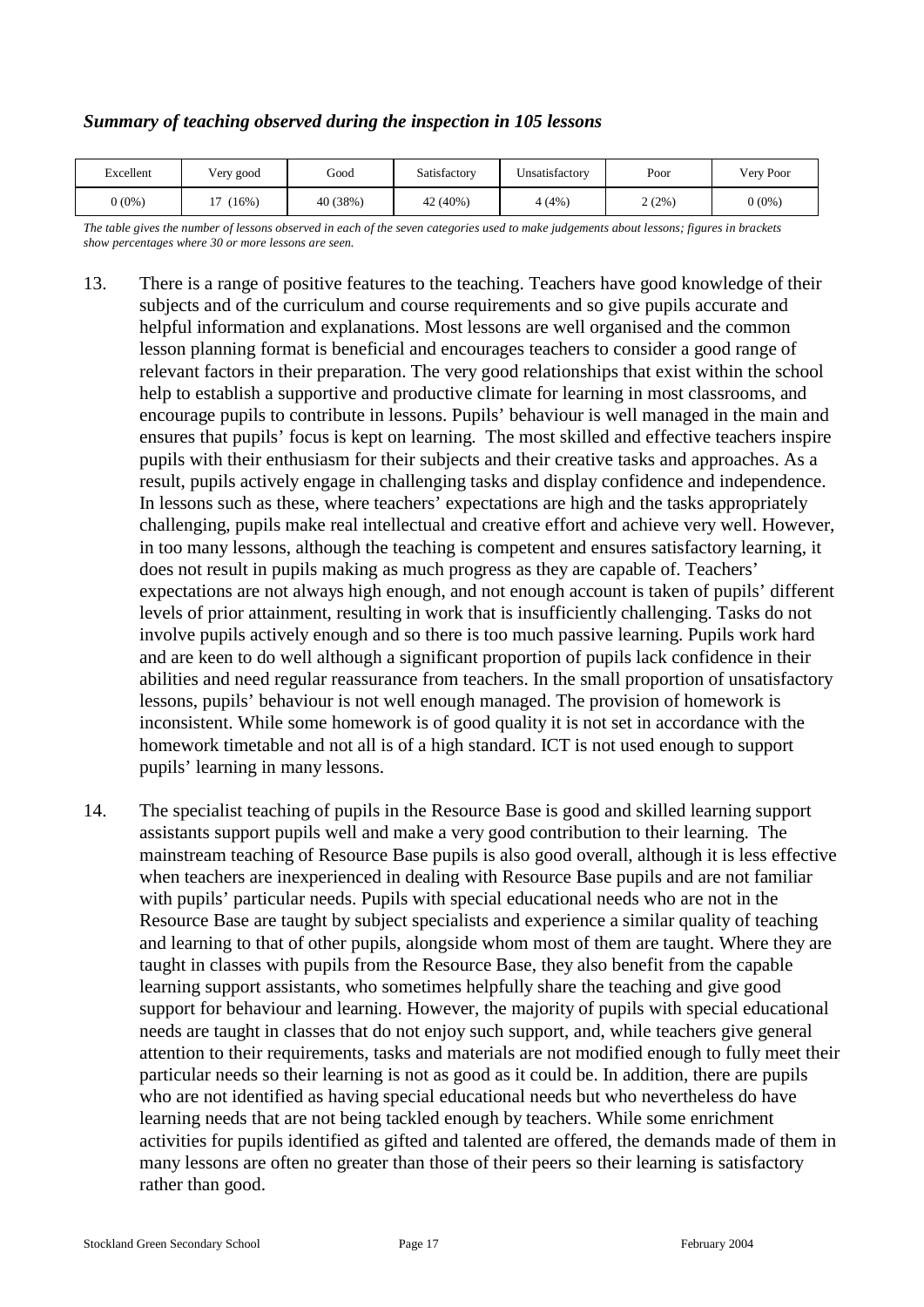15. The quality of assessment is inconsistent and is unsatisfactory overall. There is some good practice. In geography for example, specific tasks are assessed at National Curriculum levels and teachers' comments clarify why pupils achieve a particular level and how they can improve upon it in future. In history pupils' work is thoroughly marked with helpful comments. In music, there is good analysis of GCSE results with targeting of areas needing improvement. These features are not always present in other subjects, however, and there are weaknesses in practice overall. The way in which assessment information is gained and the nature of it varies. In particular, information gained is not analysed systematically nor used well enough to form a clear pictures of how pupils are progressing or to take enough specifically targeted action to promote improvement. Some good work has taken place at whole school level recently, such as the introduction of tracking in Years 9 and 11, but this too needs to be more comprehensive. Practice at the moment is at the discretion of individual departments, and the resulting variation means that the potential for use for tracking pupils' performance across subjects is limited.

#### **The curriculum**

Overall curriculum provision is **satisfactory** with significant strengths but some important weaknesses. Enrichment opportunities are satisfactory. Staffing and resources are **satisfactory** but accommodation is **unsatisfactory.**

#### **Main strengths and weaknesses**

- The vocational and work related courses in Years 10 and 11 meet the needs of individual pupils well and promote equality and inclusion.
- The flexible approach to allocating full days for specific activities enriches pupils' curriculum experience.
- Curricular provision for promoting pupils' personal development is good.
- Statutory requirements are not met in religious education in all year groups, in ICT in Years 7, 8 and 9 and in modern foreign languages in Years 10 and 11.
- There is insufficient time to meet requirements in French in Years 7, 8 and 9.
- There is not enough use of ICT in other subjects of the curriculum.

- 16. In Years 7, 8 and 9 all subjects of the National Curriculum are taught, as well as religious education, drama, personal, health and social education and citizenship. Provision in science, history and geography, music and citizenship is good, but there are some statutory breaches to the curriculum. Provision in ICT is unsatisfactory because pupils do not cover the data logging and control aspects of the curriculum. There is insufficient time allocated to religious education for the requirements of the Agreed Syllabus to be met. In addition, the time allocated for French is insufficient to deliver the programmes of study.
- 17. In Years 10 and 11 enthusiastic efforts have been made to broaden and tailor the curriculum to meet the wide range of pupils' needs. In addition to GCSE courses in National Curriculum subjects and some others such as drama and media studies, a range of vocational and work related courses is offered. These are improving the motivation of otherwise disaffected pupils, and are helping to raise the standards they attain. These courses are a significant strength of the provision in Years 10 and 11. There are opportunities for alternative accreditation in some subjects for pupils for whom GCSE is not appropriate which is positive. However, again, there are some statutory requirements that are not met. Pupils who do not take a GCSE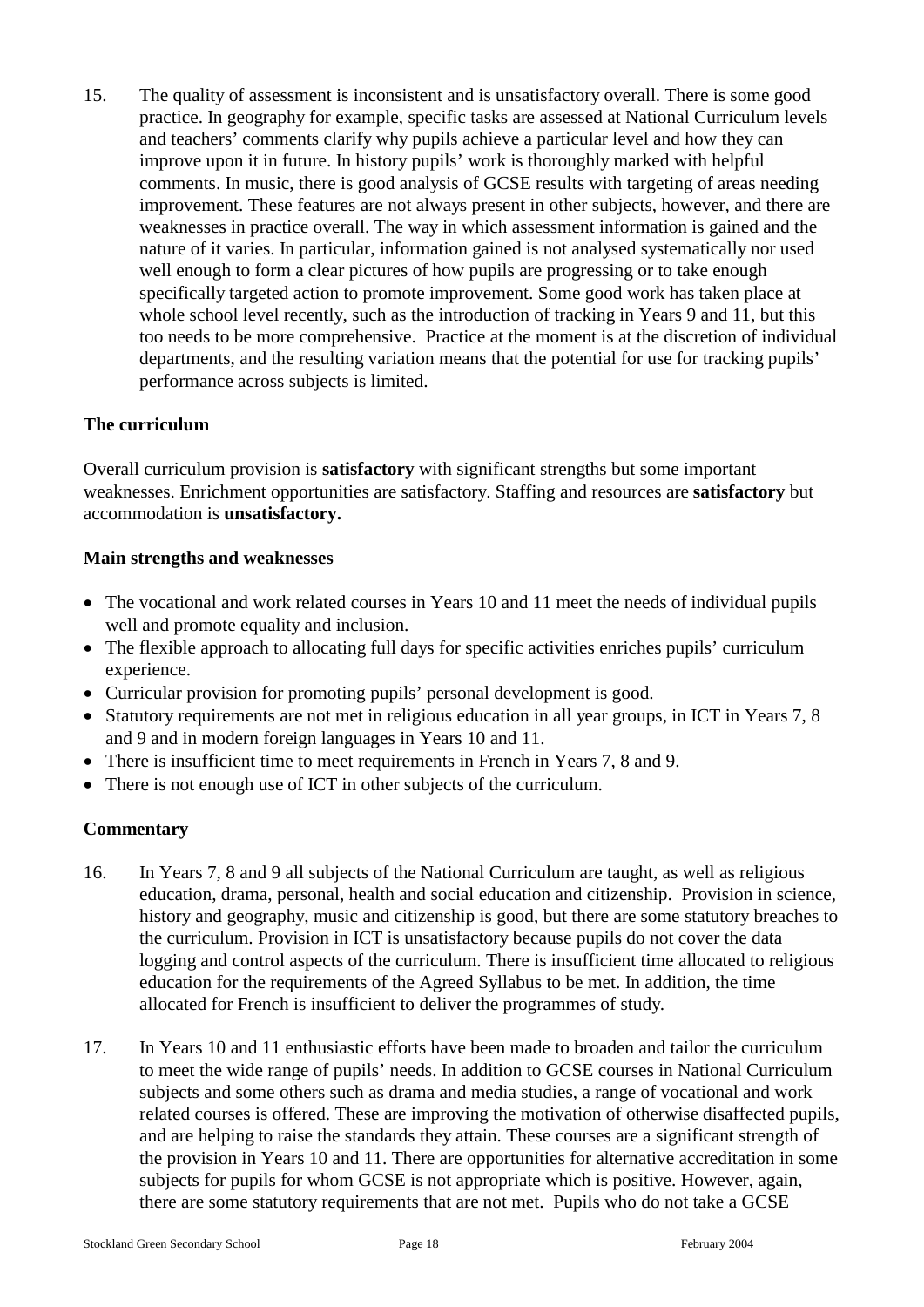course in religious education do not currently have any regular timetabled provision for the subject. Although there are plans to cover religious education in specifically designated curriculum days, the requirements of the Agreed Syllabus are not currently being covered. A modern foreign language has been made optional. Only a small number take French in Year 11 and none in Year 10, but these pupils have not been formally disapplied from the subject as required. There have been problems in teaching the ICT curriculum in Years 10 and 11, in part due to staffing difficulties, but the appointment of new, specialist staff means that the curriculum is now being covered. However the use of ICT in other subjects of the curriculum is a weakness and it is not used enough as a tool to deepen pupils' understanding.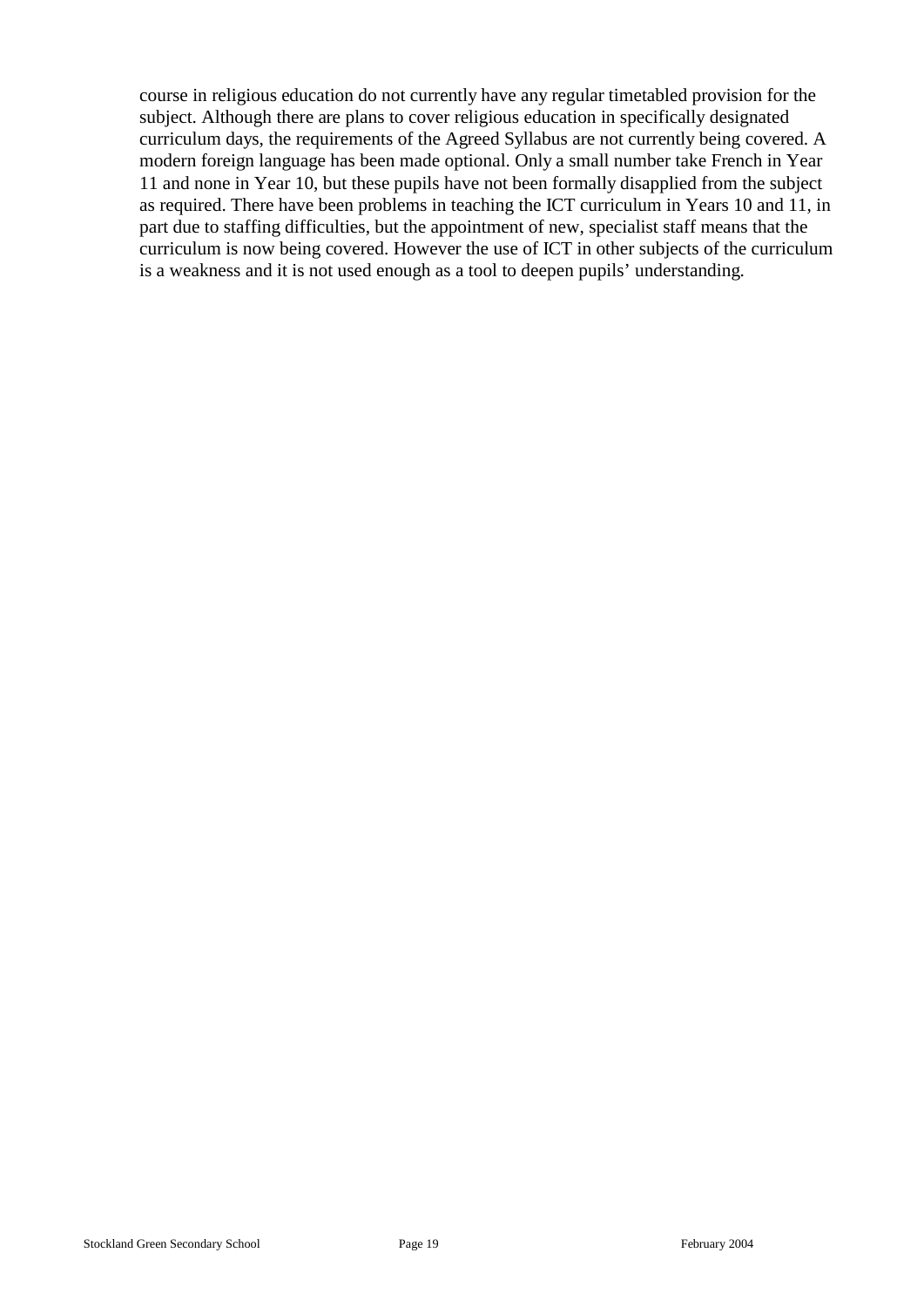- 18. Pupils with special educational needs have access to the full curriculum. Additional curricular provision to meet pupils' particular needs is good but there is little of it and many pupils who could benefit from intensive developmental work in literacy do not receive such support. The alternative curriculum in Years 10 and 11 is not aimed specifically at pupils with special educational needs but in practice it caters well for many of them. Learning mentors also help many pupils with special educational needs gain more from what the school offers. Provision for pupils in the Resource Base is good. They have full access to the National Curriculum as well as some additional specific support. A good variety of enrichment activities for pupils who are identified as being gifted and talented helps to cater for their needs.
- 19. Good attention is given to promoting pupils' personal development through the curriculum. There is a personal, social and health education programme which includes sex and relationships education and attention to drug misuse, which is valued by pupils, and a good quality citizenship programme that is promoted through most subjects and more generally within the school. Drama makes a positive contribution to the development of pupils' personal and social skills. The school provides a daily act of collective worship for pupils. The school holds some specific, 'flexible' curriculum days to broaden the range of curriculum experiences offered to pupils and to enrich provision. These are used imaginatively and often involve outside groups and the use of a variety of strategies aimed at promoting a positive attitude to learning. The focus of these days has included aspects of democracy, the working of parliament and health and science. The school provides a satisfactory range of activities outside the classroom more routinely. In art, for example, pupils work with artists in residence and visit art galleries and museums. There are some opportunities for pupils to take part in music activities and there is an annual school production in which pupils with musical and dramatic interests participate. There is a limited range of extra-curricular sporting opportunities for pupils, although the school uses the facilities of the leisure centre on site to extend the variety offered. Uptake for some is low. However, there are a number of school teams and some pupils gain local and national representative honours.
- 20. The school has had considerable difficulties in recruiting a full complement of suitably qualified teachers in the past few years, having to rely on the use of supply teachers in many subject areas, including in the core subjects of English, mathematics and science. This has had a negative impact on the quality of teaching and on pupils' achievement. The situation, although not fully resolved, is now much improved. Most subjects are now fully staffed. Problems remain in English, design technology, modern foreign languages and ICT, although the latter is due to be fully staffed in the near future. There is a small number of unqualified staff, but this does not have a detrimental impact on pupils' experiences. On the contrary, some are very effective.
- 21. Although accommodation for some subjects is satisfactory, and the school makes as good a use as it can of what is available to it, it is not adequate in all areas, and overall, accommodation is unsatisfactory. There are insufficient specialist rooms for drama, media studies, music, science and textiles. There are not enough general classrooms for the numbers of pupils on roll, and some are too small and in need of general maintenance. The humanities teaching block, despite some refurbishment, does not provide an effective learning environment and the textiles and resistant materials workshops have some deficiencies. There are limited outdoor facilities for physical education and games, although the school has shared access to the community leisure centre which helps to compensate for the deficiencies. Social space for pupils is also limited. There have been improvements for food technology and ICT, however, and two science laboratories have been refitted. The gymnasium is to be up graded and a dance studio and fitness suite are due to be built in the near future. The City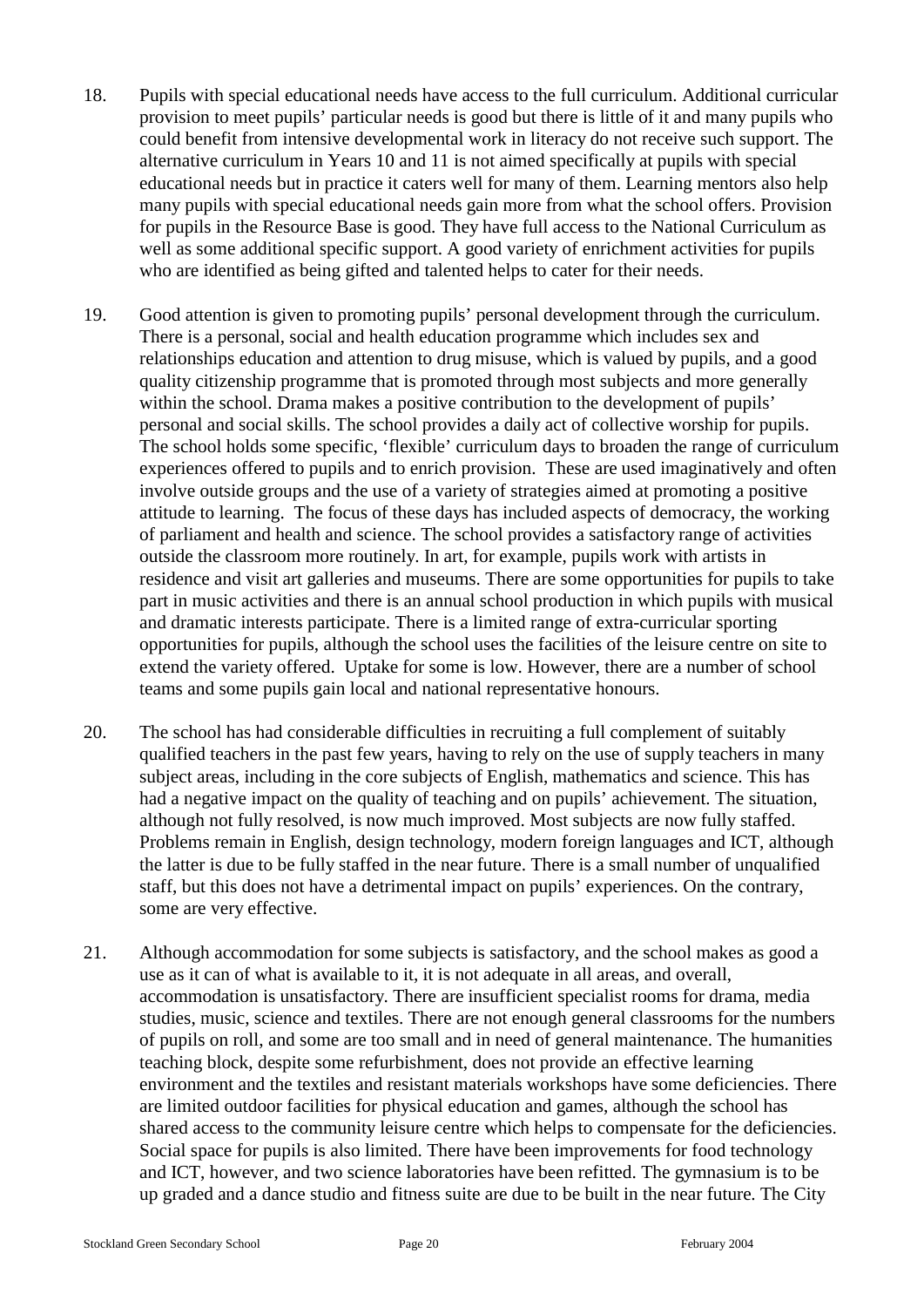Learning Centre based on the site improves the ICT facilities available to pupils. Staff work hard to make the learning environment as pleasant as possible. The school has a wellestablished programme for planned maintenance and it is in satisfactory internal decorative order.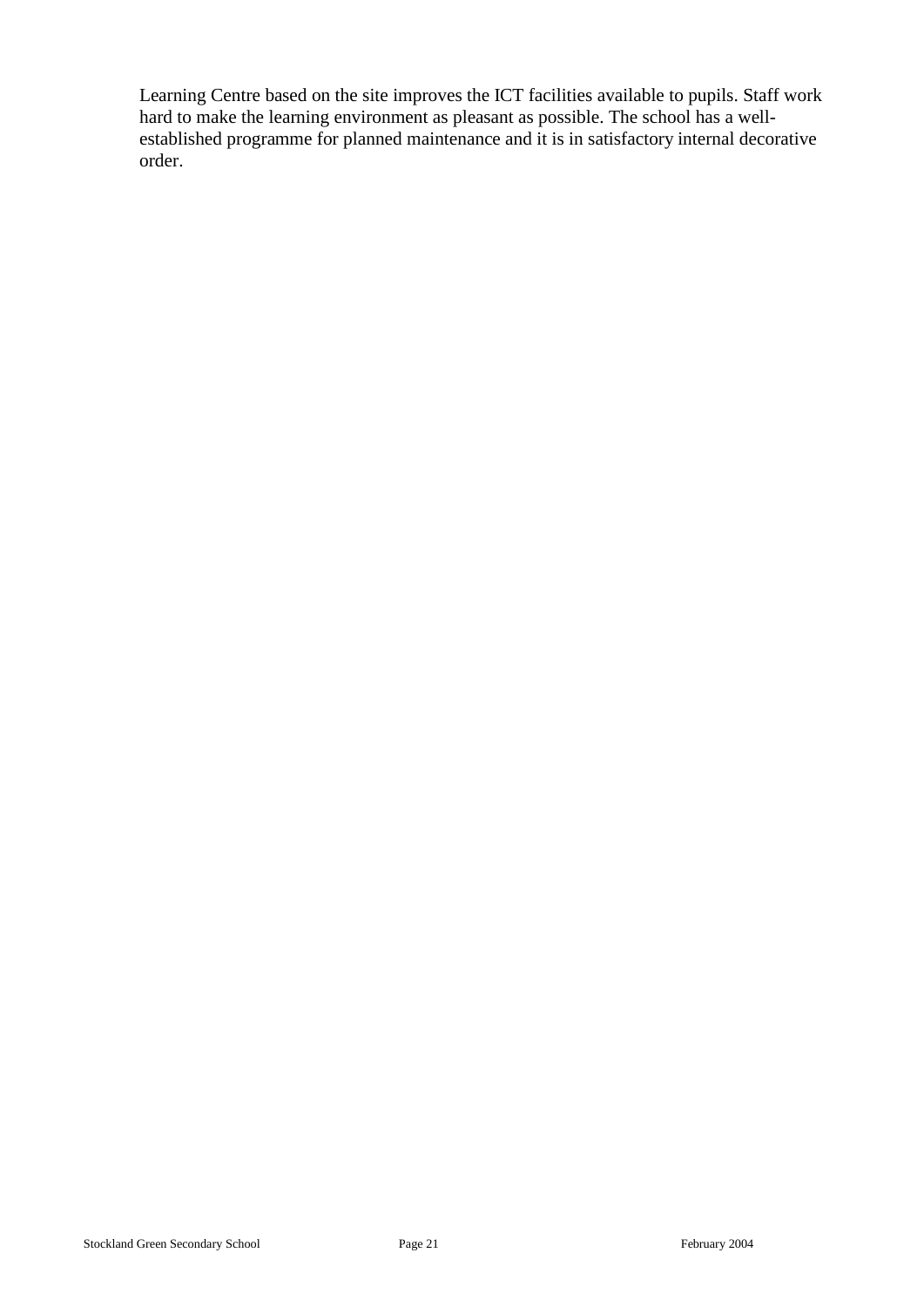22. Resources are satisfactory for most subjects. There are not enough for religious education in Years 7 to 9. There is not enough equipment for the data logging and control aspects of ICT, and, in some subjects not enough access to ICT hardware and sometimes insufficient software. Resources for physical education are limited.

#### **Care, guidance and support**

The care, welfare, health and safety of pupils are **good.** Pastoral support is **good.** Weaknesses in the monitoring of pupils' progress result in the provision of academic support and guidance being **unsatisfactory. Good** procedures are in place to seek and respond to pupils' views.

#### **Main strengths and weaknesses:**

- Health and safety procedures are good.
- Pupils work in a caring environment where they have access to good pastoral support.
- The views of pupils are sought and valued.
- Assessment information is not always used effectively to provide well targeted support and guidance for pupils' academic needs.
- Not all pupils with special educational needs are identified appropriately.

- 23. This is a school which cares for pupils well. Members of staff are very sensitive to the pastoral needs of pupils. The very good relationships which are seen across the school community help to ensure that pupils have the confidence to share any concerns they may have. They particularly value the services of the mentoring team who have good knowledge and training in welfare matters, and who liaise effectively with key members of staff on issues such as special educational needs and general health concerns. Pupils also comment very favourably on the quality of supervision provided by their teachers. In the words of one pupil, "You never see a corridor or a stairway without a member of staff there, and there are always several teachers about in the playground." Good advice and guidance are provided to all members of staff on child protection procedures and effective use is made of the curriculum to raise pupils' own awareness in this area. The school has responded well to the criticism in the previous report about the health and safety policy. Good procedures for risk assessments and for the administration of first aid are now well established and the overall provision is good.
- 24. The school works effectively with the Connexions service to provide careers information, advice and guidance for pupils in Years 9, 10 and 11. Local businesses cooperate well, providing support with mock interviews and opportunities for all Year 10 pupils to gain at least two weeks' work experience. A structured programme of interviews and career evaluation exercises caters properly for the needs of the more vulnerable pupils, including those with special educational needs and those in public care.
- 25. The Code of Practice for pupils with special educational needs is implemented and an accessibility audit has been completed in accordance with the requirements of the Disability Act. Individual education plans have been produced for pupils with special educational needs including those in the Resource Base, but most targets on the plans are not specific enough to be as helpful as they should be and they do not identify strategies for teachers to use to help pupils to meet their targets. Although they are reviewed twice each year as required by the Code of Practice, subject teachers are not involved in the formal review process, which is not therefore sufficiently robust. Subject teachers do not keep individual education plans to hand and although they record pupils' placement on the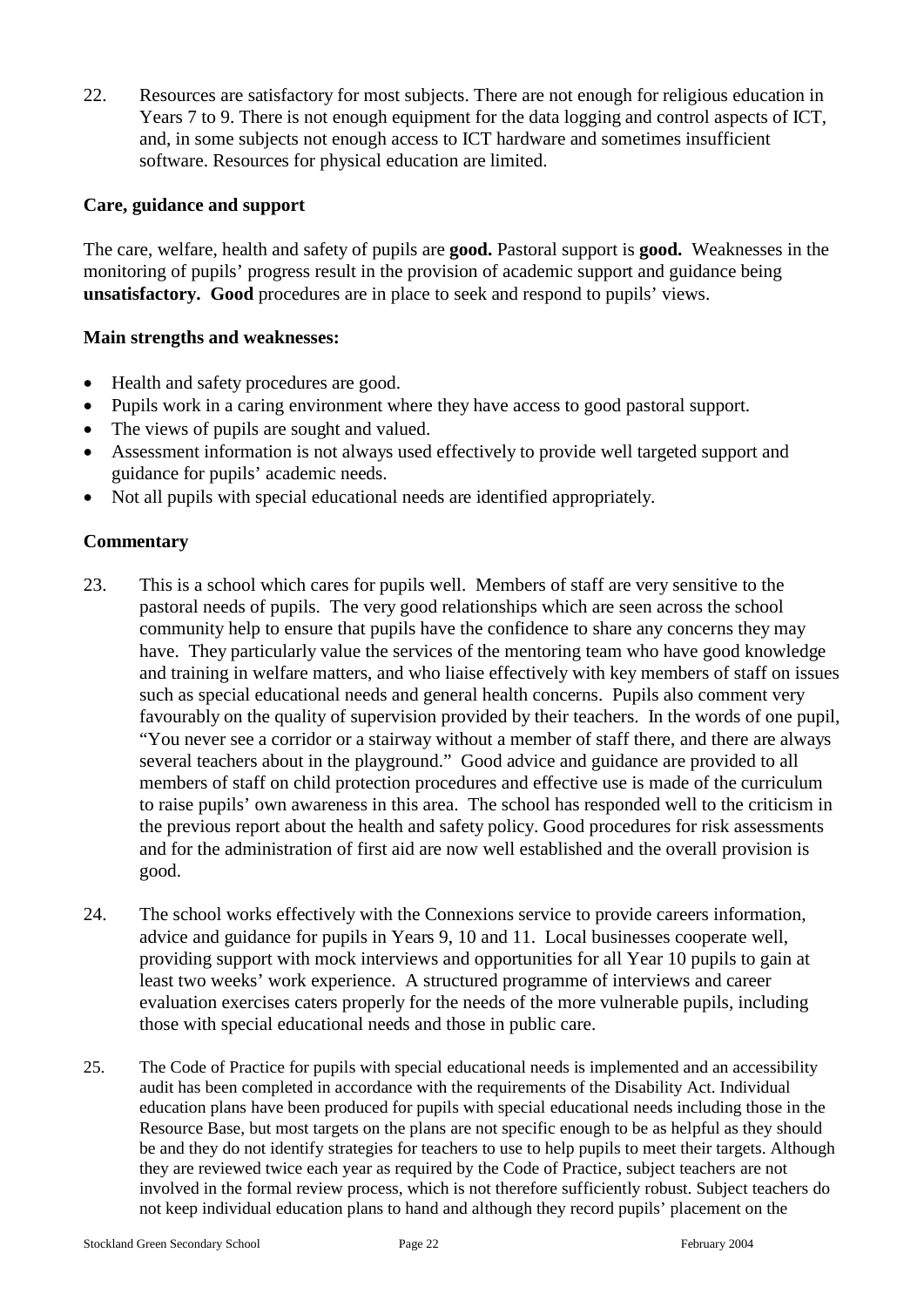register in their mark books, many have little further knowledge of the specific needs of pupils or of their targets. Around one tenth of pupils from the school's own catchment area are identified as having special educational needs, which is below the national average. The overall low level of prior attainment of pupils suggests that a higher proportion of pupils than have been identified are likely to have special educational needs, and there are pupils who would benefit from specific support, for example in literacy, who do not receive it currently. Through the Excellence in Cities initiative ten per cent of pupils have been identified as gifted and talented. A good range of enrichment activities has raised aspirations amongst pupils and led, in some cases, to an improvement in performance, although pupils' needs are not addressed as a matter of routine in all lessons yet. Pupils who speak English as an additional language are assessed on entry to school to ascertain their level of fluency and support requirements. Although no pupils are currently at early stages of fluency, a learning mentor who speaks five Asian languages provides good general support to the pupils and their families.

- 26. Although there is some good practice in assessment, there are weaknesses and a lack of consistency that result in the provision of academic support and guidance not yet being satisfactory. Not all assessment by subject teachers results in pupils being given specific and precise feedback on how well they are doing and how they can improve their work. There is some useful tracking of progress across subjects, especially for pupils in Years 9 and 11, but this is not well enough established for all pupils. Analysis of assessment information and performance data is not yet thorough or systematic enough, nor does it involve all appropriate staff, to ensure that maximum use can be made to promote improvement in pupils' attainment. This area has been identified as a priority for development by the school.
- 27. Pupils appreciate the opportunities they are given to express their views and the great majority recognise that the school is interested in what they have to say. Sometimes the exchange of views can be observed in the classroom, when, for example, teachers discuss with pupils their progress on specific projects and agree the most constructive way to achieve their objective. In a more formal way, pupils' views are expressed through the questionnaires and the meetings of the school council. Some pupils feel that they are not always treated with respect and their opinions are given insufficient weight when they complain, for example, about the state of the girls' toilets. It is, however, a matter of record that such issues are discussed at the most senior levels in the school, although instant solutions are not always found. There would clearly be value in ensuring that all pupils are aware of the deliberations that ensue from pupil representation and the problems that have to be resolved before changes can be made.

#### **Partnership with parents, other schools and the community**

The school's partnership with parents and other schools and colleges is **satisfactory** and its links with the community are **good**.

#### **Main strengths and weaknesses**:

- The school values its partnership with parents and works hard to develop it.
- The headteacher is very active in building productive links with the local business community.
- The school has a constructive relationship with the other educational and leisure institutions with which it shares the site and with other local secondary schools.
- Curricular links with local primary schools are not developed well enough to promote good continuity in learning when pupils start their secondary education.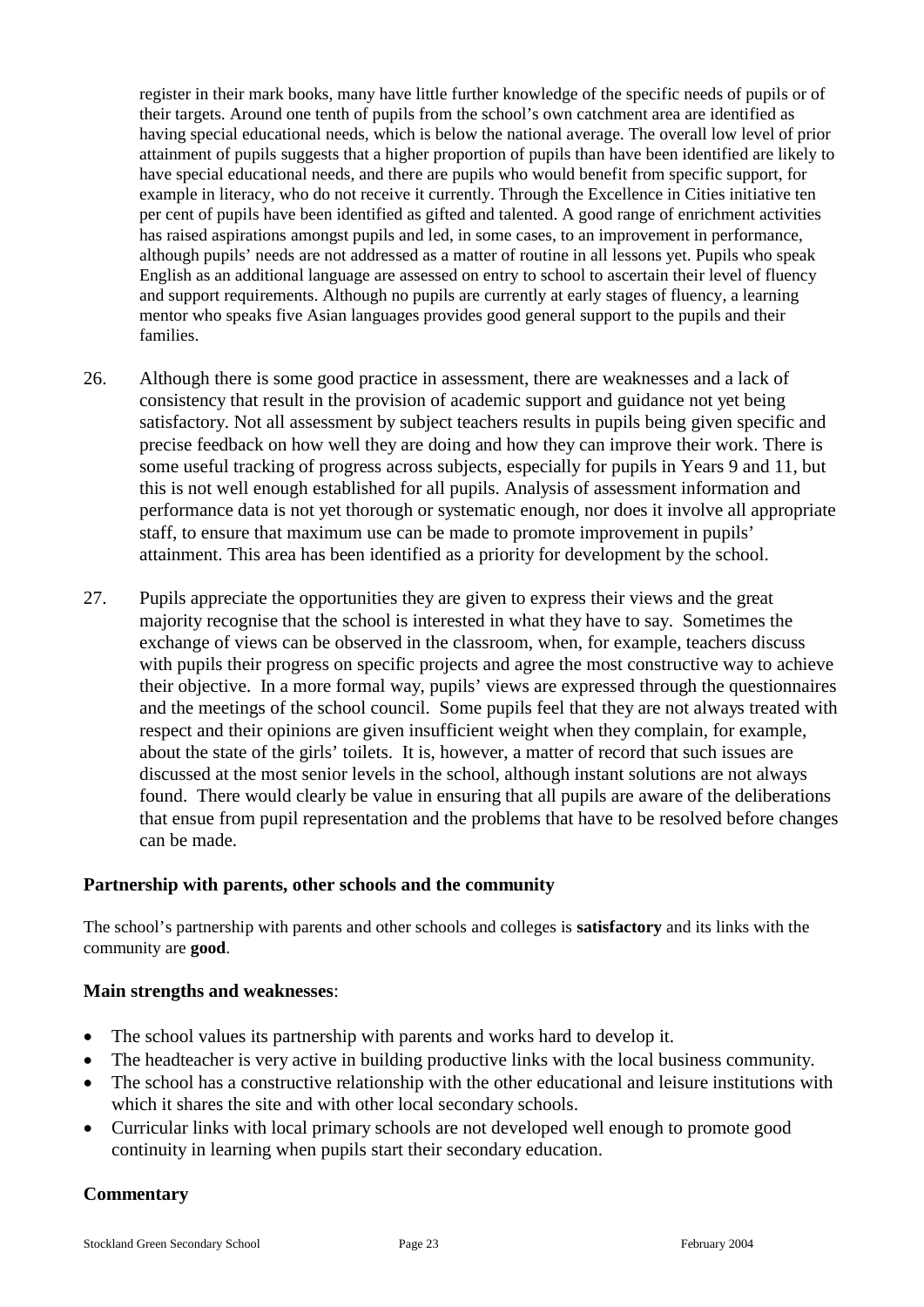- 28. The school's links with parents are satisfactory and the information provided to them complies with legal requirements. The school values its partnership with parents. Good efforts are made to keep parents informed about school events through the regular newsletter, for example. Much effort is made to involve them in their children's learning. Most parents have positive views of the school. This is evident in the fact the school is popular and regularly over- subscribed. It was also evident in the overall responses to the questionnaires sent to parents prior to the inspection and in the meeting held for parents. However, some less favourable views were expressed by a significant minority of parents, particularly about the information given to them about their children's work and progress. There are some weaknesses in the arrangements for communicating such information to parents. For example the homework diaries are used inconsistently by several teachers and the information available to form teachers on review days lacks detail, especially on assessment, in some subject areas. The school has recognised these shortcomings and is in the process of streamlining access to data so that it can be used more effectively in the production of annual reports and progress checks. The majority of parents take advantage of the opportunity to discuss their children's progress on review days. Although a small proportion of parents do not think so, the school is keen to know parents' views of the school and two questionnaires to parents have been circulated during the past year. However, there is less opportunity for open discussion with them. The effectiveness of parental support is limited by the modest response by many parents to the school's initiatives. Not all parents ensure that their children attend school and too many take their children out of school during term time for holidays.
- 29. The headteacher has been very successful in building supportive links with local businesses. The restrictions he has placed on pupil movement during the lunchtime break, and his morning "sweep" of the area surrounding the school are greatly appreciated by trades people and shopkeepers. The changes are said to have virtually eliminated the poor behaviour that existed prior to this. In the wider community the school has been able to attract business sponsors for several curriculum areas and there is good involvement of local businesses in careers guidance and work experience opportunities. There is a harmonious relationship with the three other educational and leisure institutions with which the school shares the site and resources. The headteacher has also made good use of his contacts with local specialist schools for the sharing of expertise and skills, notably in the fields of ICT and modern languages. The relationships with local primary schools are not so well developed. The transfer procedures for pupils entering the school in Year 7 are satisfactory, and the pastoral support for them is good. Pupils settle quickly and their parents feel that the induction arrangements are good. There are few curricular links, however, resulting in some discontinuity in learning which impedes the progress that pupils make on transfer to the school.

## **LEADERSHIP AND MANAGEMENT**

The leadership of the headteacher is **good**. Leadership and management of other key staff are **satisfactory.** Governance is **satisfactory.** 

#### **Main strengths and weaknesses**

- The leadership of the headteacher has been instrumental in bringing about improvement within the school.
- The headteacher with the support of staff and governors has successfully established an inclusive school community which is distinguished by a high level of racial harmony.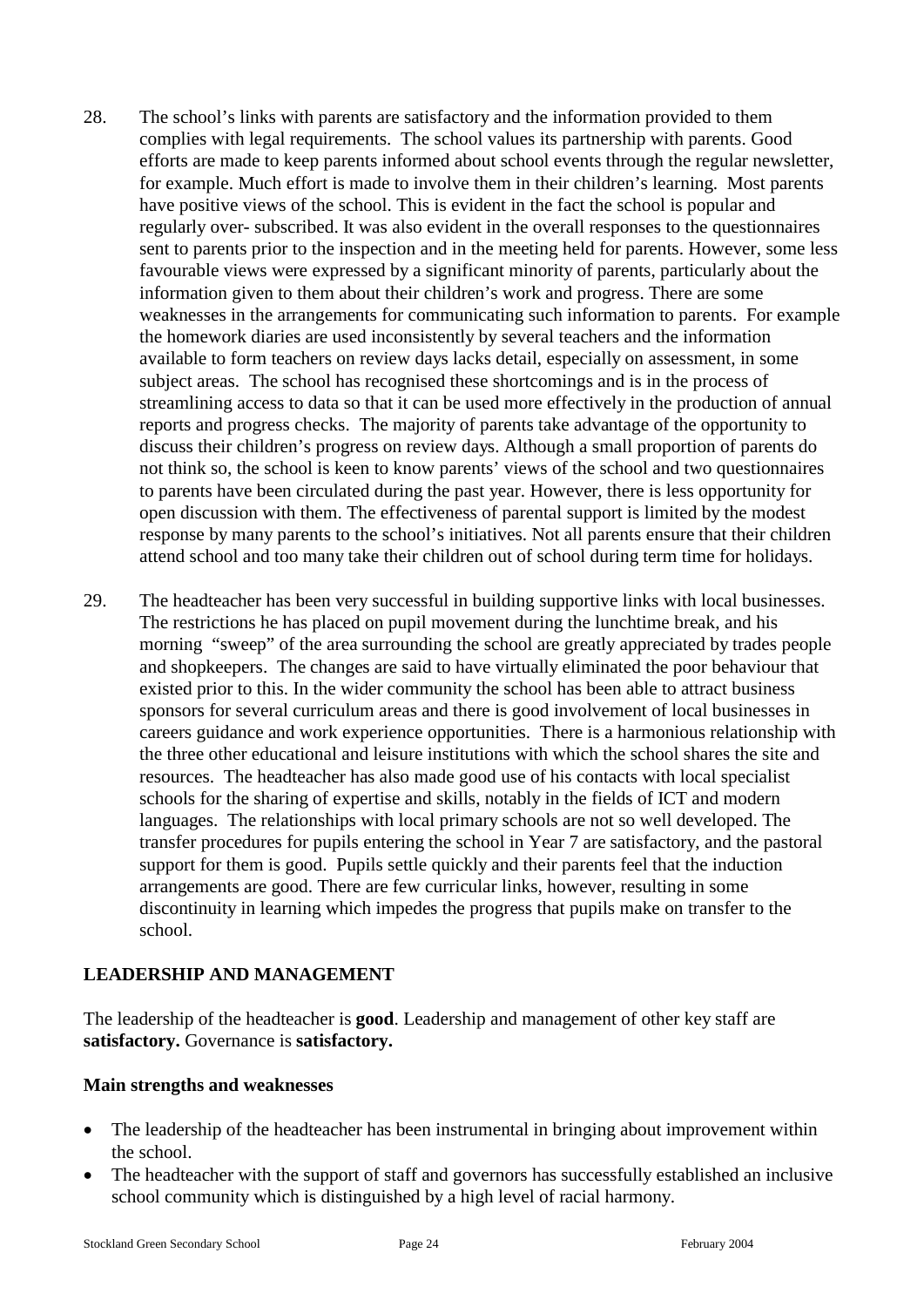- Financial management is very good.
- There is inconsistency by key staff in the application across the school of rigorous monitoring and evaluation procedures to ensure uniformity of practice and promote improvement.
- Some statutory requirements are not met.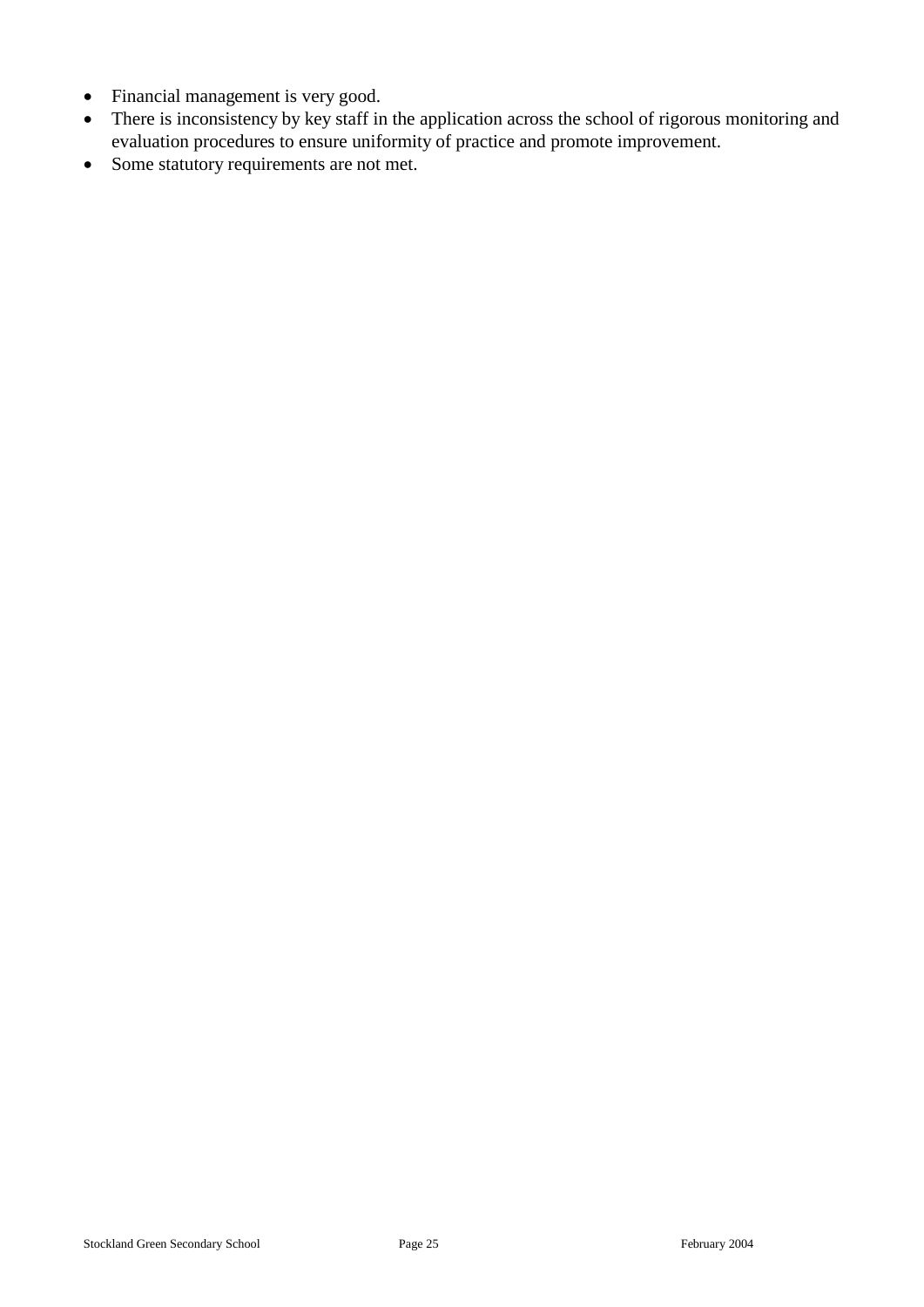- 30. Leadership by the headteacher is good. Since taking up post he has demonstrated a strong commitment to develop the ethos of the school, improve pupils' quality of experience and raise standards. The school's strengths and weaknesses have been identified and communicated well to staff who share the headteacher's commitment and give good support. Changes in the curriculum, in teaching and learning styles and a restructuring of the management team have taken place in a climate characterised by openness and professionalism. Difficult decisions have been made with confidence, integrity and sensitivity. The headteacher, with the support of staff and governors, has successfully established an inclusive school community which, because of the very good relationships and respect shown to pupils, is distinguished by a high level of racial harmony. The management of change has been informed by an understanding of good practice and a concern to communicate that understanding so that all involved are clear about their roles and responsibilities. There is good delegation. The initial target of moving the school out of challenging circumstances has been achieved with improved GCSE results and there is a recognition that standards need to rise further and a strong commitment to making sure that this happens.
- 31. The school improvement plan is appropriately structured and detailed and includes explicit success criteria. It is a helpful tool for school improvement. There has been honest and rigorous selfevaluation at senior level resulting in a good understanding of strengths and weaknesses within the school. A clear line management structure has been established with senior managers acting as critical friends to specific departments, although the way in which the role is carried out varies across departments and is not always sufficiently directive. The leadership and management of key managers across the school, including of heads of faculty and of subjects as well as for other specific aspects such as special educational needs, are satisfactory overall and good in a number of areas. Managers are strongly committed to the pupils, and are working hard to develop good practice. Their general responsibilities are appropriately defined, but there is a lack of clarity about precise expectations of practice and a lack of rigour and consistency in the way in which responsibilities are carried out. For example, there is variation in the way teaching is monitored within subject areas, with a lack of clear definition of the relative roles of heads of subject and their senior management critical friend. There is inconsistency in the practice of assessment of pupils' work across the curriculum and a lack of clarity in the analysis and use of performance data. Occasionally, the total responsibilities of a post holder, such as those for the special educational needs co-ordinator, are too wide-ranging and onerous to be adequately undertaken by one person. Performance management is securely in place and there is a satisfactory system for professional development.
- 32. Governance is satisfactory. Since his appointment the headteacher has put new processes in place to provide governors with detailed information, enabling them to more clearly identify the school's strengths and weaknesses and contribute to strategic planning. The governing body includes a wide range of expertise and useful contacts in the business community. The school has benefited from this, particularly in the development and use of a management information system. Full governors' meetings benefit from the prior exploration of issues in committee. There have been difficulties in recruiting governors though at present there is a full complement. A number of new appointments have yet to develop particular roles and interests. Although most responsibilities of governors are carried out appropriately, statutory responsibilities for ICT, religious education and modern foreign languages not been met in full.
- 33. The management of the school's finances is very efficient and this is a considerable improvement from the last inspection when it was a main weakness. All issues identified then have been resolved. The finances are complex, due to the school managing some budgets for services for other organisations that share the site. This necessitates a system of recharge which means that cash flow is not as much within the control of the school as it would otherwise be, and this is largely responsible for the small deficits which sometimes occur. The financial manager, appointed after the previous inspection, has implemented a wide range of measures aimed at keeping close management of expenditure and income and the governors,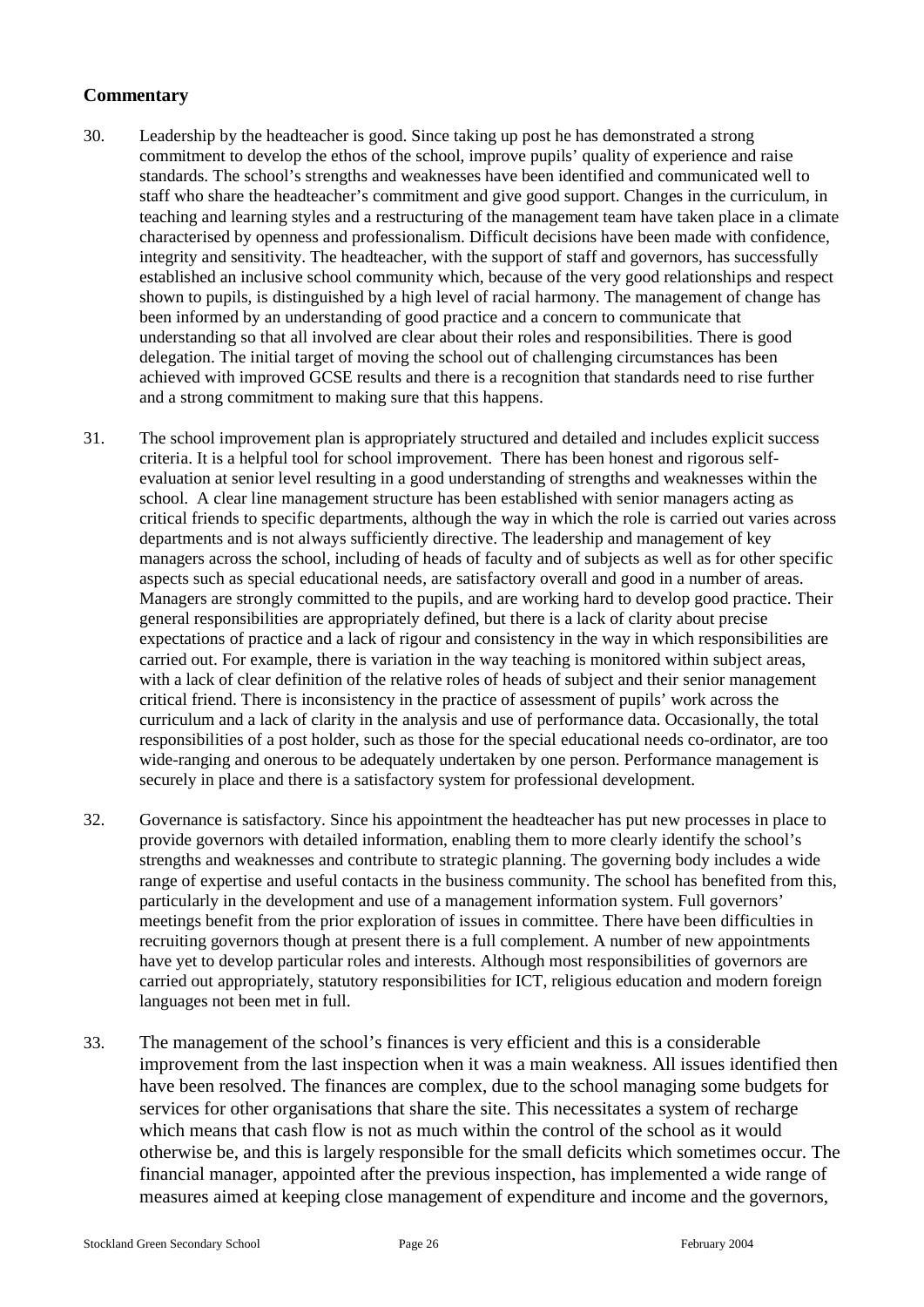through the finance committee, exert sound oversight. Expenditure is linked to the school development plan and procedures are in place to obtain best value. Expenditure per pupil is high, in part due to the additional funding for the Resource Base. Given that the school provides a satisfactory quality of education that enables pupils to achieve satisfactorily, sound value for money is provided.

| Income and expenditure $(E)$ |           |  | Balances $(f)$                   |
|------------------------------|-----------|--|----------------------------------|
| Total income                 | 2,047,980 |  | Balance from previous year       |
| Total expenditure            | 2,116,189 |  | Balance carried forward to the r |
| Expenditure per pupil        | 3,556     |  |                                  |

| Financial information for the year April 2002 to March 2003 |  |  |  |  |
|-------------------------------------------------------------|--|--|--|--|
|                                                             |  |  |  |  |

| Income and expenditure $(f)$ |           |  | Balances $(f)$                      |           |  |  |
|------------------------------|-----------|--|-------------------------------------|-----------|--|--|
| Total income                 | 2.047.980 |  | Balance from previous year          | 55,153    |  |  |
| Total expenditure            | 2,116,189 |  | Balance carried forward to the next | $-13.056$ |  |  |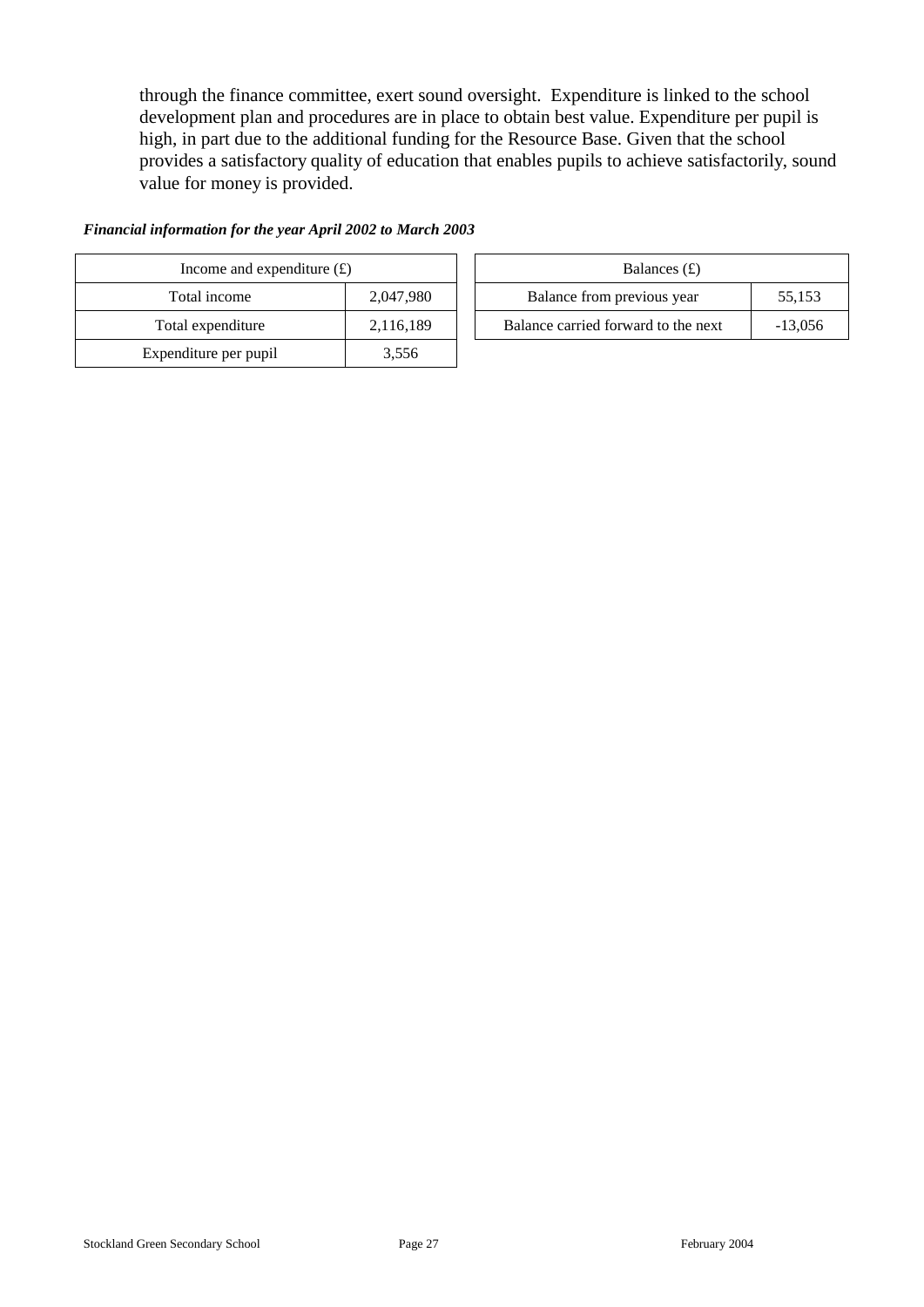## **RESOURCE BASE FOR PUPILS WITH SPECIAL EDUCATIONAL NEEDS**

Provision in the Resource Base is **good.**

The Resource Base is funded by the LEA through the school budget for pupils with statements of special educational need for moderate learning difficulties. Thirty two pupils are currently on roll.

#### **Main strengths and weaknesses:**

- Pupils make good progress and achieve well.
- Teaching is good and learning support assistants support pupils well.
- Resource Base pupils are equal and valued members of the school community.
- Management of the Resource Base is good, with effective leadership and a strong sense of teamwork.
- There is strong commitment from senior mangers to the Resource Base and full cooperation from other staff.
- Individual education plans do not always identify pupils' specific needs or offer teachers enough guidance for meeting them, especially in Years 7 to 9.

- 34. The standards attained by pupils in the Resource Base are well below national levels in most subjects. Occasionally higher standards are reached, such as for one pupil who gained a good result in the mathematics test at the end of Year 9 in 2003. Pupils are entered for tests and examination where possible and appropriate, although relatively few pupils take the Year 9 national tests in English because of difficulties with literacy. At the end of Year 11, most pupils gain at least one pass at GCSE. Practical and creative subjects such as drama, art, textiles and physical education are the most popular and are where pupils attain the highest standards. Pupils generally take pride in their work and present it neatly.
- 35. The standards attained by Resource Base pupils, although well below average, nevertheless represent good progress overall and they achieve well in relation to individual targets. Occasionally some individuals make even better progress, exceeding expectations. Pupils are given opportunities to experience success in a personal sense as well as academic. Older pupils achieve well on accredited link courses with the local further education college, and when undertaking work experience in the community. Resource Base pupils perform well on personalised skills development programmes. They grow in self-esteem and confidence and in general reach appropriate levels of maturity.
- 36. The quality of the specialist teaching observed was good. Staff know pupils well and have very good relationships with them. Planning is thorough with learning objectives clearly outlined. Pupils understand what is expected of them and respond well. Mainstream teaching of Resource Base pupils is good overall, with pupils learning well for example, in history, science, music and English. Some very good teaching was seen with the pupils in art in Years 7 to 9, and in physical education in Years 10 and 11. Skilled learning support assistants support pupils well and make a very good contribution to their learning. Less effective teaching occurs when teachers are inexperienced in dealing with Resource Base pupils and are not familiar with their individual education plans and so are unaware of pupils' particular needs. Pupils from the Resource Base display very positive attitudes towards learning. They behave well as a rule and respond to the stimulation provided by teachers. They are aware of the needs of others and generally work cooperatively with their peers.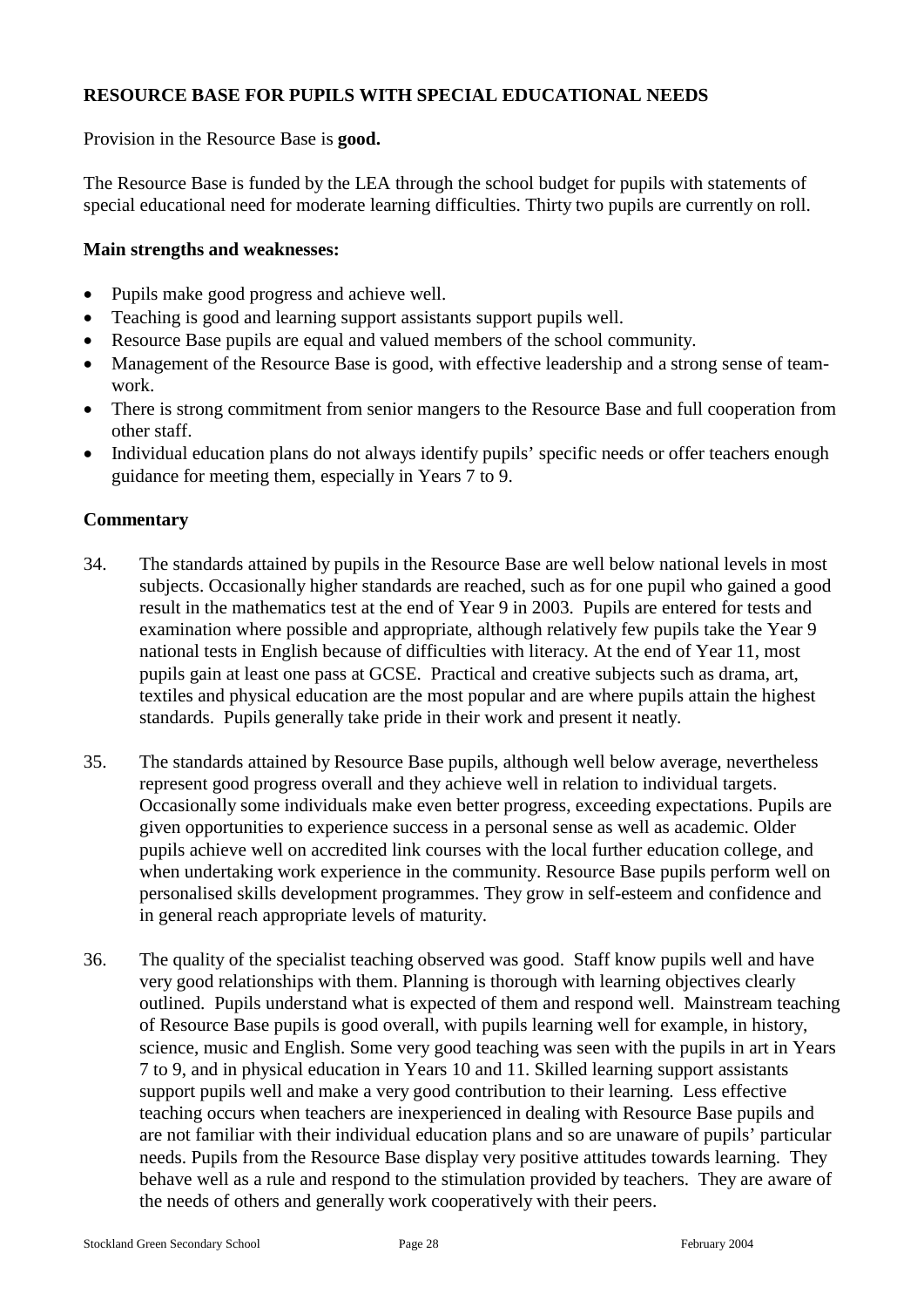- 37. The school ensures that the Resource Base pupils are equal and valued members of the school community. All have access to the full National Curriculum. Pupils of the same age are taught together in groups, and are joined by other students for some lessons such as art, drama, personal, social and health education and development and citizenship. They take part in the usual school routines and activities. Following assessment of their basic knowledge and skills, pupils are also benefiting from specialised and specifically targeted small group work. Pupils' progress is closely monitored. All have individual education plans that are reviewed twice a year. Although the plans act as a general guide for teachers, they do not identify all difficulties and do not contain enough specific and precise detail on strategies to overcome them, especially for pupils in Years 7 to 9. Most parents give good support, attending annual reviews and presentations, staying in close contact with the school and supporting learning at home.
- 38. The Resource Base is well managed and effectively led. The organisation of the team of learning support assistants by the experienced and hard working special educational needs coordinator is good and there is a strong sense of teamwork. Record keeping is thorough. The need to clarify pupils' specific needs more thoroughly and to develop teachers' understanding of them and skills to meet them has been identified. The work of the Resource Base is greatly valued by the school with strong commitment from senior mangers and full cooperation from other staff. The school copes well with the variety of learning difficulties as well as with the additional difficulties that many pupils have, such as speech and language, physical coordination and emotional and medical problems.
- 39. The good practice reported at the last inspection has been maintained, despite re-organisation of the Resource Base. There have been improvements in resources and there is now greater use of ICT.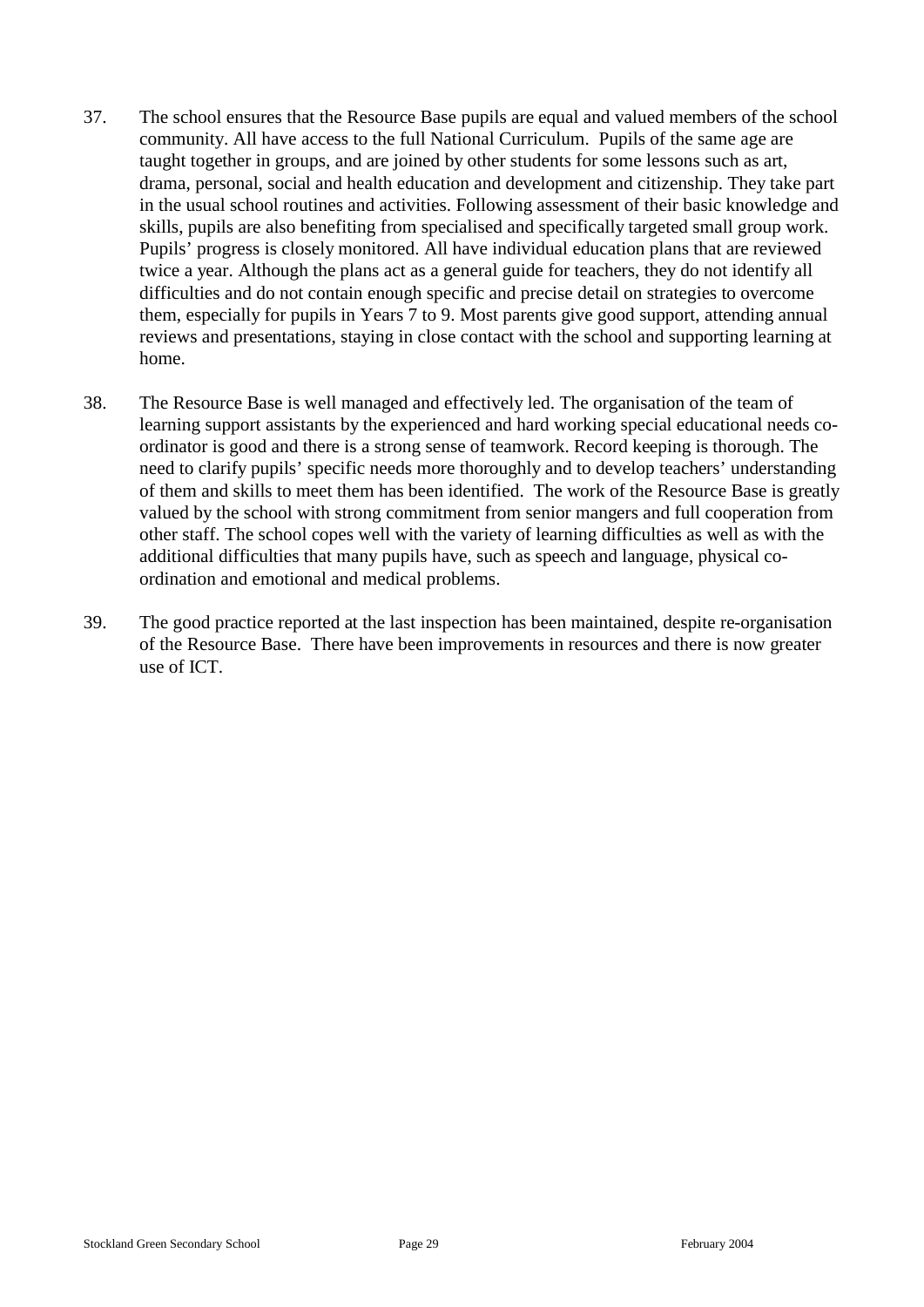# **PART C: THE QUALITY OF EDUCATION IN AREAS OF LEARNING, SUBJECTS AND COURSES**

# **SUBJECTS AND COURSES IN KEY STAGES 3 and 4**

# **ENGLISH AND MODERN FOREIGN LANGUAGES**

#### **English**

Provision in English is **satisfactory.**

#### **Main strengths and weaknesses**

- Standards of attainment by the end of Year 9 and Year 11 are well below average and fewer pupils enter for GCSE English literature than is the case nationally.
- GCSE results improved from 2002 to 2003.
- Lessons are well planned and there are good relationships and in the best, pupils are stimulated and work at a good pace.
- Relationships in the classroom are good, encouraging pupils to work well.
- There is inconsistency in the teaching of the curriculum and the practice of assessment as a consequence of insufficiently rigorous monitoring.

- 40. Results in the national tests at the end of Year 9 in 2003 were very low. Staffing difficulties resulting in a consequent lack of continuity in pupils' learning contributed to this. The staffing situation has now improved and strategies are in place to raise standards. These are having a positive impact and the standards of work are now below average. The standards of the highest attaining pupils are broadly average, but many pupils have literacy difficulties – poor reading skills, limited vocabulary and capacity to write at length – which keep standards below average. Pupils listen well. They share ideas sensibly in group talk, generally respond simply but clearly to questions and often contribute ideas enthusiastically. Pupils are happy to read aloud, though some read slowly and painstakingly, and can find information in and respond to a good variety of texts. Many pupils, however, need the guidance of workbooks and task sheets and their understanding of vocabulary is limited. A good range of writing is produced, in a variety of forms for different purposes, and increasingly extended pieces are undertaken. Writing is often affected by lack of vocabulary and uncertain spelling.
- 41. GCSE results in English language in 2003 were well below the national average, though they improved from 2002. Results in GCSE English literature are better than in English language but fewer pupils enter for literature, and the proportion entering is lower than the national proportion. Standards of work seen during the inspection are still well below average, but improvement is evident because of the improved staffing and a greater focus on teaching and learning strategies. Pupils listen well. Higher attaining pupils make perceptive contributions in class and good use of opportunities for group discussion, but, while others participate enthusiastically, their contributions are more limited. Pupils respond well to their reading, aided by the provision of a variety of analysis guides. They produce a good volume of extended writing. It is well planned and the quality of expression is improved by the process of drafting and revising, though only the highest attaining pupils are able to express themselves fluently and with a good range of vocabulary without teacher support. Many pupils make good use of ICT to inform their work and improve its presentation.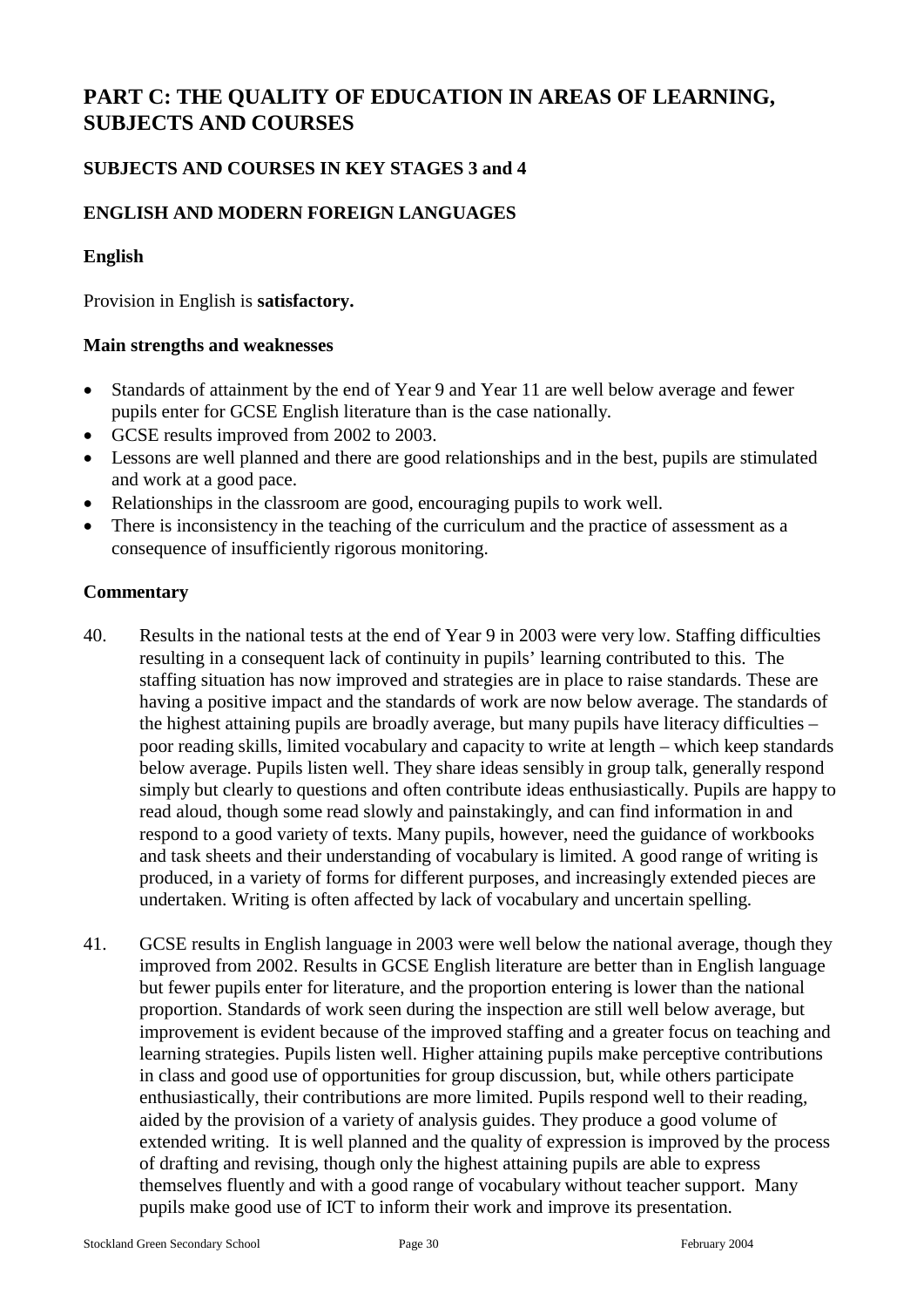- 42. By the end of both Year 9 and Year 11 achievement is satisfactory. Standards of attainment on entry to the school are well below average. The poor results in the national tests at the end of Year 9 in 2003 were a consequence of problems with staffing, and currently pupils' achievement in relation to their capability and previous attainment is satisfactory. Results in the GCSE examinations are well below average, reflecting the well below average attainment of the pupils on entry, and they improved from 2002 to 2003. By the end of Year 9 there is no significant difference in the achievement of boy and girls. Boys, however, do significantly less well by the end of Year 11 because they find it difficult to write at length in the examinations without teacher support. Throughout the school setting arrangements, a suitably modified programme of study and support in the classroom enable pupils with special educational needs to achieve satisfactorily in relation to their capability and very few leave without a qualification in English. Pupils from different ethnic groups and those who speak English as an additional language achieve as well as other pupils.
- 43. Teaching and learning are satisfactory overall, with some good and very good features. Teachers have a good range of experience. Good relationships in the classroom encourage pupils to contribute. Lessons are well planned to engage pupils. The scheme of work is comprehensive though there is some inconsistency in its delivery, which prevents pupils sharing a common experience. Teaching in Years 7 to 9 consolidates pupils' knowledge and understanding of language, in accordance with the national strategy, and in Years 10 and 11 pays close attention to GCSE requirements. In the most successful lessons pupils are stimulated and work at a good pace. In other lessons the pace is slower, the range of activities more limited and pupils are not sufficiently challenged. There is some inconsistency in the practice of assessment. Pupils' work is regularly marked and their efforts praised but in Years 7 to 9 the extent to which National Curriculum levels are used is too variable, as is the amount of guidance offered to all pupils on points for improvement.
- 44. Leadership and management are satisfactory. There is a commitment to raising standards and progress has been made. Planning is good, records are kept of pupil progress and regular meetings enable staff to work to a common purpose as a team. Teaching and learning have been monitored, though not yet by the head of department. The inconsistency in the delivery of the curriculum and the practice of assessment is a consequence of this insufficiently rigorous monitoring.
- 45. Progress since the last inspection is satisfactory. After a period of decline in standards as a result of staffing difficulties there is evidence of improvement.

#### **Language and literacy across the curriculum**

46. There is good awareness of the need to develop literacy skills across the curriculum, which are currently below average. There is a clear school policy, the development of which was a key issue in the previous inspection, and this is having a positive impact, although it concentrates on strategies for pupils in Years 7 to 9. Literacy skills on entry to the school are well below average. Pupils have satisfactory support to enable them to meet the literacy demands of different subjects, and they consequently make satisfactory progress. A variety of strategies is in use. Departments reinforce the understanding and use of key subject vocabulary and many monitor correctness of written expression. Pupils undertake a range of writing tasks for different purposes. There has been some emphasis on the importance of oral work, particularly in group activities, though this is an area for development. There is evidence of good practice though monitoring of it is currently limited which reduces the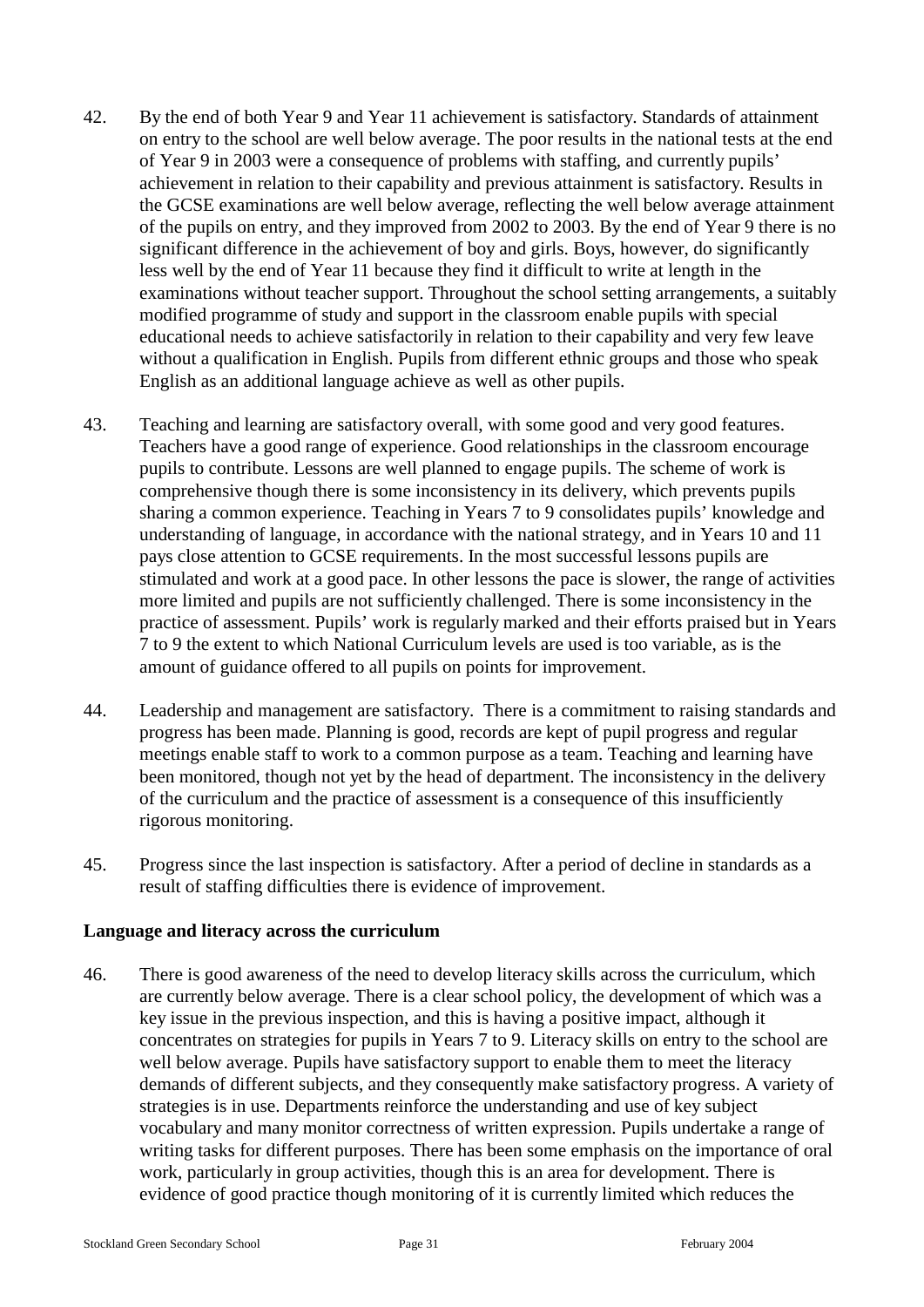extent to which it is shared. The literacy coordinator is relatively recently appointed and this aspect of the work of the school is at an early stage of development.

## **Modern foreign languages**

#### **French**

Overall, provision in French is **unsatisfactory.**

#### **Main strengths and weaknesses**

- The head of department is very committed to the pupils and the subject.
- The head of department is a native speaker and as such has excellent subject knowledge.
- Standards in tests and examinations remain persistently low.
- Too little curriculum time between Years 7 and 11 and severe difficulties in staffing are contributing to these low standards.
- Procedures for assessing pupils and informing them of their progress are not fully developed.

- 47. Standards indicated by the formal assessments in Year 9 in 2003 were well below the national average. Standards seen on inspection were below average. The improvement is due to the fact that the head of department teaches most classes once a week to provide some continuity to help compensate for the ongoing staffing difficulties. Pupils understand short dialogues, read short texts and write simple sentences with support. They cannot produce extended writing or use a variety of tenses. When speaking, pronunciation is approximate. Boys are more willing to speak in class although they are less accurate than girls. Pupils' attainment is well below average on entry to the school. The low curriculum time and lack of full time specialist teaching in Years 7 to 9 has a detrimental impact on pupils' achievement and results in it not being as good as it might be. However, the arrangements that the school has put in place to compensate for the deficiencies is helping to ensure that pupils do make satisfactory achievement. The achievement of pupils with special educational needs and those who speak English as an additional language is satisfactory in relation to their prior attainment. There are no significant differences in achievement between ethnic groups.
- 48. GCSE results in Year 11 in 2003 were low. Very few pupils took GCSE, although all pupils entered achieved a graded result. Standards seen on inspection were well below average. No pupils are studying French in Year 10 this year. The Year 11 group is small. Pupils can read short texts, and understand simple dialogues with support and repetition. They cannot write complex sentences or paragraphs. Tenses are insecure and they struggle to express opinions. Given their low levels of attainment at the end of Year 9, the achievement of pupils taking French in Year 11 is satisfactory. Pupils with special educational needs also achieve satisfactorily, and there are no significant differences in achievement between ethnic groups.
- 49. Teaching and learning are satisfactory. In effective lessons, teachers share objectives with pupils, use a range of presentation strategies, support language with visual aids and ensure a variety of activity including active learning. As a result, pupils respond well and learning is satisfactory. In some, but not all lessons, there is excellent subject knowledge resulting from the teacher being a native speaker. Occasionally the pace of lessons is slow and there are insufficient opportunities for pupils to hear and use French. There is insufficient use of questioning to test pupils' understanding and teachers do not refer back to objectives to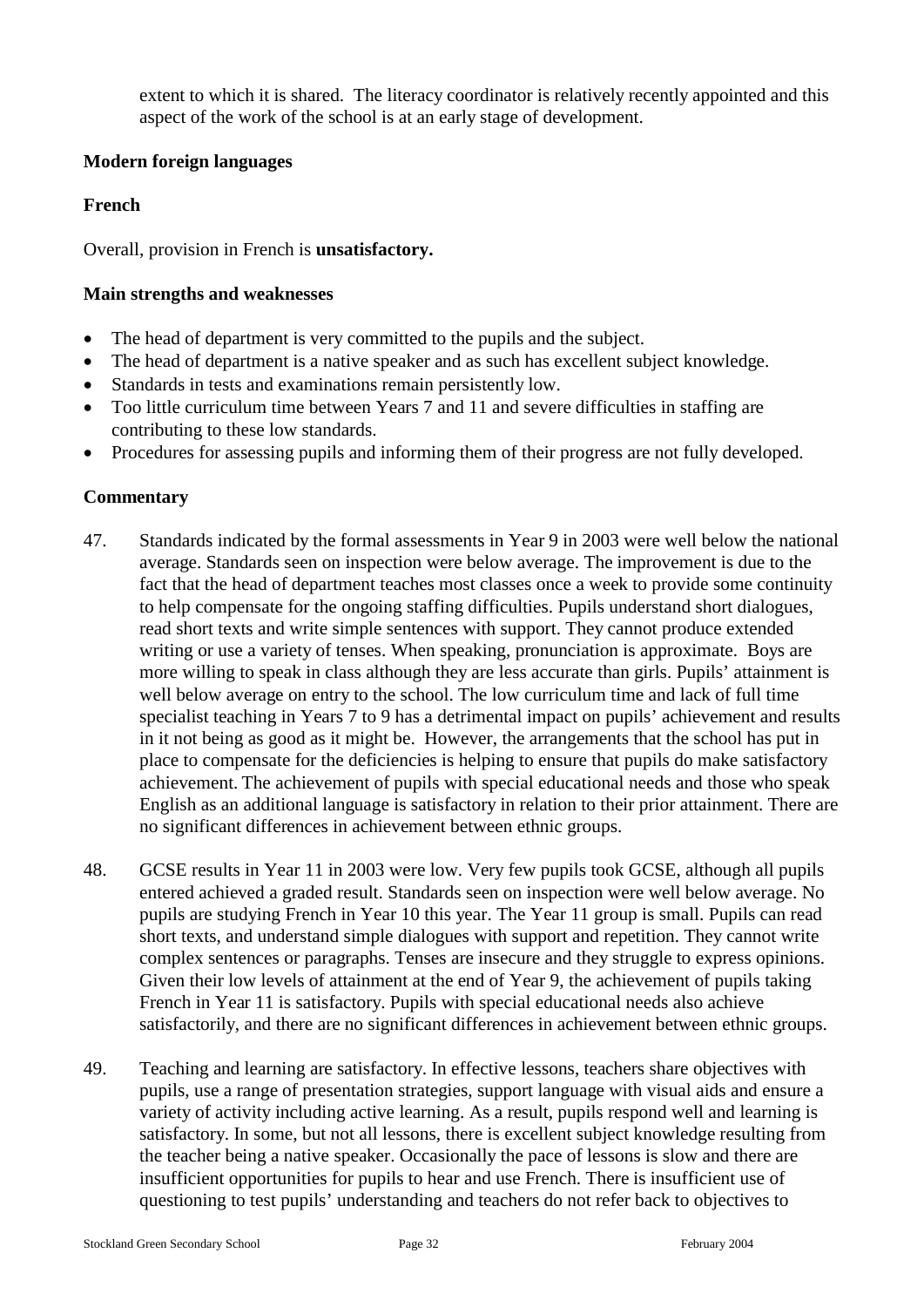consolidate learning. The department has linked with a language college in order to help improve these areas.

- 50. The leadership and management of the head of department are satisfactory. She is very committed to her pupils and promoting their entitlement to a worthwhile experience in French. There has been exceptional difficulty in recruiting staff, however, and the problems caused by this are compounded by the subject being given less curriculum time than is usual. Because of the problems recruiting teachers French has been optional to pupils in Year 10 in 2003, and none have chosen to study it. These pupils have not been correctly disapplied from the National Curriculum and this is in breach of statutory requirements. These difficulties have held back developments within the department, notably in assessment. Teachers do not share details of how they assess pupils' work with them, and marking does not always tell pupils what level they are working at and how to improve. The department gathers information from assessment, but its use to inform planning and teaching is underdeveloped. No pupils have the opportunity to study more than one language.
- 51. Improvement since the previous inspection is unsatisfactory. There has been some progress. Teaching and learning have improved, the scheme of work in Years 7 to 9 is more detailed, and relationships are better due to an improvement in discipline and better classroom management. However, staffing difficulties and low curriculum time are still having a negative influence. As a result test and examination results remain persistently low.

## **MATHEMATICS**

Provision in mathematics is **satisfactory.**

#### **Main strengths and weaknesses**

- There is a positive ethos and a shared commitment to raising standards amongst the team of mathematics teachers.
- Although standards are not yet high enough, they are improving because of better staffing and developing curriculum planning.
- The good relationships between teachers and pupils result in a harmonious and purposeful atmosphere in most lessons and this helps pupils to make at least satisfactory progress.
- Day–to-day assessment and record keeping are inconsistent and not rigorously used to track pupils' progress.
- Teachers do not involve pupils sufficiently during the introduction and development of new topics and the potential for using ICT to enrich and support pupils' learning is not being realised.
- Monitoring is not ensuring consistency of provision and the routine sharing of many examples of good practice.

## **Commentary**

52. Current standards of work in Year 9 are below the national average overall, with the attainment of individual pupils ranging from very low to well above average. Standards are higher than those achieved by pupils in recent National Curriculum tests. This is because improved and developing schemes of work, the department's response to national initiatives and recent improvements in staffing have resulted in a wider and more effective range of teaching and learning strategies. All pupils cover common topics at levels appropriate to their needs. Higher attaining pupils have good knowledge and understanding as demonstrated, for example, in their work on probability. Standards of work of many pupils across the ability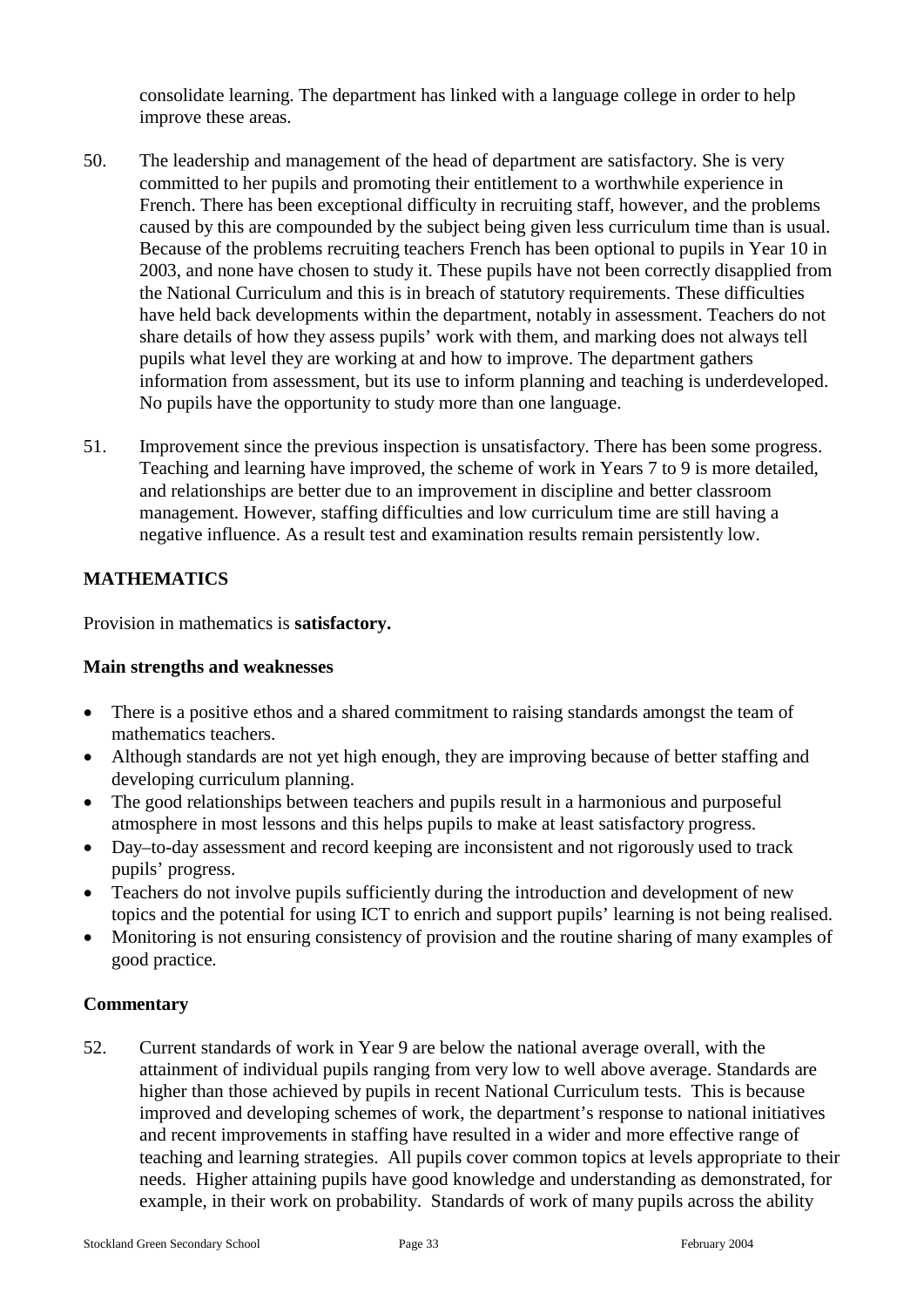range, however, are impeded because of limitations in their capacity to retain knowledge and skills.

- 53. Standards of work in Year 11 are well below the national average. However, they are higher than indicated by recent GCSE results. The attainment of pupils ranges from very low to above average but is mainly well below average. Many pupils in Years 10 and 11 have experienced serious discontinuity in teaching earlier in their schooling. The legacy of unsatisfactory provision for these pupils continues to have a negative impact on standards but, despite that, almost all pupils display positive attitudes to their work in mathematics. Now that the department is fully staffed, most pupils are producing standards of work that are consistent with their ability and levels of attainment are increasing. The performance of pupils with average and below average prior attainment has been raised by providing an effective balance between remedying deficiencies in prior learning and the extension of topics to include work at more challenging levels. They now have a secure grasp of basic algebra, for example. However many pupils continue to have difficulty with the recall of knowledge and skills.
- 54. Pupils join the school with well below average standards in mathematics and, reflecting the positive impact of recent improvements in provision, achievement overall is now good. The absence of these improvements when current Year 10 and 11 pupils moved through the school continues to have an adverse effect on their attainment and progress, which means that a significant proportion of these pupils are not yet reaching the expected standard. However, for most pupils achievement is satisfactory and progress in some individual lessons is good. Pupils with special educational needs make similar progress to their peers. The support of their learning assistants is effective, of good quality, and not confined to those with designated needs. The quantity of work produced by many pupils, particularly in Years 10 and 11, is less than that usually observed, some is incomplete and generally there is little use of ICT to support learning. The achievement of pupils, particularly those with average and below average levels of attainment, is often inhibited by weaknesses in the recall of prior learning. Teachers do not insist on written work being presented in a structured, logical format and this impedes pupils' ability to retain their learning. There is no discernible difference in the achievement of boys and girls, those who speak English as an additional language or different groups of pupils.
- 55. The overall quality of teaching and learning is satisfactory, although some lessons are good, especially for pupils in Years 7, 8 and 9. Teachers have good pupil management skills and the positive relationships between teachers and pupils result in lessons being conducted in a harmonious and purposeful atmosphere. Thorough preparation and planning are characteristics of nearly all lessons. The combination of all these factors enables pupils to sustain good levels of concentration so that they make at least satisfactory progress. Generally, there is an appropriate balance between consolidating prior learning and developing new knowledge and skills. The least effective feature of lessons is that when introducing new topics, teachers do not involve pupils enough in the discussion or in questioning. Consequently opportunities are missed to share ideas and concerns so that pupils' learning is largely passive. This sometimes leads to a loss of pace and challenge because the teacher is then occupied with replicating explanations on an individual basis. When given the opportunity, pupils make oral contributions with confidence and accurately use appropriate mathematical vocabulary. The quality of the marking of pupils' work varies and there is a lack of consistency in routine grading and recording. This limits the use of assessment for tracking pupils' progress and the speed with which instances of underachievement are identified.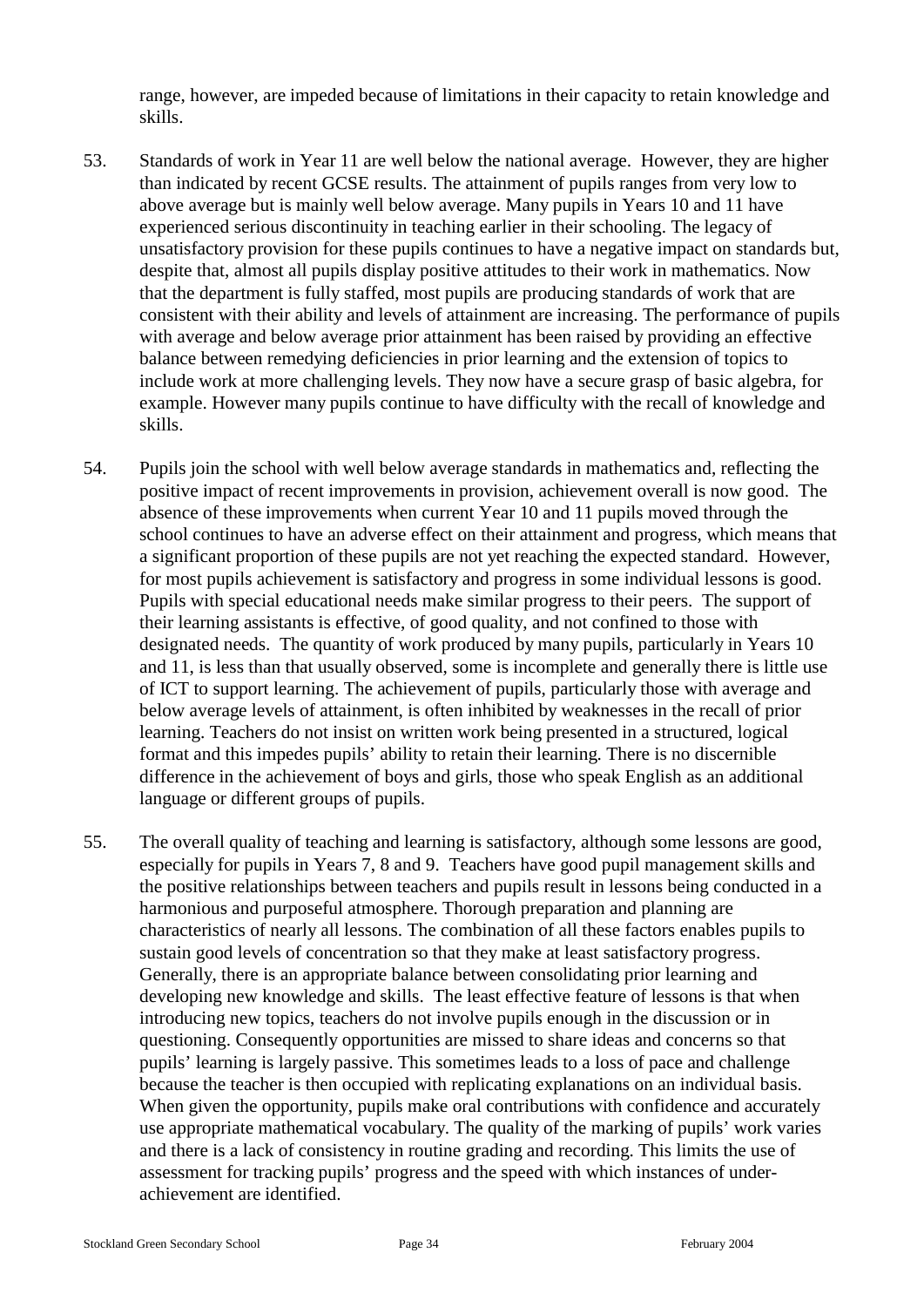56. The leadership and management of the department are satisfactory. After a period of significant staffing turbulence in which energies were necessarily consumed with containment, a positive ethos has been established with a team of teachers who share a commitment to raising standards. Much is achieved on an informal basis but the management and monitoring arrangements are not yet sufficiently rigorous to ensure consistency of practice and the sharing of good practice. Staffing changes have resulted in a fluctuating pattern since the previous inspection, with a decline in the quality of mathematics provision followed by a recovery. Overall, in spite of difficulties, there has been satisfactory improvement. Although performance in National Curriculum Tests has improved, performance in GCSE examinations have shown little change.

#### **Mathematics across the curriculum**

57. Pupils' competence in mathematics in other subjects of the curriculum is below average. All teachers have taken part in a training day that has contributed to raising awareness of the potential contribution that mathematical skills can make across the whole curriculum. For example, lessons in citizenship use mathematics to help pupils to understand some of the issues relating to the financial aid provided to peoples in need. However, the potential for using mathematical skills across the curriculum is not being fully realised and its promotion does not have a sufficiently high profile. In some subjects there is little evidence of the application of numeracy skills but there are no specific instances of weaknesses in mathematics impeding progress in other areas.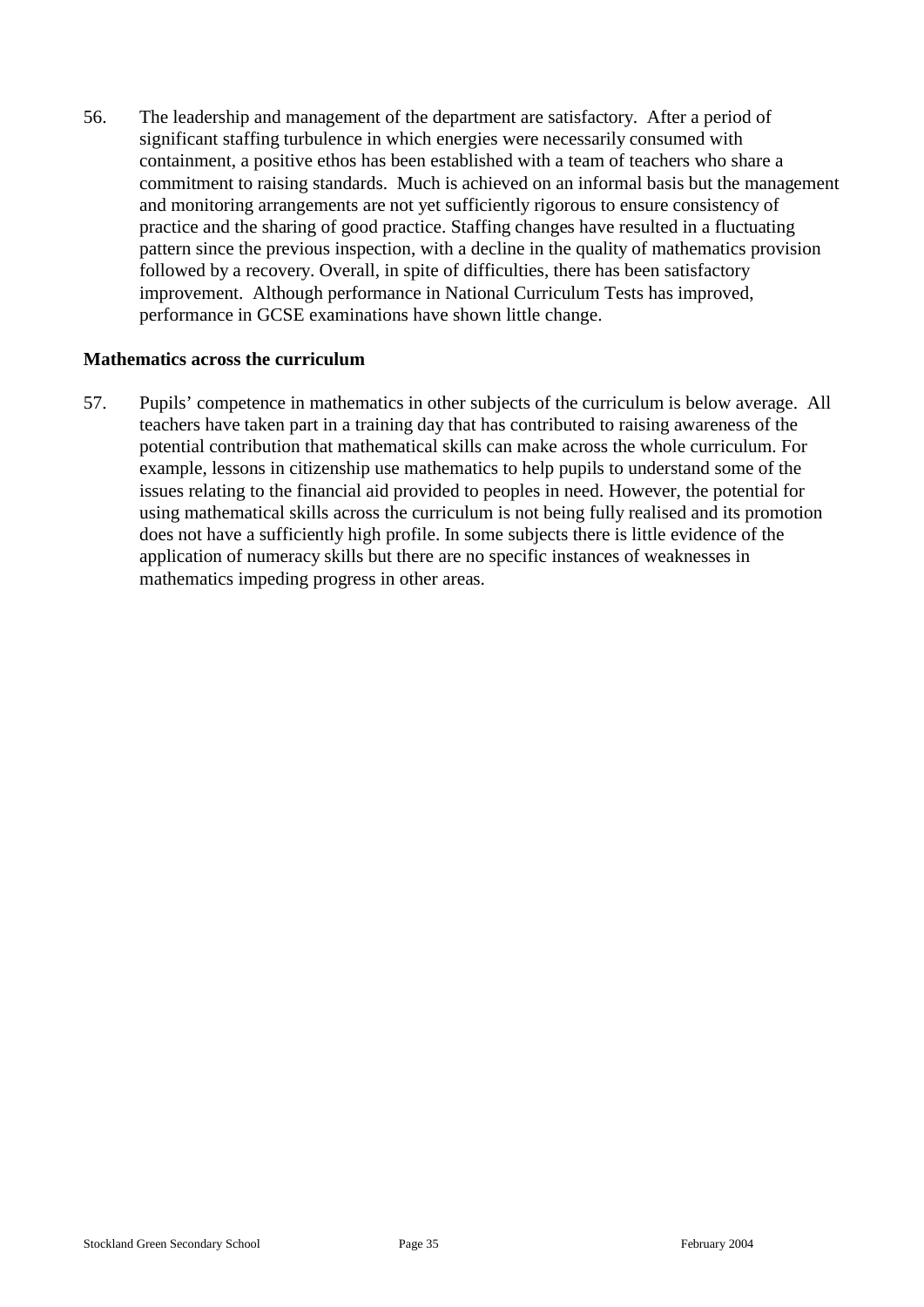## **SCIENCE**

Overall, the quality of provision in science is **satisfactory.**

#### **Main strengths and weaknesses**

- Standards are improving but they are still too low.
- Lessons are planned and structured well and offer appropriate challenge, but pupils do not always record what they learn in lessons effectively.
- Relationships between teachers and pupils are good and younger pupils are better motivated than older ones.
- Leadership and management are clearly focussed on raising standards.
- ICT is not used enough to promote pupils' learning.
- Marking does not provide enough feedback to pupils on how to improve their work and although assessment data is recorded, it is not used to identify underachievement clearly enough.

- 58. Results at the end of Year 9 in the national tests in 2003 were well below the national average with no difference in the performance of boys and girls. Standards seen during the inspection show an improving trend and are now below average. This is because a better staffing position and strategies adopted for improving attainment are beginning to have a positive impact. Pupils know basic scientific facts, but, while some can relate this to concepts being taught, the understanding of many is below average. Pupils' investigative skills are improving due to a greater emphasis on developing them. Pupils consolidate basic ideas well through their practical activities and develop a greater interest in science. Pupils carry out practical procedures carefully but the standard of their predictions and evaluations is still well below average. Written work is frequently incomplete.
- 59. Results in the GCSE examinations in 2003 were well below the national average with the attainment of girls better than boys. Standards seen during the inspection are also well below the national average. Pupils carry out satisfactory investigations but their predictions and evaluations continue to be weak. Basic scientific ideas are misunderstood and poor recall and a lack of concentration are barriers to higher attainment.
- 60. The attainment of pupils on entry to the school is well below the national average. Pupils in Years 7 to 9 achieve well, partly due to the increased emphasis on investigative work which is helping to motivate pupils. The achievement of pupils in Years 10 and 11 is satisfactory. The gaps in learning caused by previous staffing difficulties are now being tackled, but have not yet been fully compensated for. Pupils with special educational needs and those of different ethnic backgrounds achieve satisfactorily.
- 61. Teaching is good for pupils of all ages, but it is better for pupils in Years 7 to 9 than in Years 10 and 11. The department is now fully staffed with specialist science teachers. Good lessons have challenging work, are structured effectively, and are delivered with interest at a suitable pace to involve pupils at every stage. Younger pupils are more actively engaged and motivated. This is due in part to the increased emphasis on teaching science investigations, particularly in Year 7, which is effective. Classes are managed well and a wide range of learning strategies is used. Introductory activities are not always imaginative and endings of lessons do not always consolidate or assess the learning that has taken place. The standard of written work is weak. Teachers do not ensure that it covers lesson content adequately, leaving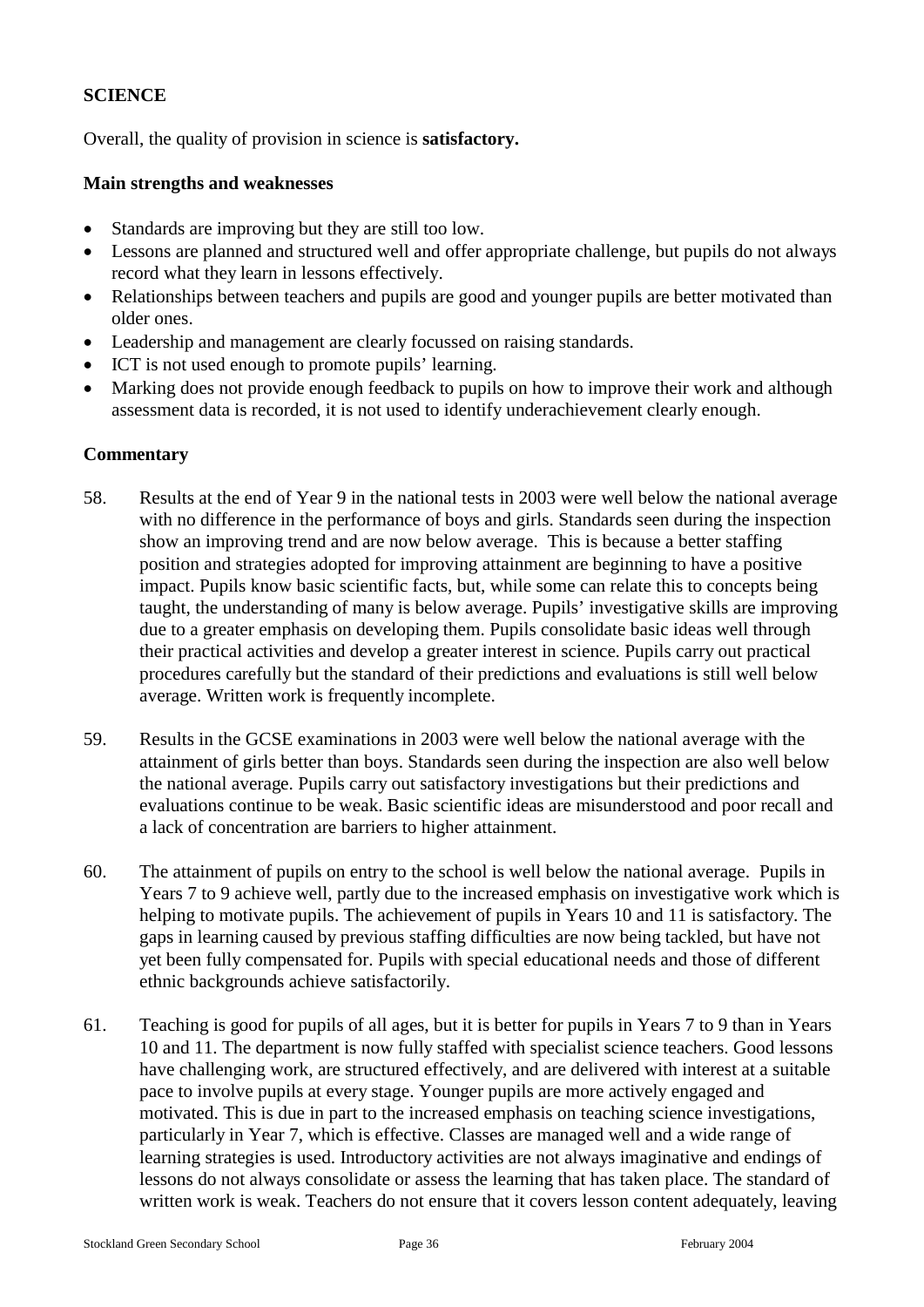detail unrecorded, and so it is less useful to pupils as an aid to understanding or revision. Assessment procedures record the results of tests and indicate realistic targets but underachievement is not clearly defined. Marking is not sufficiently diagnostic, leaving the pupils with a lack of understanding of how to improve. The use of ICT to widen the range of learning strategies is not developed and there is a lack of equipment to provide data logging experiences.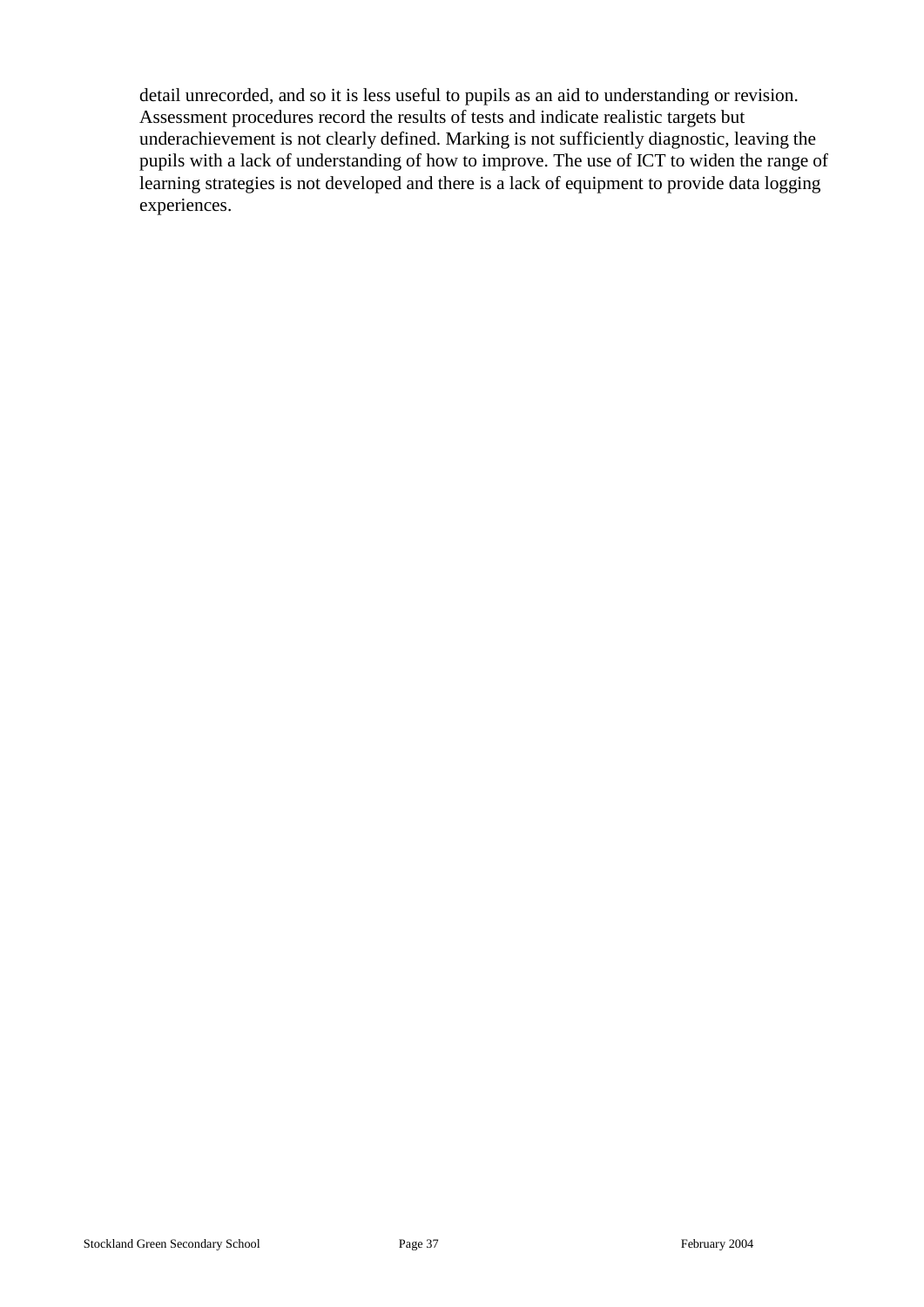- 62. The department is led and managed well. There is a clear educational vision and strategies to raise attainment have been introduced. The effect of these strategies is beginning to show in improved performance. Good action was taken to minimise the impact of the staffing difficulties. Curriculum plans have been rewritten but a structured homework schedule has not been written into them for Years 10 and 11 and so a potential mechanism for promoting additional learning is lost. There is good team work within the department. The accommodation is well maintained but the lack of a fifth laboratory causes a significant number of lessons to be taught in general classrooms which is unsatisfactory.
- 63. Improvement since the last inspection is satisfactory. Standards are still too low but they are improving. Investigative science is now much better and the quality of the worksheets provides greater challenge and effective support. The standard of written work has not improved enough.

## **INFORMATION AND COMMUNICATION TECHNOLOGY**

Provision in ICT is **unsatisfactory.**

#### **Main strengths and weaknesses**

- Standards are below average but are improving because of better curricular provision.
- There are gaps in pupils' skills and knowledge because of previous staffing difficulties.
- The quality of teaching and learning in lessons taught by specialists is good.
- There are too few resources to cover the full curriculum in Years 7 to 9.
- The new head of department has made a good start with identifying weaknesses and means of improving them.

- 64. Standards are well below average overall in Years 7 to 9 because pupils have had inadequate experience of the subject. Standards in lessons seen are close to the national average for word processing and desktop publishing because pupils are now following an appropriate course taught by specialist teachers. Pupils can create simple presentations and use the internet for research. Their skills and knowledge of other aspects of the subject are well below average. This is partly because they have not yet had time to catch up for gaps in prior learning caused by the staffing difficulties and also because of insufficient resources for data-logging and control.
- 65. In 2003, results at the end of year 11 were well below average. No pupils gained pass grades in GNVQ examinations. Since new specialist teachers began this term, Year 11 pupils taking the full GNVQ course have all achieved pass grades for their most recent unit of work. All pupils in Year 10 now take a full GNVQ course or opt to study fewer units. Those following the full course are reaching average standards. Overall standards are still below average, but are rising because of improved provision. Pupils use computers confidently and are learning to work independently to solve problems.
- 66. Achievement is unsatisfactory for all pupils in Years 7 to 9 because they do not receive their full entitlement to ICT. Achievement is currently satisfactory in Year 10 and 11 because, in most lessons, pupils are benefiting from improved teaching and now follow appropriate courses in ICT. The achievement of pupils with special educational needs and those who speak English as an additional language in Years 10 and 11 is satisfactory and in line with their prior attainment. Teachers have assessed pupils' learning needs and are using the information effectively to plan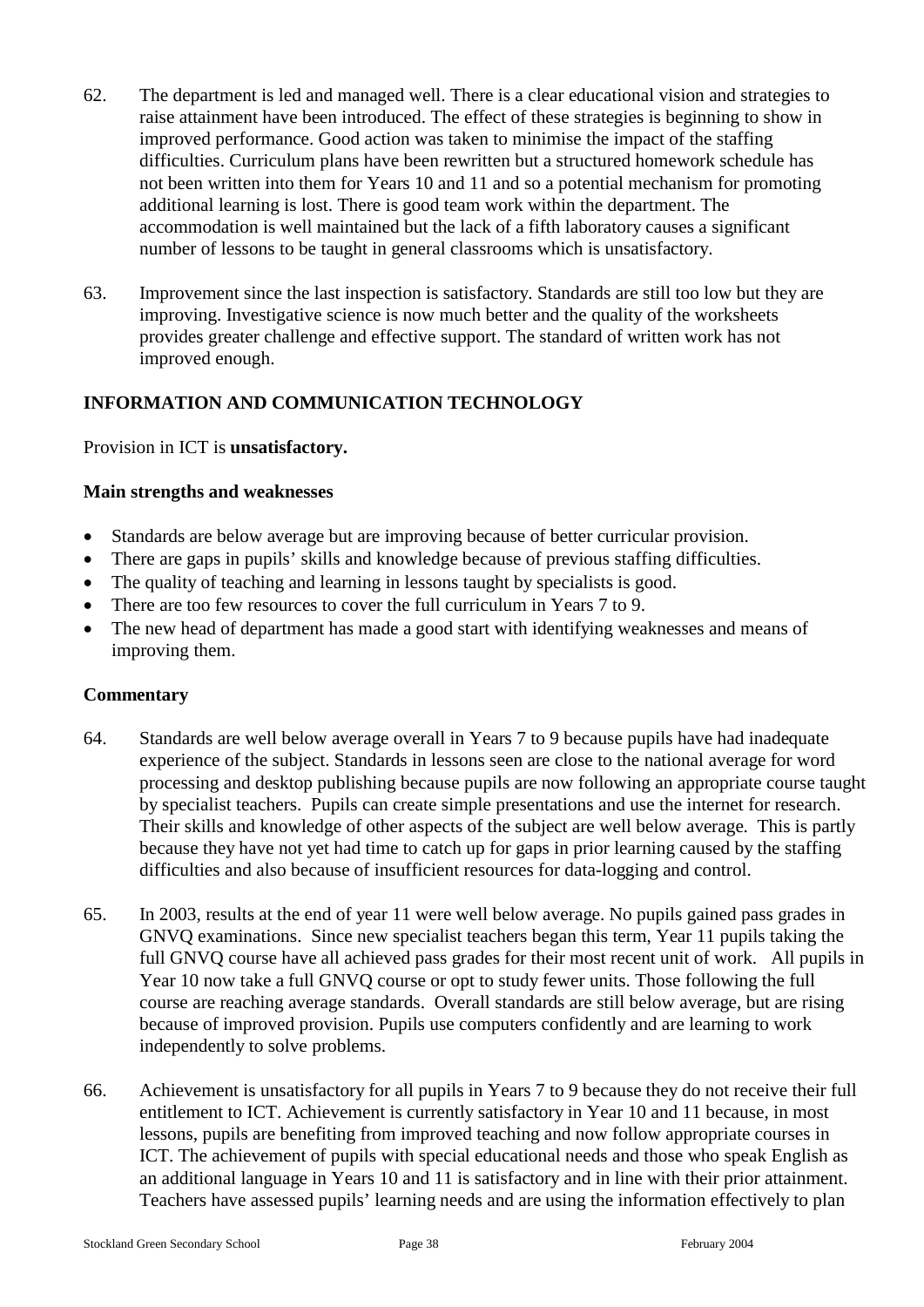lessons. The department is now well organised and managed and the quality of teaching by newly appointed specialists is at least good and often very good. Progress is further helped by the good attitudes of pupils who respond positively to increased challenge. However, until recently, achievement was poor in all years and pupils have yet to gain sufficient experience of ICT to close the gap between what they should know and can do and what they do know and can do.

- 67. The quality of teaching and learning is satisfactory. It is at least good in lessons taught by permanent specialist teachers and occasionally unsatisfactory in lessons taught by temporary teachers. In the best lessons, teachers have very good subject knowledge and use successful, motivating methods to help pupils improve. Good working relationships between pupils and teachers lead to cooperation and good progress. Teachers skilfully help pupils to improve their writing and presentation of work and explain new work clearly. Teachers have good awareness of pupils' individual learning needs and help them effectively. In unsatisfactory lessons, teaching lacks structure and takes little account of previous learning so that pupils do not build on earlier experience. The assessment of pupils' work is thorough and constructive but teachers have yet to use it to set targets for individual pupils' progress.
- 68. Leadership and management is satisfactory overall. The new head of department has made a good start with identifying weaknesses and the means to improve them. Standards are improving because of action taken so far. Staffing difficulties are being overcome and a further appointment has been made to complete the specialist team. There have been improvements to accommodation and resources but problems with hardware sometimes slow lessons. Improvement since the last inspection has been unsatisfactory overall, although the very recent developments give grounds for optimism.

#### **Information and communication technology across the curriculum**

69. Provision for ICT in other subjects of the curriculum is unsatisfactory overall. Use of computers is satisfactory in English and is good in history and modern foreign languages for drafting and presenting work. There are several computers in most subject areas but access to resources is limited in geography and physical education. Although there is increased use of computers in the school this year, pupils develop a narrow range of skills and knowledge, mostly limited to desktop publishing and research. Provision is not monitored or coordinated and this is resulting in inefficient use of learning to help pupils to improve their work in other subjects. Insufficient equipment for data-logging and control restrict progress in these aspects and not all pupils receive their full entitlement to the National Curriculum in Years 7 to 9. The school has this as a key area for development and the new head of department is starting to formulate plans to improve provision.

## **HUMANITIES**

## **Geography**

Provision in geography is **good.**

## **Main strengths and weaknesses**

- Teaching is good overall as a result of teachers' very good relationships with pupils and the use of a range of stimulating teaching strategies.
- Tasks and materials are not sufficiently modified to meet the learning needs of all pupils, especially those with special educational needs.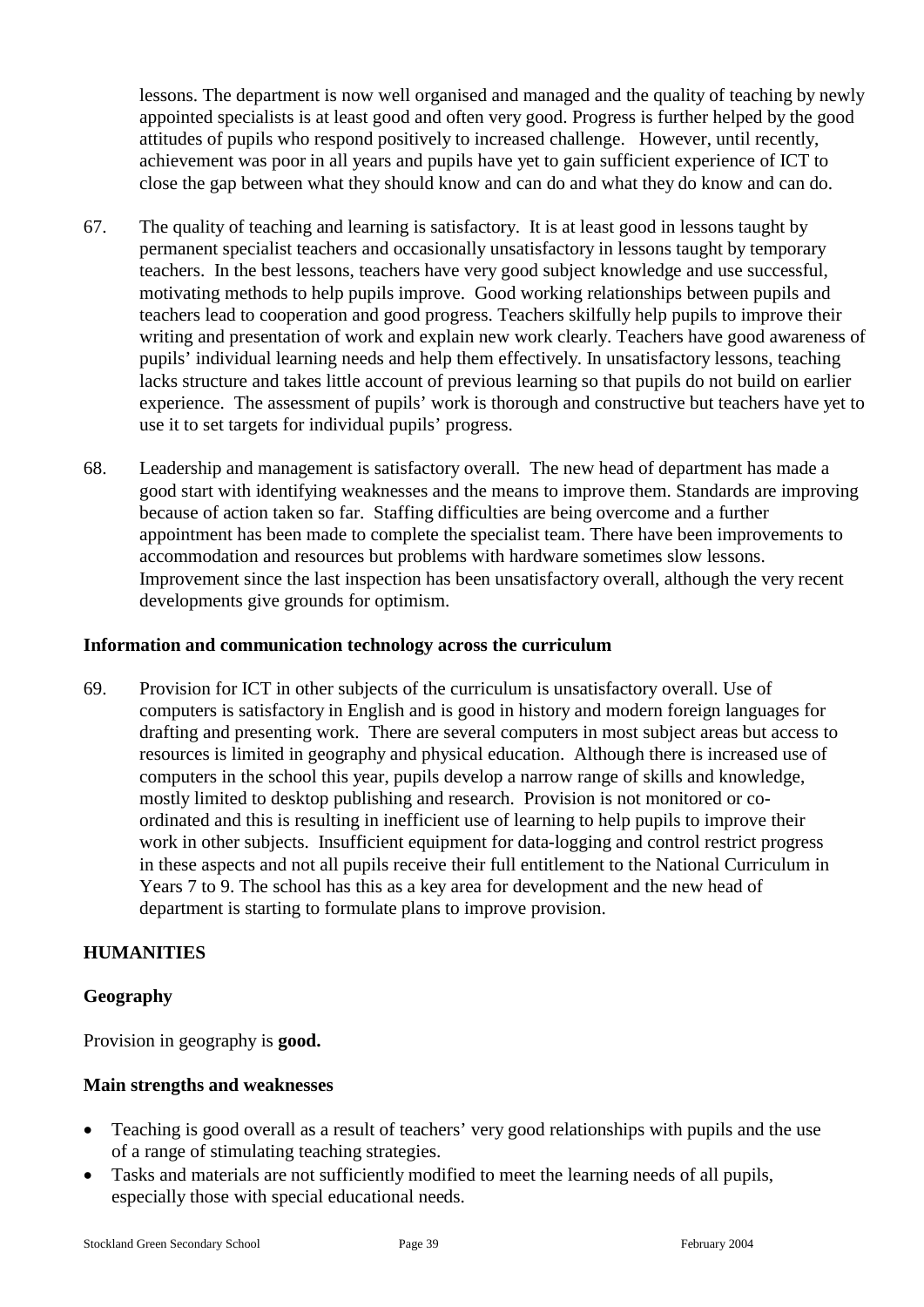- Pupils respond with interest and enthusiasm in most lessons so learn well.
- Formal assessment of pupils' work is very good.
- Leadership of the subject is very good and management is good.
- Insufficient use is made of ICT.
- Accommodation is unsatisfactory.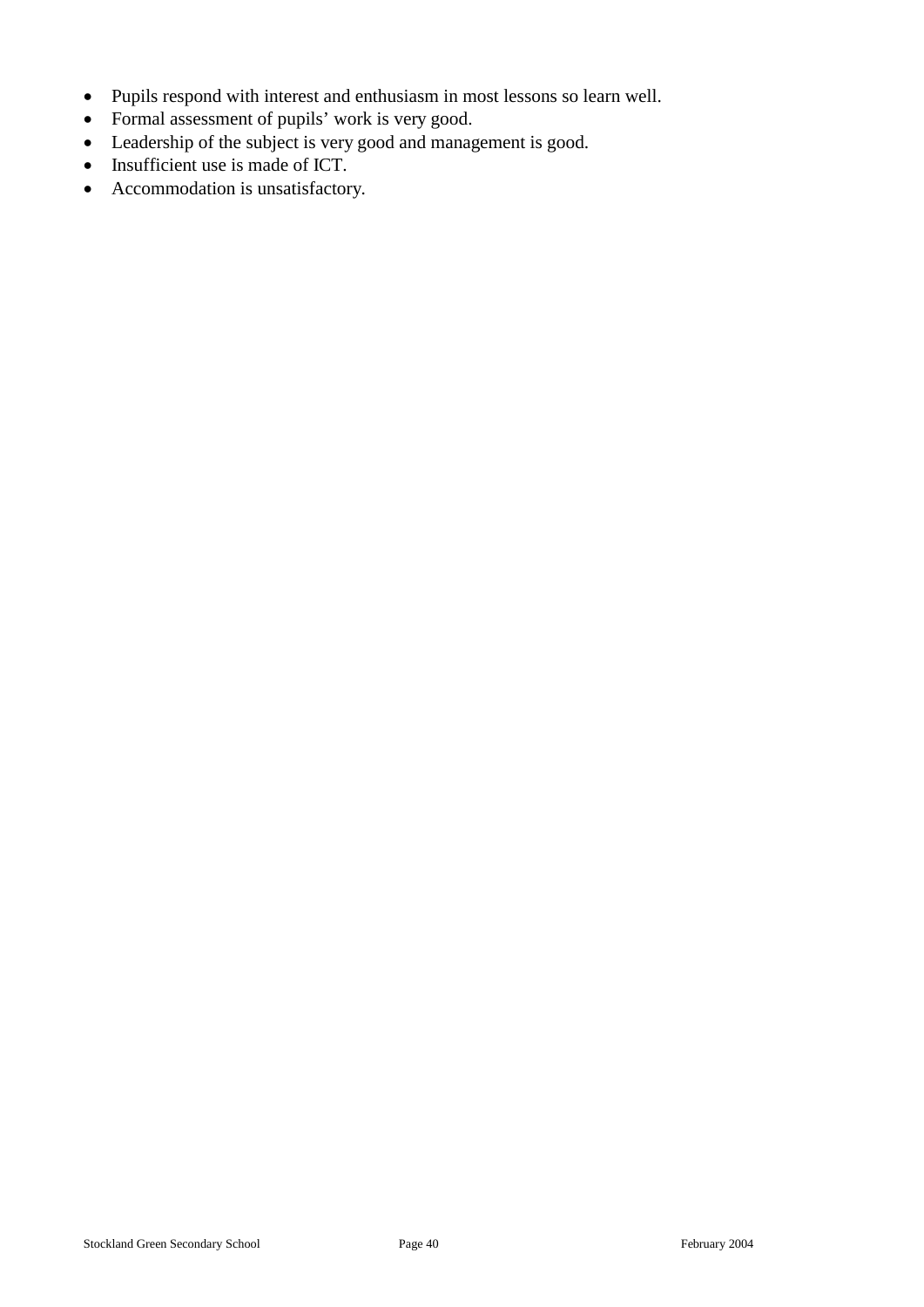## **Commentary**

- 70. Standards in Year 9 have improved in recent years but are still below the national average. Pupils have a good geographical vocabulary and generally use it well though they are sometimes careless in their oral expression. They have a good range of geographical skills but ordnance survey map work is not well developed. Pupils are skilled in the methods of enquiry based work. Pupils have a well-developed sense of place.
- 71. There are no pupils taking the subject in Year 11 but the standards of those in Year 10 are below the national average. Pupils of high prior attainment have a good knowledge and understanding of a wide range of physical processes that they write of well, with good integration of diagrams, graphs and maps into their text. The standards of the majority of pupils are much lower as they are much less able to describe geographical processes clearly, they do not draw diagrams well and often leave work incomplete.
- 72. The achievement of pupils by the end of Years 9 and 11 is good overall. The proportion of pupils attaining grades A\* and A at GCSE in 2003 was close to the national average and represented very good achievement. In formal assessments girls achieve better than boys but this difference is not easily evident in lessons as many boys are more actively engaged in their work than girls. Pupils from all ethnic groups and those who speak English as an additional language integrate well with each other and there is no obvious difference between them in achievement. Although their achievement is satisfactory overall, pupils with special educational needs do not always achieve as well as they could as tasks and materials are not sufficiently modified to meet their particular needs.
- 73. Teaching and learning are good overall. Some teaching is very good. Relationships with pupils in most classes are very good. Most teaching is lively and enthusiastic and engages the attention and interest of pupils. Stimulating teaching strategies are used to encourage pupils to think about their work and learn effectively. As a result, pupils overall are keen to respond and work well, individually and collaboratively. Learning support assistants significantly help the learning of pupils with special educational needs.
- 74. Formal assessment processes are very good. From Years 7 to 9 specific tasks are assessed at National Curriculum levels. Teachers' comments clarify why pupils achieve a particular level and how they can improve upon it in future. The curriculum is well developed with an appropriate focus on an enquiry-based approach. Pupils are able to make good use of ICT, most notably in their assessed tasks. However, access to ICT is very limited and it is not used as much as it should be. The development of literacy is emphasised and key words are prominently displayed in classrooms, but too many mis-spellings are uncorrected in pupils' writing. The opportunity for pupils to study geography in Years 10 and 11 has been much reduced by other curriculum developments. Accommodation is unsatisfactory as the rooms are too small, too few and are poorly heated and ventilated.
- 75. Leadership of the department is very good. There is a clear vision for the further development of geography in the school and the head of department has created an effective team. Management is good but monitoring the work of the department is not done thoroughly enough. Improvement since the last inspection is good although there is still too little use of ICT.

#### **History**

Overall, the quality of provision in history is **good.**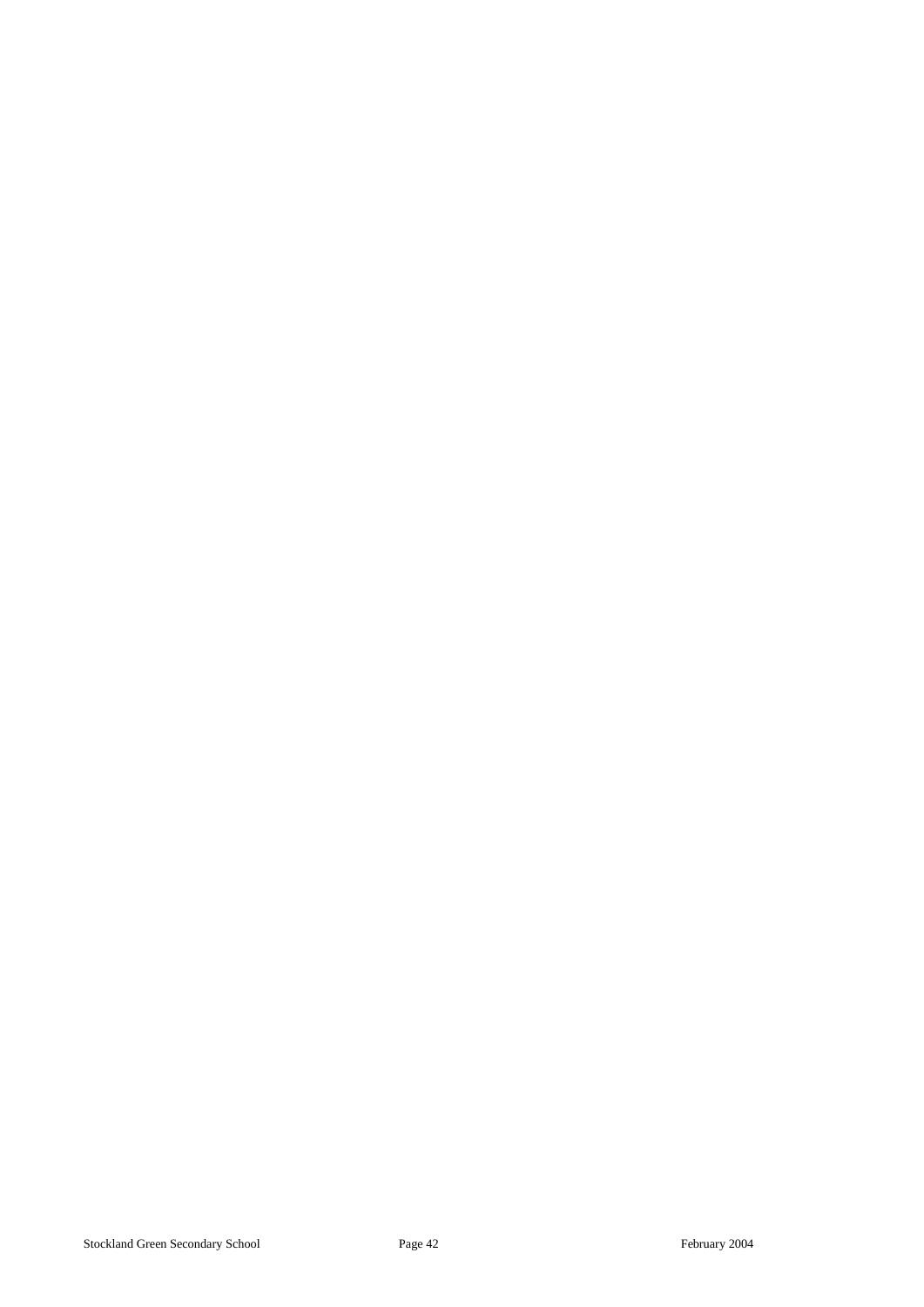#### **Main strengths and weaknesses**

- Results in the GCSE examination have improved.
- Leadership and management are good and focused on raising standards.
- Good teaching in most lessons helps pupils to make good progress in their understanding of the past and their positive attitude helps them to learn effectively.
- Planning is not well implemented in some lessons and pupils' speaking skills are not as well developed as they could be.
- Setting targets for pupils to help them improve their work is inconsistent in quality.

- 76. The standards attained in Year 9 are below average. This is because they have difficulty in analysing historical sources and most written work is descriptive, lacking supporting reasons for the views expressed. Higher attaining pupils reach standards which match the national average. They have sound subject knowledge and write well. Standards have risen over recent years and the gap between boys' and girls' attainment narrowed. This is the result of careful analysis of attainment, good lesson planning and well-structured assessment exercises.
- 77. GCSE results have improved considerably over recent years. In 2003, results were just below average. Almost all pupils entered gained a pass and reached their predicted grade. These improvements are due to good teaching focused on developing pupils' study skills and revision techniques. Standards in Year 11 are below average overall. Immature written style hinders pupils from effectively expressing their views. They can take information from sources but give insufficient evidence to support their conclusions. Girls generally attain a higher standard than boys because they take more careful notes and provide more detailed answers.
- 78. The attainment of most pupils on entry to the school is well below average. Good lesson planning and teaching enables pupils of all ages to make progress in their knowledge of the past and their achievement is good. The use of vocabularies, key-words and structured support for writing, enables all pupils to participate fully in lessons. The use of appropriate resources and carefully structured exercises is particularly helpful for pupils with special educational needs and those for whom English is an additional language and the achievement of these pupils is good.
- 79. The quality of teaching and learning is good overall. Some teaching is very good. There is also some satisfactory teaching. Teachers' very good subject knowledge enables them to plan lessons which interest pupils and extend their knowledge and skills. Most pupils have a positive attitude and work hard. This contributes significantly to the effectiveness of lessons. In some lessons insufficient attention is paid to developing pupils' speaking skills and teachers are too easily satisfied with brief and undeveloped answers. Where teaching is only satisfactory pupils are not brought back to task quickly enough when they lose concentration and hurried conclusions do not reinforce what has been learned. Attention is paid in all lessons to developing pupils' literacy skills though the use of vocabularies, key words and prompts for writing. Pupils are encouraged to use ICT in their personal research and many use word -processing skills well to present their work.
- 80. Assessment is good. Work is thoroughly marked and helpful comment given. Target-setting for improvement, however, is inconsistent and the requirement for pupils to identify their targets is not met by all pupils.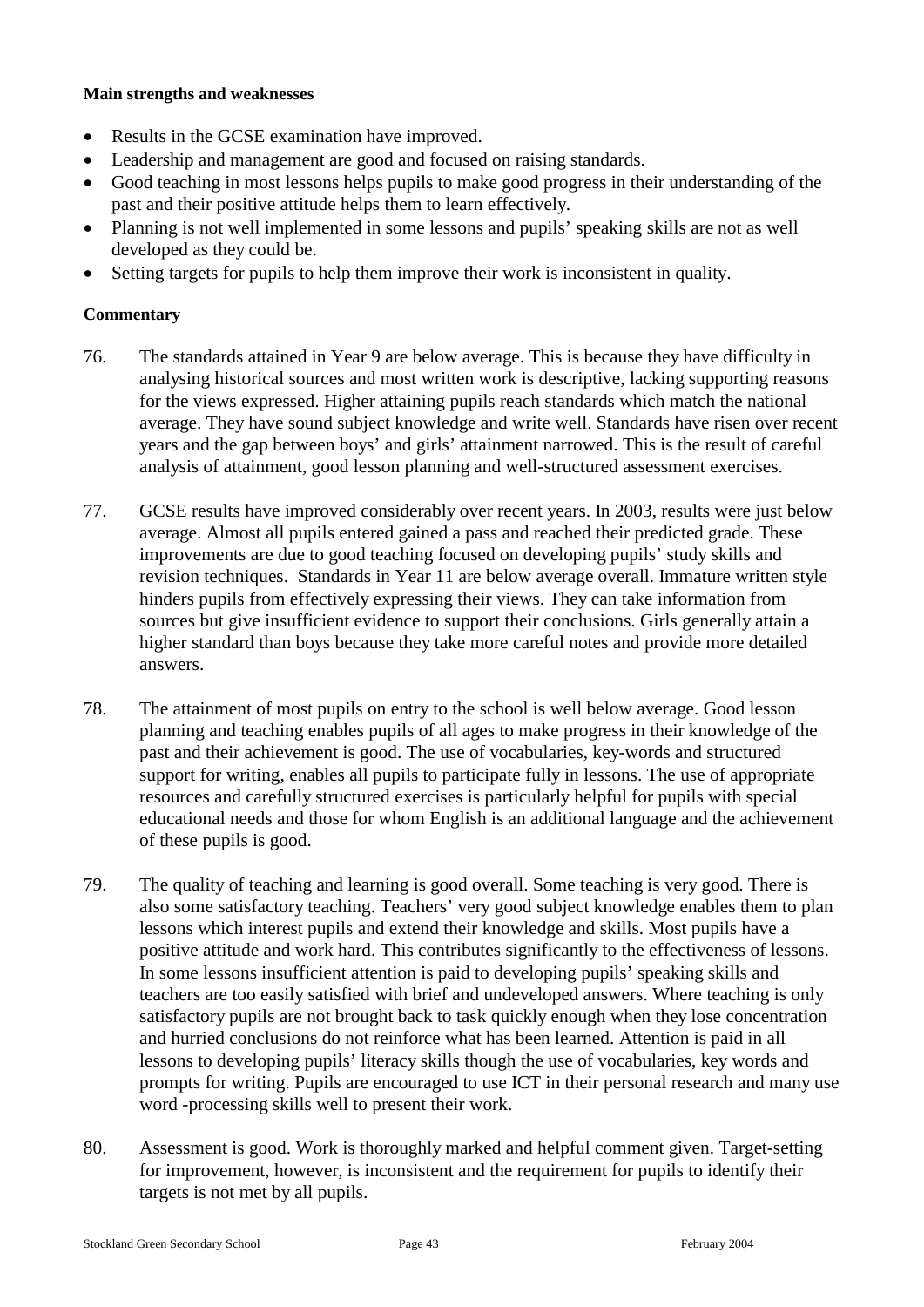81. Leadership and management are good, clearly focused on raising standards and to improving teaching and learning. Teaching is monitored and the line manager of the department promotes good practice. This has resulted in increased numbers opting for the subject in Year 10 and improved standards at GCSE.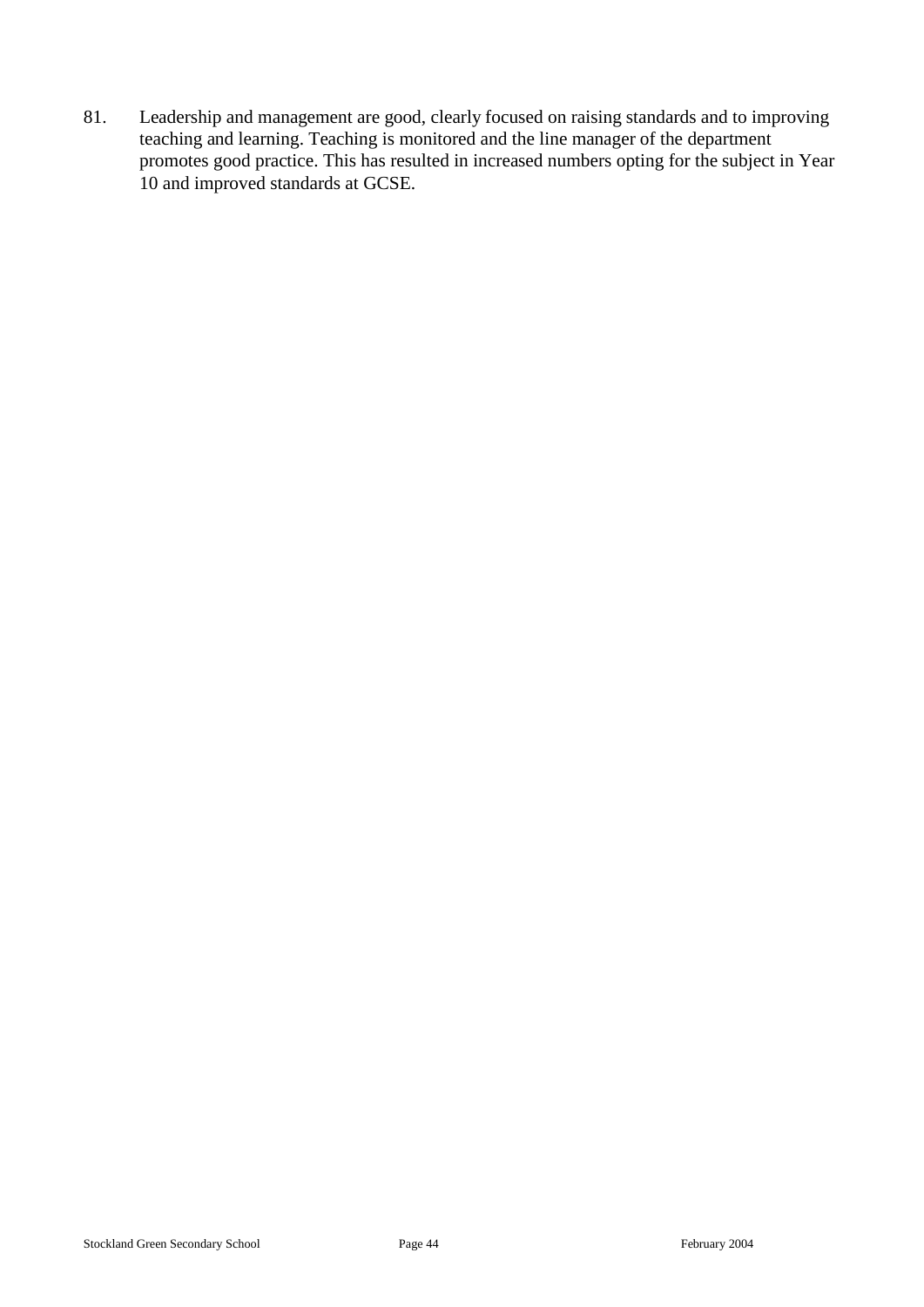82. There has been good improvement since the last inspection in the results at GCSE, the quality of teaching, and in resources.

#### **Religious education**

Overall, the quality of provision in religious education is **unsatisfactory.**

#### **Main strengths and weaknesses**

- Provision for pupils in Years 10 and 11 does not meet statutory requirements and there is not enough time in Years 7 to 9 to meet the expectations of the agreed syllabus.
- Achievement is unsatisfactory for the majority of pupils, although it is satisfactory for those in the GCSE examination group in Year 11.
- Assessment does not give clear targets for improvement.
- Pupils are introduced to a range of religious traditions which contributes to their cultural development.
- Pupils are encouraged to respect the beliefs and values of others.
- There are not enough resources for pupils in Years 7 to 9.

- 83. The standard attained by pupils in Year 9 is below the expectations set out in the locally agreed syllabus. There is insufficient time to meet curriculum requirements and teachers cover too much in lessons. This leads to superficial treatment of the religions studied. Achievement overall is unsatisfactory. Pupils do make some progress however, in individual lessons and they respond well to opportunities to express their own views about matters of belief and conduct. The standard attained by girls is higher than boys because they are prepared to take more care over the detail and presentation of their written work.
- 84. Results at GCSE in 2003 matched the national average. The proportion of pupils who gained grade A was well above the national average. Almost all pupils did better in religious education than in any other subject and better than predicted. These are particularly commendable results since a much higher than average proportion of the year group was entered for the examination. Good teaching and careful examination preparation by pupils and teachers is the reason why these results were so good. Numbers in the current Year 11 GCSE group are lower and do not reflect the full range of ability in the school. The standard attained by these pupils is below average. This is because their written work is largely descriptive. They are weak at explaining the key features of the religions they study though better at expressing personal opinions on moral issues. Written work has improved in recent months and they are making satisfactory progress. The standard attained by girls is higher than boys because of more detailed and careful written work. The use of appropriate support material enables all pupils to participate in lessons. This is particularly helpful for pupils with special educational needs and those for whom English is an additional language. Consequently the achievement of all pupils in the examination group is satisfactory.
- 85. For pupils not following the examination course there is currently no provision for religious education in Years 10 and 11. Standards overall, therefore, are below expectation and achievement is unsatisfactory.
- 86. The quality of teaching in most lessons is satisfactory overall. It is occasionally good and there was one unsatisfactory lesson. Objectives are clearly stated and pupils are given good personal support. This is particularly effective for pupils in Years 10 and 11 who sometimes have difficulty in understanding the issues discussed. Discussion of different religious practices is sensitively handled, encouraging pupils to respect the views and beliefs of others. In the unsatisfactory lesson, planning was poor, resulting in pupils not learning as much as they could have done. Pupils' work is regularly checked and helpful comment given. These, however, do not set clear targets for improvement.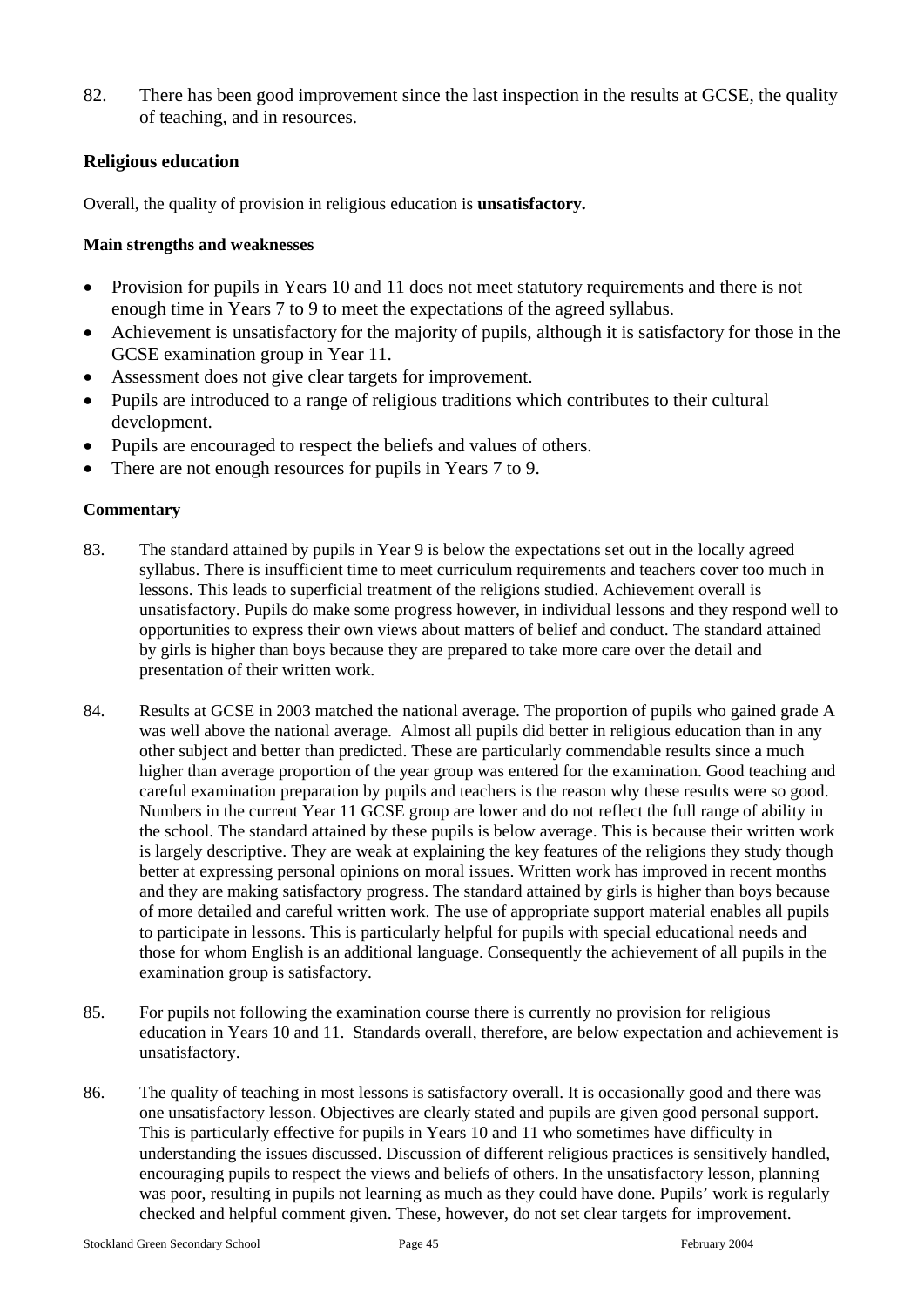- 87. The curriculum introduces pupils to a range of religious and moral issues and visits to places of worship enhance pupils' learning. Current provision does not meet statutory requirements for pupils in Years 10 and 11. The school is aware of this and is planning to implement statutory requirements in the near future.
- 88. Leadership and management are satisfactory. The head of department works closely with the head of faculty who provides good professional support. Accommodation is poor. Resources for pupils in Years 7 to 9 are insufficient to meet the range of ability in classes. Progress since the last inspection is unsatisfactory because provision for pupils in Years 10 and 11 is not as good as it was then.

## **TECHNOLOGY**

## **Design technology**

Provision in design technology is **satisfactory.**

#### **Main strengths and weaknesses**

- Standards are above average in textiles and pupils achieve well because of very good teaching.
- Standards are well below average in resistant materials because of staffing difficulties.
- Pupils are well behaved and have good attitudes to learning.
- Assessment of pupils' work is not used sufficiently to monitor progress and set targets for improvement.
- Aspects of accommodation for resistant materials and textiles are unsatisfactory and there is not enough equipment for the control elements of the curriculum.

- 89. Standards are below average in Years 7 to 9. There are recent improvements in most areas of the subject because of a sharper focus on pupils learning about the materials they use. Pupils' understanding of theoretical work in resistant materials is restricted by their having had very limited specialist teaching recently. However, by Year 9, pupils have acquired a satisfactory understanding of the principles of the design process through opportunities to be taught by specialist teachers when studying work in other materials areas. Standards are above average in textiles because pupils benefit from very good teaching that encourages them to work creatively. For example, girls and boys in Year 9 learn to sketch their ideas very effectively for a range of modern leisure wear that they will design and make.
- 90. Standards are below average in Years 10 and 11 but are an improvement on those in the previous year because the curriculum is now more suitable to pupils' needs and interests. Pupils following the newly introduced vocational course in manufacturing are reaching satisfactory standards. In 2003, GCSE results were well below average for grades A\*-C, but the proportion gaining A\*-G was slightly above average. Results in textiles were higher than in other areas. Boys did significantly less well than girls overall. Boys do as well as girls in textiles because they are similarly highly motivated. In all years, written work is below average so pupils cannot always explain clearly in writing what they know and understand. The thoroughness of the completion of coursework in textiles contributes to higher standards in that area.
- 91. Achievement is satisfactory compared with prior attainment. It is good in textiles because pupils manage projects well and complete written work thoroughly. Pupils make good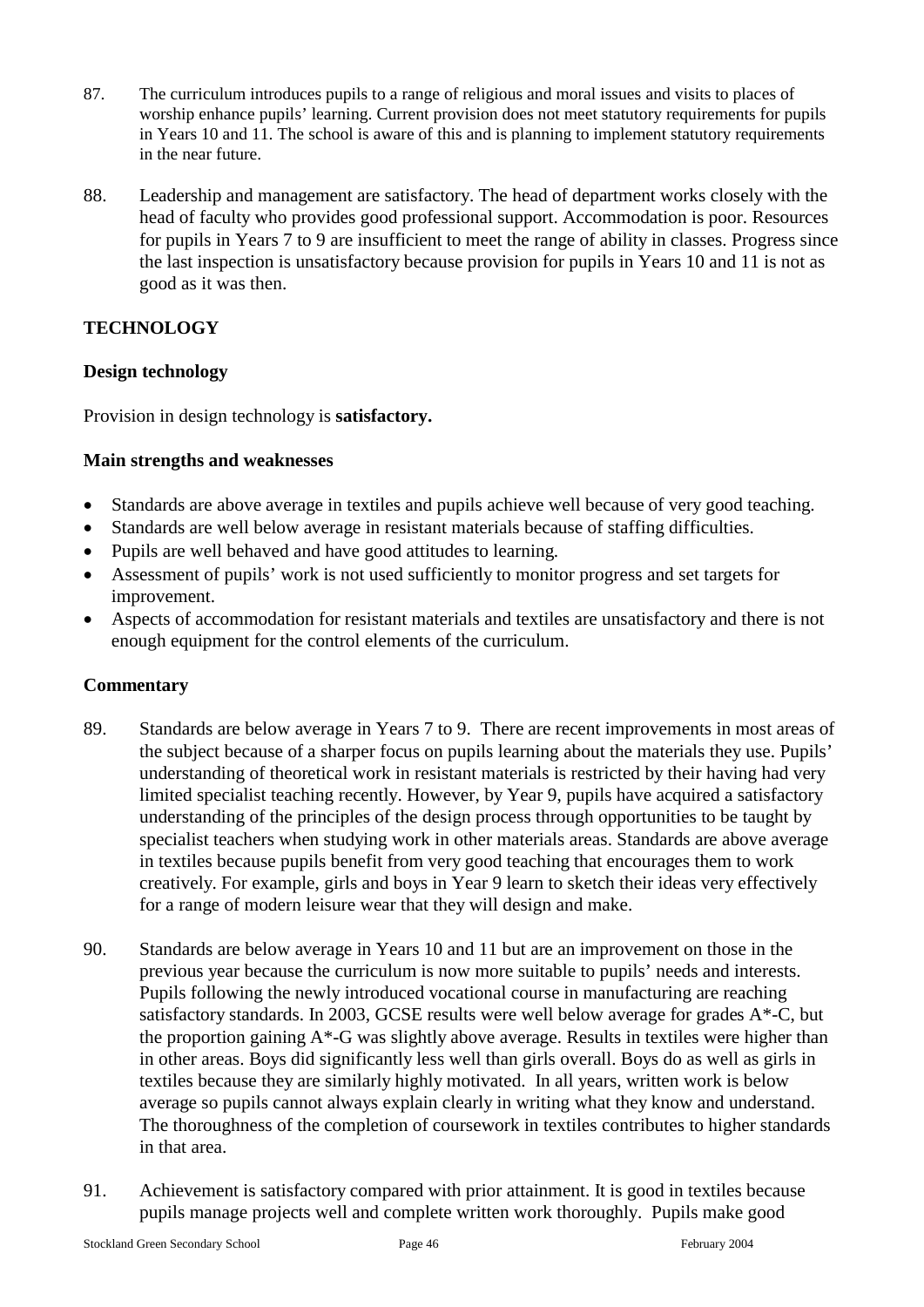progress with drawing in graphic products but they do not annotate work or explain it as it develops. The absence of specialist staff in resistant materials has a negative impact on pupils' achievement in that area, but the department provides specific work which helps to compensate. The technician provides very good support in lessons. Pupils with special needs make satisfactory progress because teachers know their needs and provide appropriate help. Pupils for whom English is an additional language are exceptionally well integrated and make similar progress to others. Pupils behave well and have positive attitudes to their work.

- 92. The quality of teaching is satisfactory overall. It is sometimes very good, especially in textiles, occasionally good and mostly satisfactory. Teachers have good subject knowledge. In the best lessons, teachers inspire pupils to work creatively and motivate them so that they approach very challenging tasks confidently and produce original work. In satisfactory lessons there are fewer opportunities for pupils to work independently and progress is not reviewed rigorously at the end of lessons. Teachers assess pupils' work satisfactorily but assessment information is not consistently used by all teachers to monitor pupils' progress and set targets for improvement. Teachers have very good relationships with pupils that lead to cooperation and to pupils making at least satisfactory progress.
- 93. Leadership and management are satisfactory. The head of department has good knowledge of strengths and areas in need of improvement. The recent introduction of a vocational course is having a positive effect. There are good relationships between staff but not enough sharing of successful practice. The difficulties with staffing are being managed well to limit disadvantages to pupils. Aspects of accommodation for resistant materials and textiles are unsatisfactory and there is not enough equipment for the control elements of the curriculum. Improvement since the last inspection is satisfactory.

## **VISUAL AND PERFORMING ARTS**

#### **Art and design**

Provision in art and design is **satisfactory.**

#### **Main strengths and weaknesses**

- Teaching is satisfactory overall, but there is not enough good teaching and there is some that is unsatisfactory.
- Standards are not high enough.
- Pupils in Years 7 to 9 and higher attainers achieve well.
- The head of department is ambitious for pupils.
- The pupils' basic skills of drawing are not good enough and sketchbooks are not used for a wide enough range of purposes.

#### **Commentary**

94. Teacher assessments made at the end of Year 9 in 2003 were above average, although these were a little generous. Examination results in 2003 were in line with the national average, the best in school. Pupils from the art department were amongst the few awarded GCSE A\* grades. The boys' results were above the boys' national average. The standard of art and design now is below average across the school. Recent staff changes have interfered with continuity of learning. Work in Years 7 to 9 is clearly based on observational drawing and the design process although there is a lack of understanding for different purposes. They tend to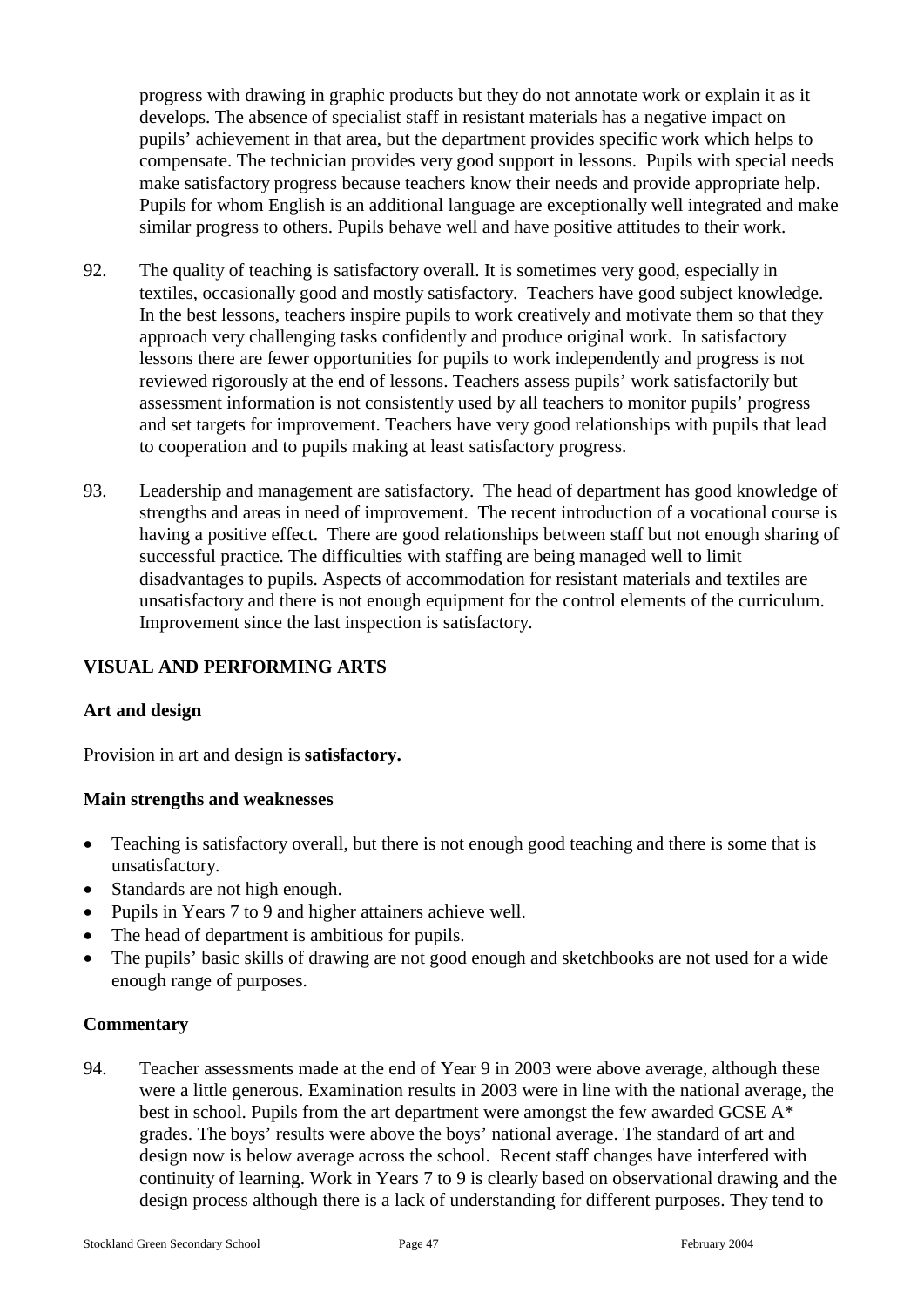regard drawing as another way to make a picture than to analyse and record particular information. They apply tone carelessly, often destroying form instead of accentuating it. Sketchbooks are not used well enough for experimentation and investigation. Pupils generally have difficulty in talking or writing about their work. By the end of Year 9 pupils' design skills are strong, as when they took Celtic patterns and rearranged them into innovative compositions. GCSE pupils use computers to develop their compositions. The best Year 11 work has careful drawings of fruit, developed into original, innovative fabric or lino prints and low reliefs but the majority rely on unmodified imagery from worksheets and photographs from newspapers and magazines, and there is a lack of personal research. This lowers standards.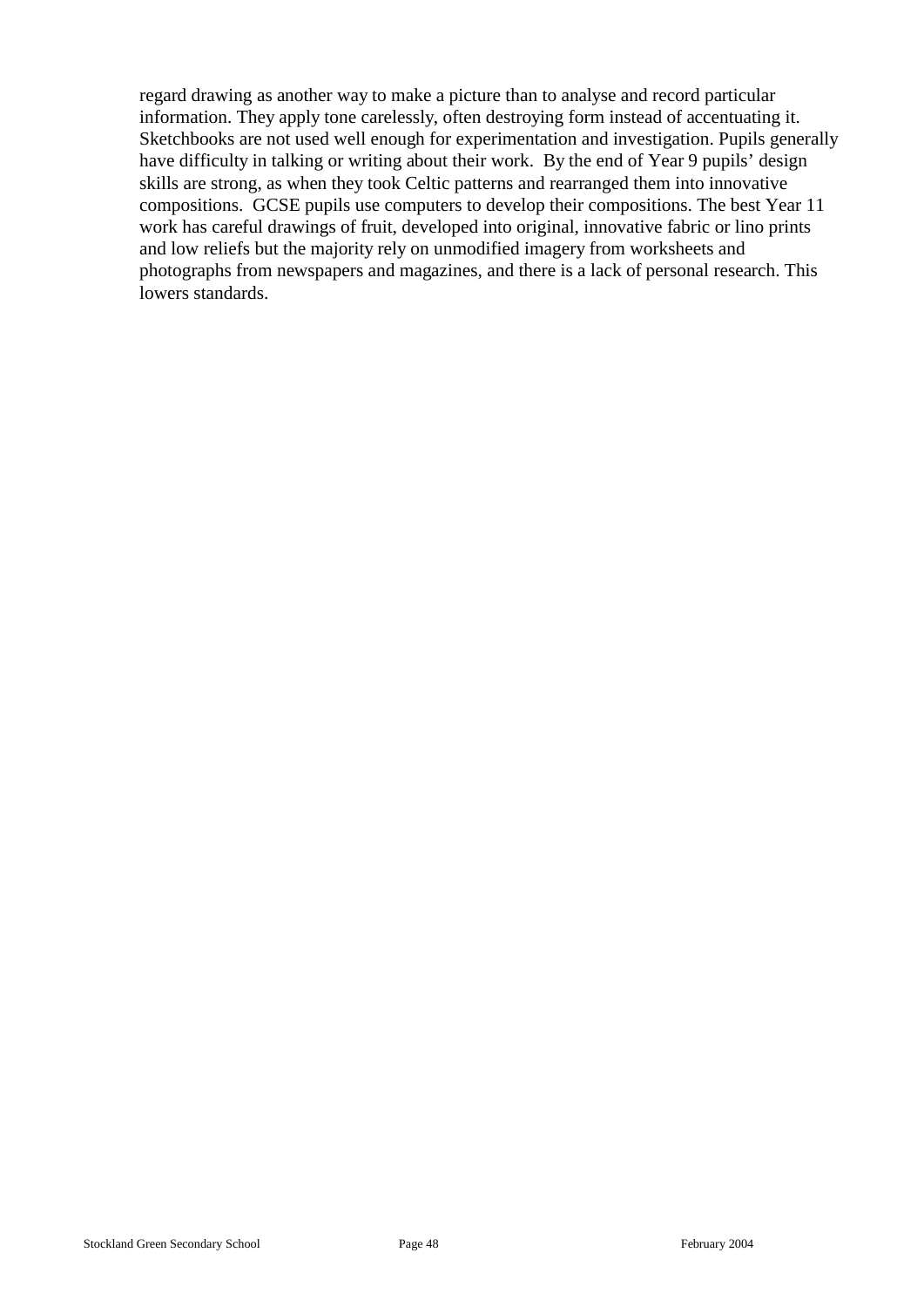- 95. Pupils enter the school with very low standards in art and design. Achievement overall by the end of Year 9 is good, but it is better for pupils in Years 8 and 9 than in Year 7 because of the better quality of their earlier experience. Achievement by the end of Year 11 is satisfactory. Pupils with special educational needs, those from minority groups and those who speak English as an additional language make satisfactory progress, with teachers boosting their confidence where necessary. Higher attaining pupils and those who are gifted and talented achieve well.
- 96. The quality of teaching and learning is satisfactory overall. It is sometimes good and occasionally very good, but there is also some that is unsatisfactory. The best teaching and learning challenges pupils to experiment with materials and respond to the work of famous artists. For example, lower attaining pupils made very good progress finger-painting in Aboriginal style, using computers to modify their compositions. Lessons begin with an explanation of generally well-planned activities, although there is too much copying from worksheets. Many pupils lack confidence and are over-reliant on their teachers for guidance. Opportunities for pupils to reflect on their own or their classmates' progress are often missed at the ends of lessons. Learning in some lessons is unsatisfactory or poor because teachers do not always have the classroom skills or depth of knowledge to manage a minority of pupils who interfere with the learning of the others.
- 97. Recently acquired computers have improved the delivery of the National Curriculum. Pupils work with artists-in-residence and visit museums and galleries. Assessment is satisfactory. It is used to recognise weaknesses in the curriculum but not to set short term targets for pupils.
- 98. The leadership and management of art and design are satisfactory. The head of faculty is keen for pupils to achieve of their best, and subject documentation is aimed at raising standards. There is not enough detail as to how this will be promoted, however. The monitoring of teaching and learning is not rigorous enough. The accommodation is unsatisfactory. The two rooms are on different floors and one is too small for large groups. Some of the furniture is old and damaged. However, staff make a significant effort to ensure a stimulating environment through creative display. There has been unsatisfactory improvement since last inspection. Some staffing changes have resulted in pupils' behaviour being less well managed and a lowering of standards. The use of sketchbooks remains underdeveloped. However, long term planning has improved. There is the capacity for further improvement within the department.

#### **Drama**

- 99. Drama is established in the curriculum as a separate subject in years 7 to 9, and as a GCSE option in years 10 and 11. Drama was sampled by seeing lessons taught to pupils in Years 7, 9 and 11 and by looking at the planning of pupils' work*.*
- 100. The standards in the lessons seen in Years 7 to 9 were in line with national expectations, and pupils were achieving well. Pupils of all levels of prior attainment participate with interest. They are familiar with the vocabulary of the subject and the requirements of behaviour in lessons. They listen carefully and follow instructions without difficulty. Many move comfortably although some are a little inhibited. Most understand the use of stage space. They can improvise dialogue, though often contributions are brief and lacking expression. They show imagination in preparing and performing improvised responses, for example, to the story of Faustus. Relationships in the lessons are good and pupils work cooperatively.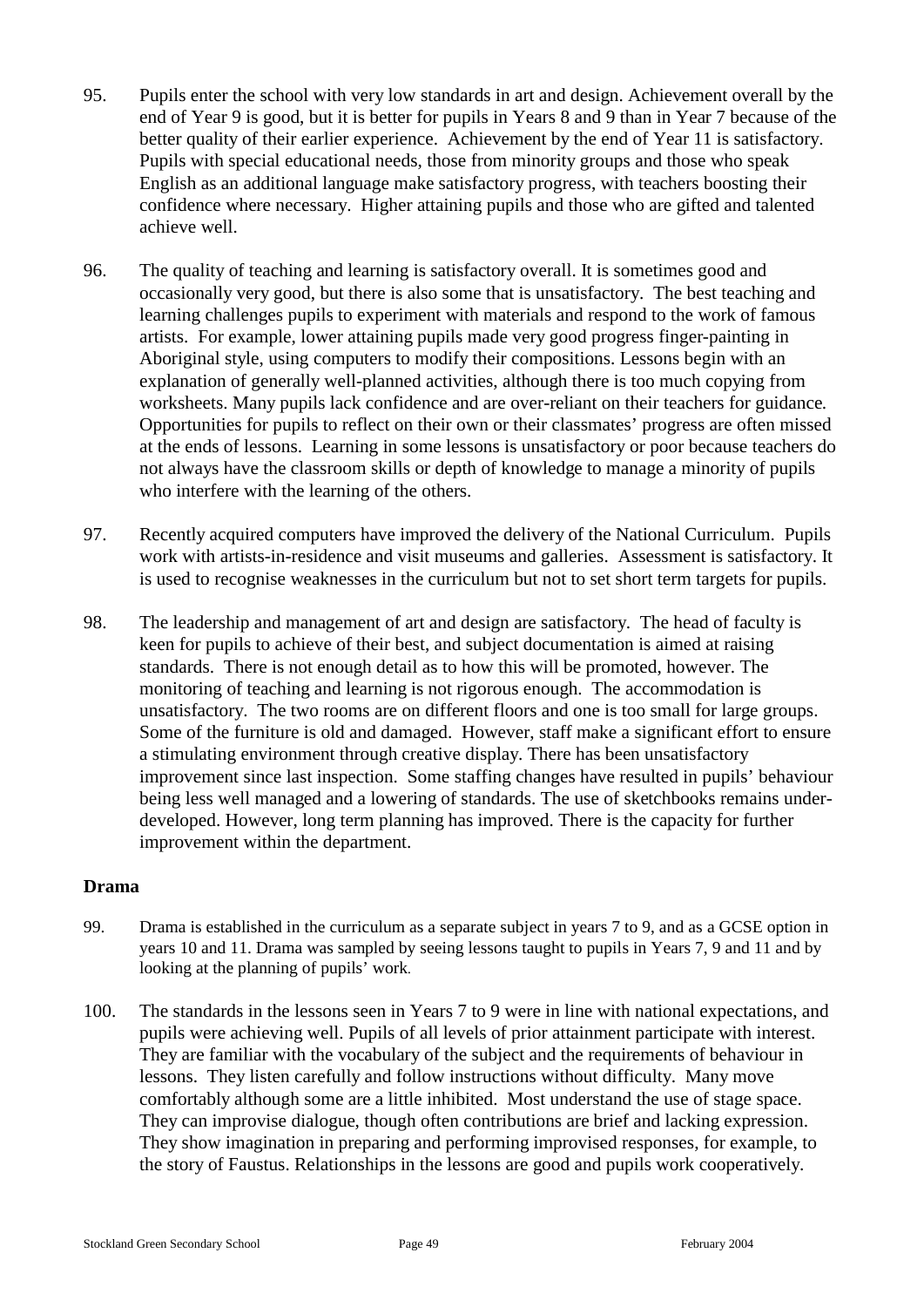- 101. Standards seen in Year 11 lessons were well below average and this matches recent GCSE results. Achievement was, however, good. This reflects the fact that although pupils of all levels of prior attainment choose the course, a large proportion are of lower prior attainment. They are familiar with the format of play scripts and can read and prepare them for performance. They have a basic understanding of the characters they are playing and can speak in character, though with limited skills of voice and movement. They work cooperatively and show interest. They are, however, very dependent on the teacher's help and guidance to explore the scripts fully and plan their performances.
- 102. Teaching and learning were good in the lessons observed. Lessons are well planned and delivered with energy and enthusiasm. Poor accommodation for drama limits pupils' experiences but the subject makes a useful contribution to their personal and social development. Drama productions make a valuable contribution to the life of the school.

#### **Music**

Overall, the quality of provision in music is **good.** 

#### **Main strengths and weaknesses**

- Very good teaching and learning lead to good progress for pupils who attend regularly.
- Achievement is good for all groups of pupils.
- Analysis of attainment is used to improve the work given to pupils.
- Marking is regular and gives pupils details of how to improve.
- Pupils have too few opportunities to use computers in music lessons.

- 103. Pupils' attainment at the end of Year 9 is below average. All pupils are able to use electronic keyboards with some competence for performance and for composition. Their listening and appraising skills are below average. This is because levels of general and musical literacy are below average. The department works very hard to improve these skills so that pupils are increasingly able to use a suitable musical vocabulary to describe the music they hear.
- 104. GCSE results in 2003 were well below average, but candidates did as well as expected and there are clear indications of a rising trend in attainment. There have been staffing changes recently in music which are having a positive impact and are raising standards. Overall, standards are now below average at end of Year 11. Pupils are able to produce compositions using electronic keyboards and acoustic instruments. Standards in composition and performance are below average and are well below average in musical appraisal. There is a small amount of performance and composing of a standard just above average. The department identifies pupils' musical and general literacy as a focus area and gives considerable emphasis to written work, key words and technical terms. This has begun to have a positive effect on raising aural attainment. Pupils have very few opportunities to use computers in music and few pupils develop the computer skills necessary to aid their composing and performing.
- 105. Pupils' attainment on entry to the school is well below average in music. The achievement of pupils across all year groups is good. The very good teaching they are now receiving is helping to compensate for problems experienced during past staffing difficulties. Pupils with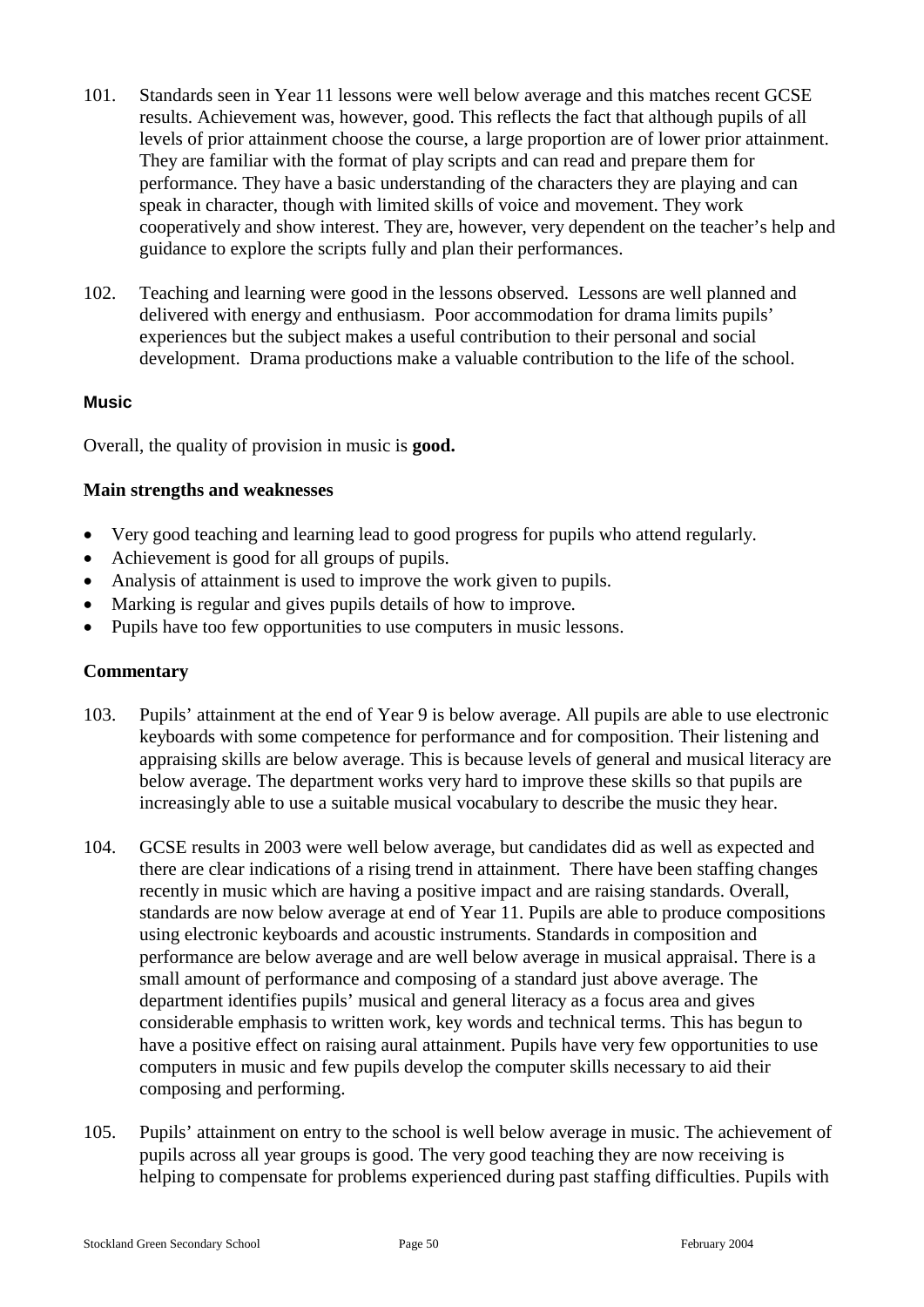special educational needs and those from different ethnic groups as well as those who speak English as an additional language also achieve well.

- 106. Teaching and learning are very good. Pupils benefit from energetic, committed and enthusiastic teaching. Care is taken to relate tasks to previous learning and lessons have a wide range of interesting tasks. This helps to consolidate pupils' learning and maintain interest. Teaching is characterised by very good preparation, a wide range of teaching styles and very thorough organisation. Pupils with special educational needs are well supported. There is some work especially designed for pupils at a range of levels but not enough in composing and performing tasks to fully extend gifted and talented pupils. Work is regularly marked, spelling is corrected, and pupils receive helpful advice on how to improve. Marking underpins the strong focus on musical and general literacy found in lessons.
- 107. The provision for instrumental teaching is satisfactory. Instrumental teachers set targets for their pupils and keep records of pupils' progress. The visiting instrumental teachers' work is carefully managed and integrated into the work of the department. Extra-curricular work is satisfactory with pupils regularly taking part in musical activities. The performances and compositions of pupils are appropriately celebrated in musical events. There are regular largescale school productions. Such opportunities have a strong and beneficial impact on the pupils' cultural and social development.
- 108. Leadership and management are very good. The department promotes literacy in all lessons and this helps pupils' musical and general development. The long-term monitoring and assessing of pupils' work are good. Attainment is analysed across the range of skills taught in music lessons and this information is used to develop the work offered to pupils. GCSE music results are analysed by component and the results used to target the areas needing improvement. Computer resources within the department are inadequate and there is a lack of music software. There has been satisfactory improvement since the last inspection.

## **PHYSICAL EDUCATION**

Provision in physical education is **satisfactory.**

#### **Main strengths and weaknesses**

- Teaching and learning are good, which, along with pupils' positive attitudes, promote good achievement.
- Leadership is good with a clear focus on raising standards.
- Assessment procedures are good and are developing pupils' understanding of National Curriculum levels.
- On site accommodation is poor and there are limited resources which hinder development of the curriculum.
- ICT to support pupils' learning is under-used.
- There is a limited range of activities to promote participation in sport.

#### **Commentary**

109. Teacher assessments at the end of Year 9 in 2003 were well below the national average, but these judgements were a little harsh. Inspection evidence shows standards are below the national average, with boys and girls attaining similar standards. During Year 7 to 9, pupils begin to apply their skills accurately. This was apparent in football, badminton and gymnastic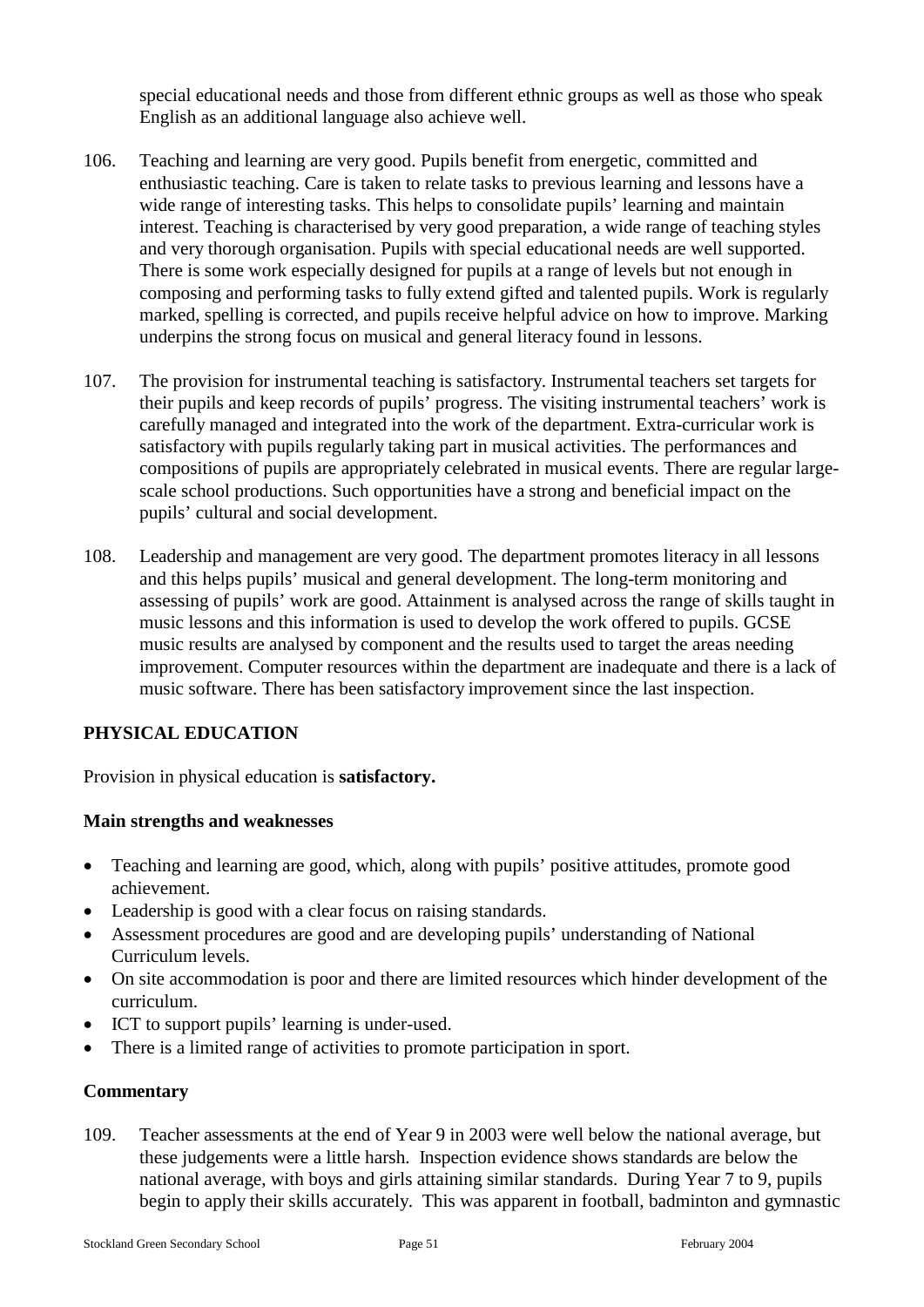lessons. In Year 7 pupils begin to perform movement and skills with technical accuracy. By the end of year 9, many pupils are performing the same skills with more rigour. However, pupils' tactical awareness is less well developed.

- 110. All pupils in Years 10 and 11 take GCSE physical education as part of their core curriculum. Pupils continue to develop their skills. Practical performance outweighs theoretical knowledge for the majority of pupils due to weakness in literacy skills and the capability to answer questions accurately, and so standards in GCSE lessons remain below national expectations. Consequently in 2003, 35 per cent of pupil gained an A\*-C grade pass. Although this is below the national average, it is above the school average and generally in line with predicted grades. The department achieved a 100 per cent A\*-G pass rate in 2003. Pupils gain an understanding of how different types of exercise can contribute to their fitness and health.
- 111. Pupils' achievement in relation to well below average standards on entry is good across all year groups. The achievement of pupils with special educational needs, those from minority ethnic groups and those who speak English as an additional language is also good. The department has established a good climate for learning in which all pupils are fully involved.
- 112. Teaching is good overall and it promotes good progress and pupil success. Very good teaching and satisfactory lessons were also observed. Teachers have very good subject knowledge and high expectations. They plan in detail, give very good encouragement to pupils and engage them well. All teaching is characterised by good management and control of pupils. Teaching methods are appropriate to pupils' levels of attainment. Pupils are encouraged to improve through appropriately challenging tasks. In lessons where teaching is satisfactory, planning is less detailed, approaches are less imaginative and demonstration is weaker. All teachers' quality of relationships with pupils is good. This produces lessons of high productivity, pace, participation and enjoyment.
- 113. Poor accommodation and limited resources restrict the breadth of curriculum and variety of sports provided for pupils. The department has made every effort to broaden the curriculum by using off-site facilities and so provision meets statutory requirements. Furthermore, the gymnasium is to be up graded and a dance studio and fitness suite are due to be built in the near future. The school uses the facilities of the leisure centre on site to increase the variety of extra-curricular activities offered to pupils, but overall there is a limited range of opportunities to promote participation in sport. Consequently, during the inspection there was very little uptake for activities on offer. Pupils do have the opportunity to participate on school teams, however, and a number of pupils gain local and national representative honours. Assessment procedures are good. Pupils are encouraged to understand National Curriculum levels and set individual learning goals. This is helping pupils understand how they can improve their work. The use of ICT is insufficiently developed in teaching and learning and for monitoring pupil progress. The marking of written work does not always guide pupils on how to improve.
- 114. Leadership of the department is good, with a clear strategic vision focussed on raising standards and action being taken in a variety of areas to promote improvement. However, the monitoring of teaching and delivery of the curriculum needs to be more rigorous. The department has a strong sense of purpose and is committed to improving provision for pupils. The department has maintained the positive aspects identified at the previous inspection.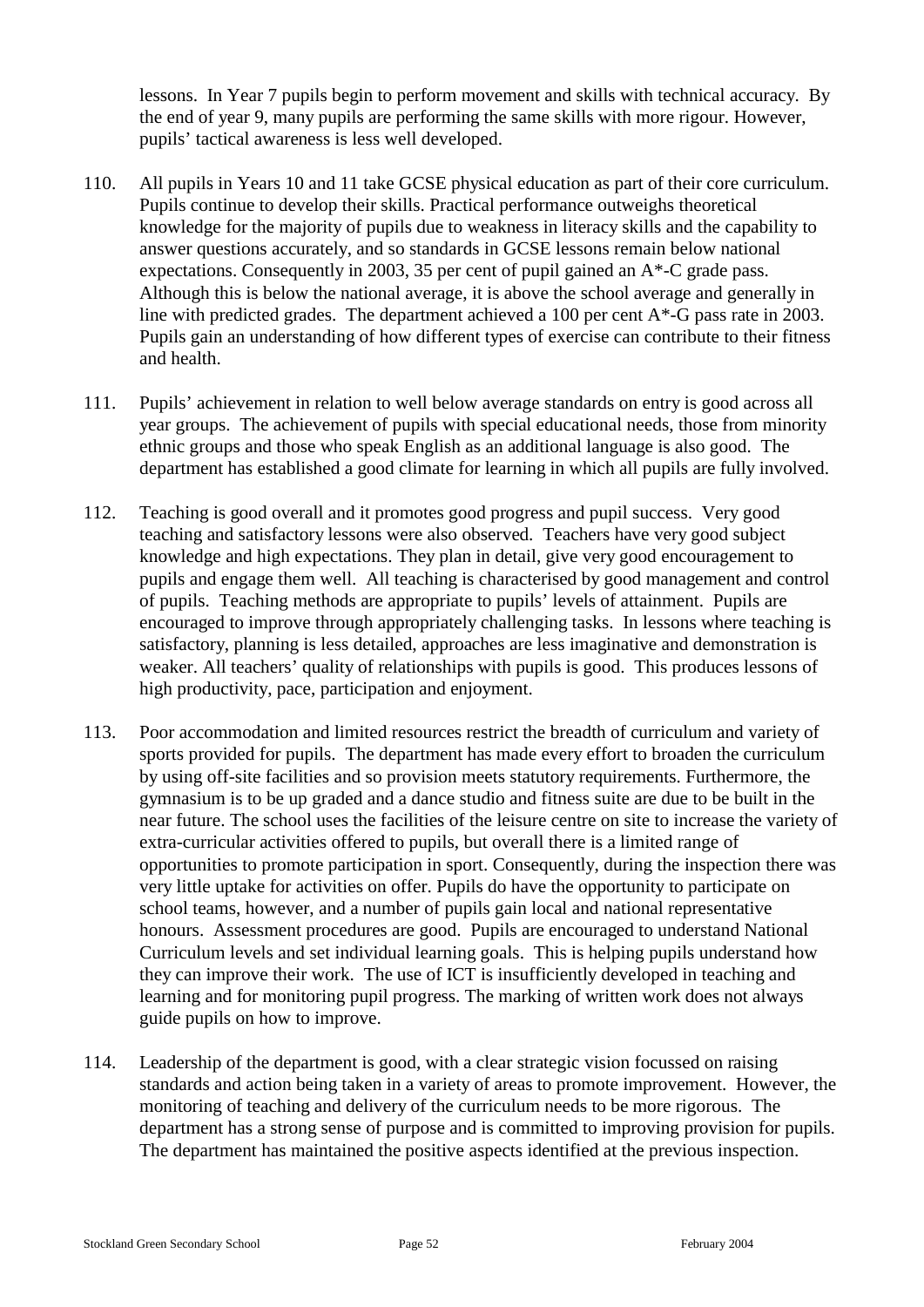115. Despite the good features, including the quality of teaching and pupils' achievement, the overall provision for physical education is just satisfactory. This is due to the weaknesses outlined above, especially the poor on-site accommodation, lack of enrichment opportunities and under-developed ICT provision, all of which limit the development of the subject. Several members of staff within the department are senior managers within the school, and, while good practitioners, their additional responsibilities are limiting their capacity to support the development of the subject.

## **BUSINESS AND OTHER VOCATIONAL COURSES**

GNVQ courses are offered in ICT and manufacturing. The ICT course was inspected and is reported on in the ICT section. A manufacturing lesson was observed and is reported on in the design technology section.

# **PERSONAL, SOCIAL AND HEALTH EDUCATION AND CITIZENSHIP**

## **Citizenship**

Provision in citizenship is **good.**

#### **Main strengths and weaknesses**

- Leadership and management are good.
- Pupils' achievements are good although boys achieve less well than girls.
- The innovative curriculum which makes good use of outside speakers encourages pupils to recognise their responsibilities.
- Standards are below average. Pupils acquire satisfactory knowledge of issues but their understanding is more limited.
- Pupils' attitudes are good.

- 116. Standards are below average for pupils of all ages. Pupils acquire satisfactory knowledge of a range of relevant issues but their understanding of the related concepts is more limited. Pupils know about national issues such as the electoral system and parliament as well as subjects that touch their lives more closely such as the effects of smoking on the individual and society. Younger pupils have knowledge of issues relating to Children's Rights and the laws relating to family life. Sensitive topics such as homophobia, suicide and teenage pregnancy are covered in single sex lessons which enable pupils to participate in discussion more confidently and this is appreciated by pupils. Pupils from minority ethnic groups value the understanding and tolerance that open discussion of racism and prejudice is breeding. Although good use is made of ICT by pupils to word-process their work and ensure its presentation is of a satisfactory standard, they use unedited text downloaded from the Internet in their work too often. Much of the pupils' writing is descriptive rather than evaluative. The achievement of pupils of all ages in citizenship is good and they increasingly recognise both the rights and responsibilities of living in a community. Although both boys and girls achieve well, girls value the subject more and demonstrate a more thoughtful approach to the subject. Pupils with special educational needs and those from all ethnic groups and who speak English as an additional language achieve well along with their peers.
- 117. It was not possible to observe any citizenship lessons during the inspection and so no judgement on specific teaching of the subject can be made. However, citizenship is taught both as a stand-alone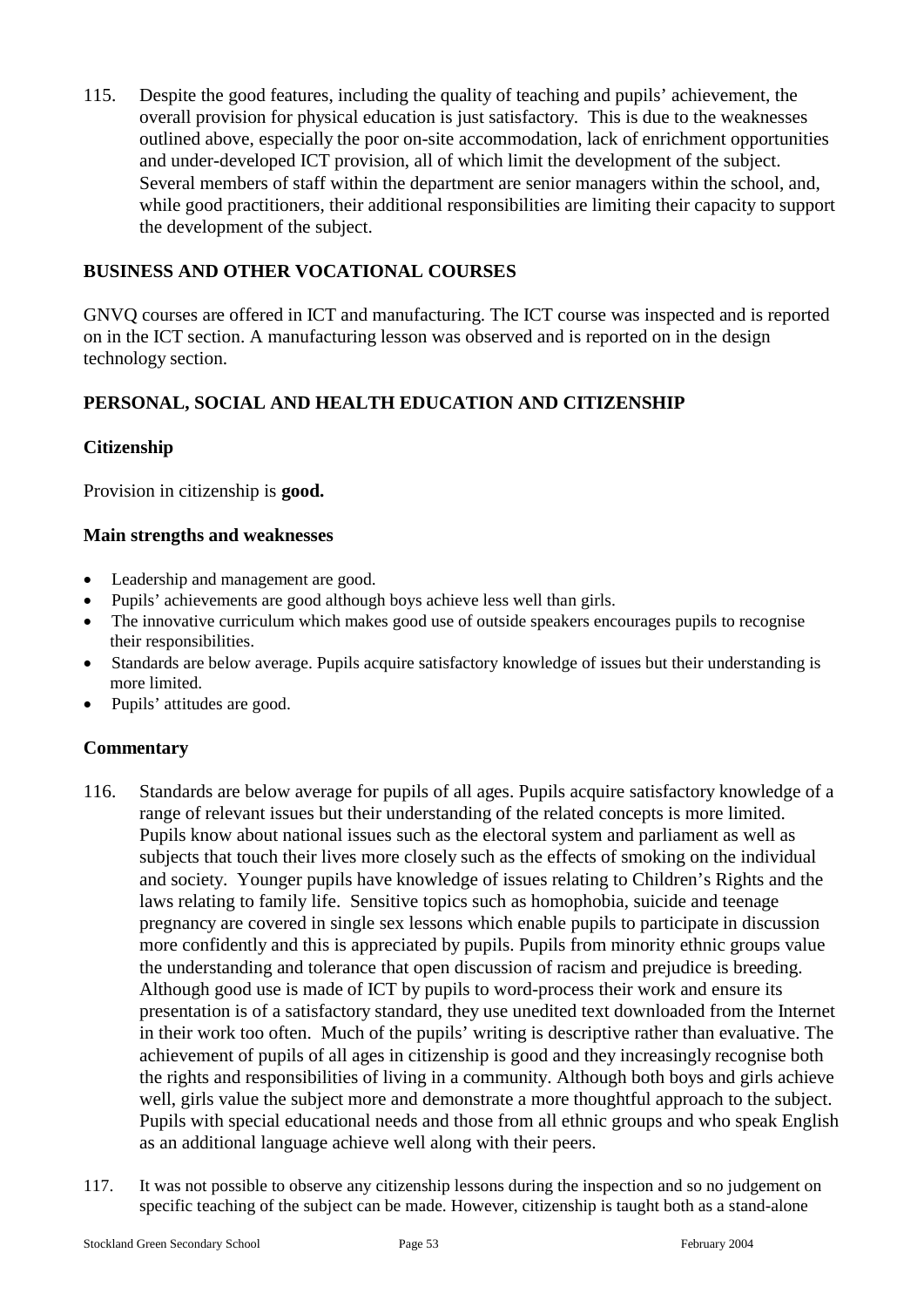subject and within other subjects through which a valuable contribution is made. Pupils in mathematics consider the wider implications and sensitivities of handling data. Art lessons demonstrate the influence of ancient Egyptian society on art and architecture, while in science, Year 11 pupils discuss genetic engineering and global warming. A range of whole school activities contribute to pupils' learning being good. Very good school assemblies stress the responsibilities of individuals and groups within society. The daily 'thought for the day' in registration focuses on citizens' responsibilities as well as their rights. Visiting speakers, for example, from Crimestoppers, the Prison and Fire Services and Trading Standards enrich the curriculum. There is a School Council, which is actively involved with the Healthy Schools initiative and charitable work. A 'buddy bench' to support pupils who experience bullying is a School Council initiative. Pupils' achievements are recorded in photographic displays around school and in newspaper reports. Assessment of pupils' work is in its infancy and, although pupils receive a certificate of achievement, the grading system does not allow pupils to compare their performance with that in other subjects. There are plans to offer a new GCSE short course from September which will provide formal accreditation of pupils' achievements.

118. Leadership and management are good. The head of department is ambitious for the subject and has a clear vision for its future. Staff training is well managed. Detailed planning provides very good guidance for colleagues but there is no flexibility built in to accommodate discussion of important matters of current affairs as they arise.